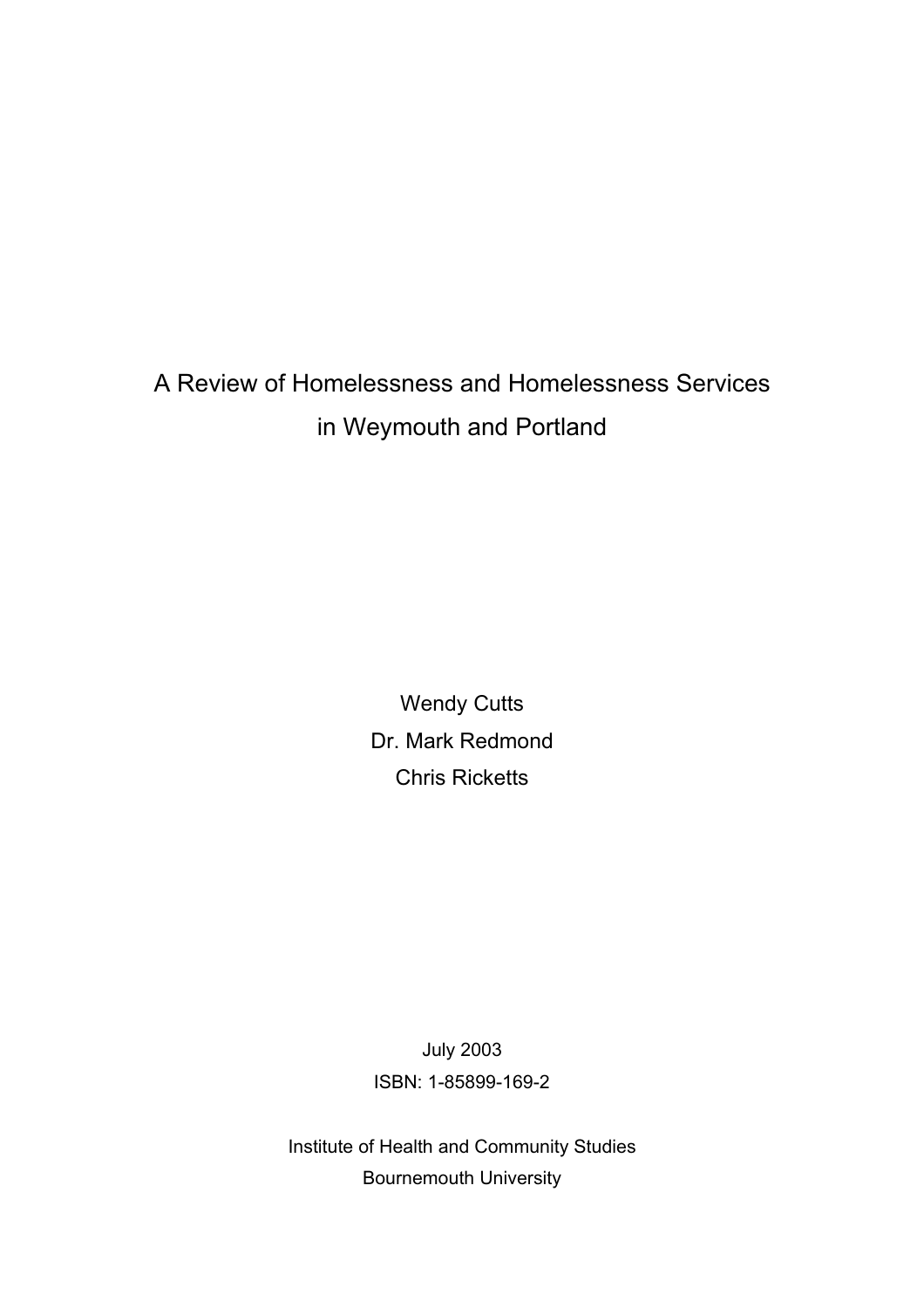## Acknowledgements

The authors wish to acknowledge the work and enthusiasm of a wide variety of agencies working with those in housing need in Weymouth and Portland. Specific thanks go to members and senior officers of Weymouth and Portland Borough Council, and to members of the Housing Forum and Homeless Strategy Group. Their interest, participation and probing questions on the process of the review have been greatly appreciated.

The authors also acknowledge the contribution of Gillian Binet in the administration of the project.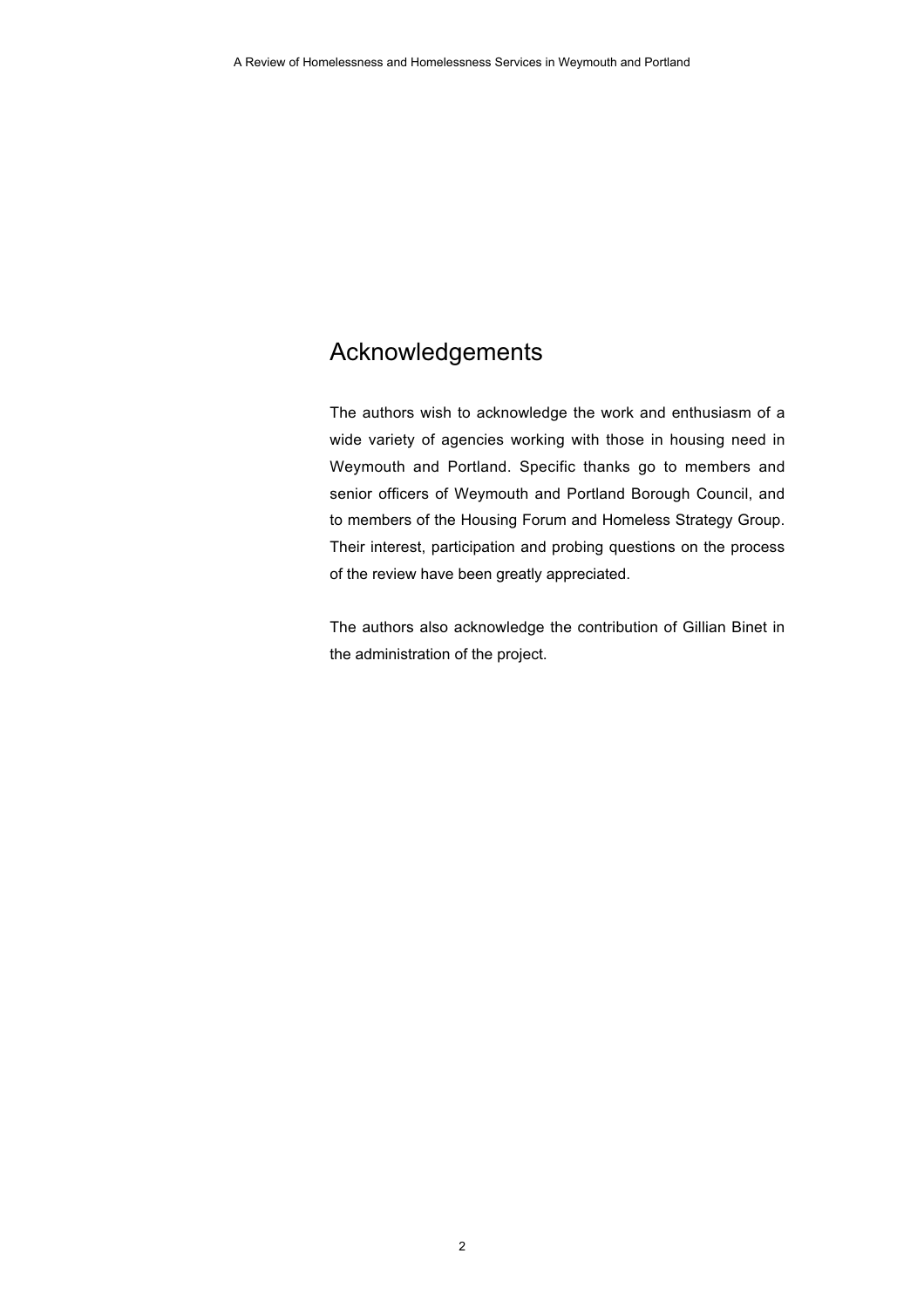## **Contents**

|                                               | Page           |
|-----------------------------------------------|----------------|
|                                               | 4              |
|                                               | 5              |
|                                               | 6              |
|                                               | 6              |
|                                               | 6              |
| Poverty and Deprivation Indicators            | $\overline{7}$ |
| Housing Profile of Weymouth and Portland      | 10             |
| Homelessness in Weymouth and Portland         | 14             |
| Defining and Enumerating Homelessness         | 14             |
| Profile of Homeless Service Users             | 23             |
| Housing, Homelessness and Associated Services | 25             |
| Future Trends in Homelessness in Weymouth and |                |
|                                               | 41             |
|                                               | 43             |
|                                               | 43             |
|                                               | 44             |
|                                               | 45             |
|                                               | 50             |
|                                               | 51             |
|                                               | 53             |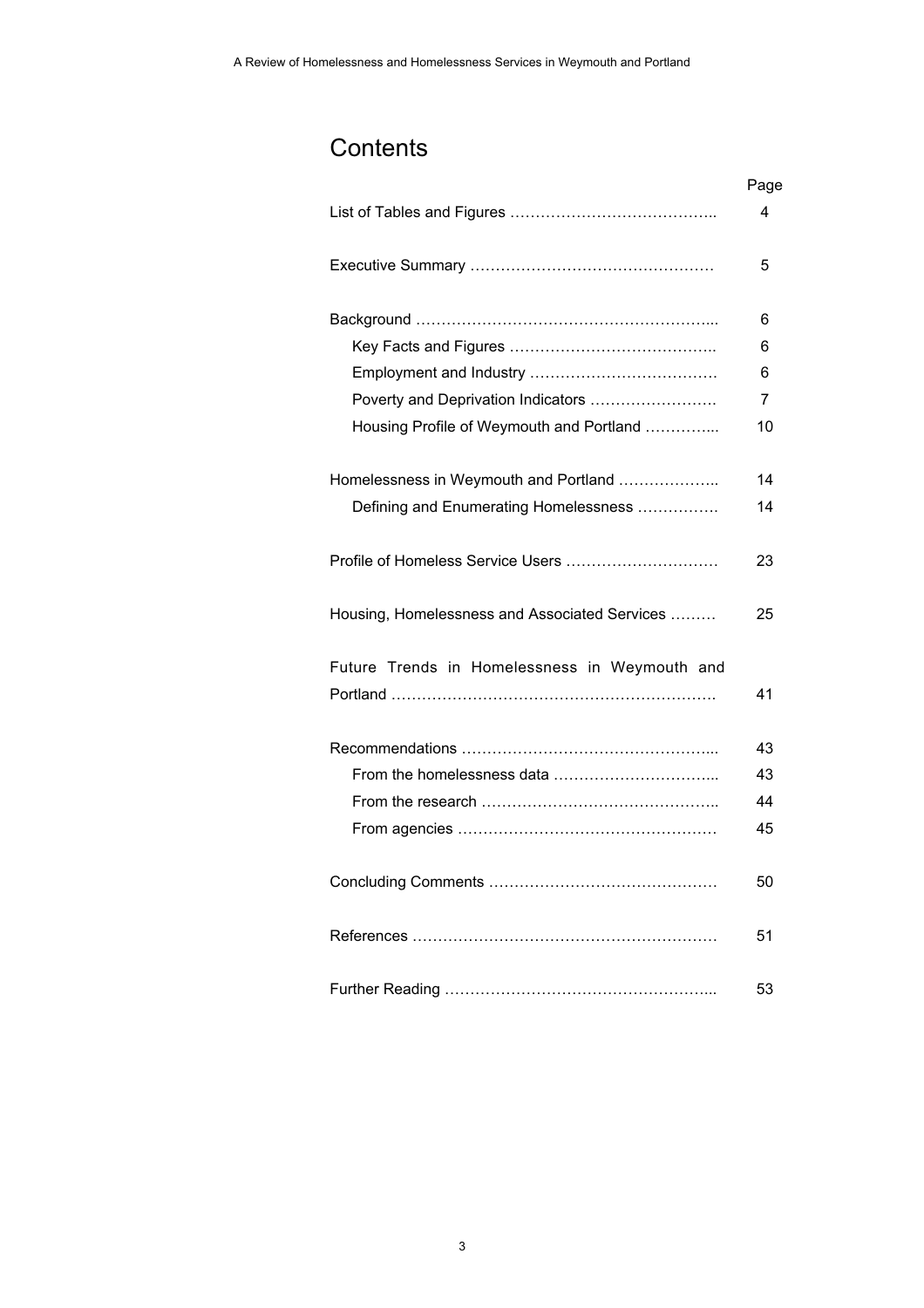## List of Tables and Figures

### **Tables** Page

| Table 1. Wards in Dorset with the highest percentage of        |                 |
|----------------------------------------------------------------|-----------------|
|                                                                | 7               |
| Table 2. Local authority population groups by housing benefit  |                 |
|                                                                | 8               |
| Table 3. Mean incomes in 'Old' Dorset local authorities (1999) | 9               |
| Table 4. Work required on the property by tenure               | 12              |
| Table 5. Housing deprivation by wards in Dorset                | 12 <sup>2</sup> |
|                                                                | 15              |
| Table 7. Homelessness acceptances per 1,000 households in      |                 |
|                                                                | 18              |
| Table 8. Current housing situation of service users            | 23              |
|                                                                | 24              |

### **Figures**

| Figure 1. Gross annual income of households in Weymouth &     |    |
|---------------------------------------------------------------|----|
|                                                               | 9  |
| Figure 2. Housing tenure in Weymouth & Portland               | 10 |
| Figure 3. A comparison of the housing profile in Weymouth &   |    |
| Portland with the UK average and West Dorset District Council | 11 |
| Figure 4. Number of homelessness applications in Dorset:      |    |
|                                                               | 15 |
| Figure 5. Number of homelessness acceptances in Dorset:       |    |
|                                                               | 16 |
| Figure 6. Acceptances and applications in Weymouth &          |    |
|                                                               | 17 |
| Figure 7. Causes of homelessness - Weymouth & Portland        |    |
| trends compared with WDDC and the national profile            | 19 |
| Figure 8. Homelessness in Weymouth 7 Portland: 1998-2001      | 20 |
| Figure 9. Parents no longer willing to accommodate            | 21 |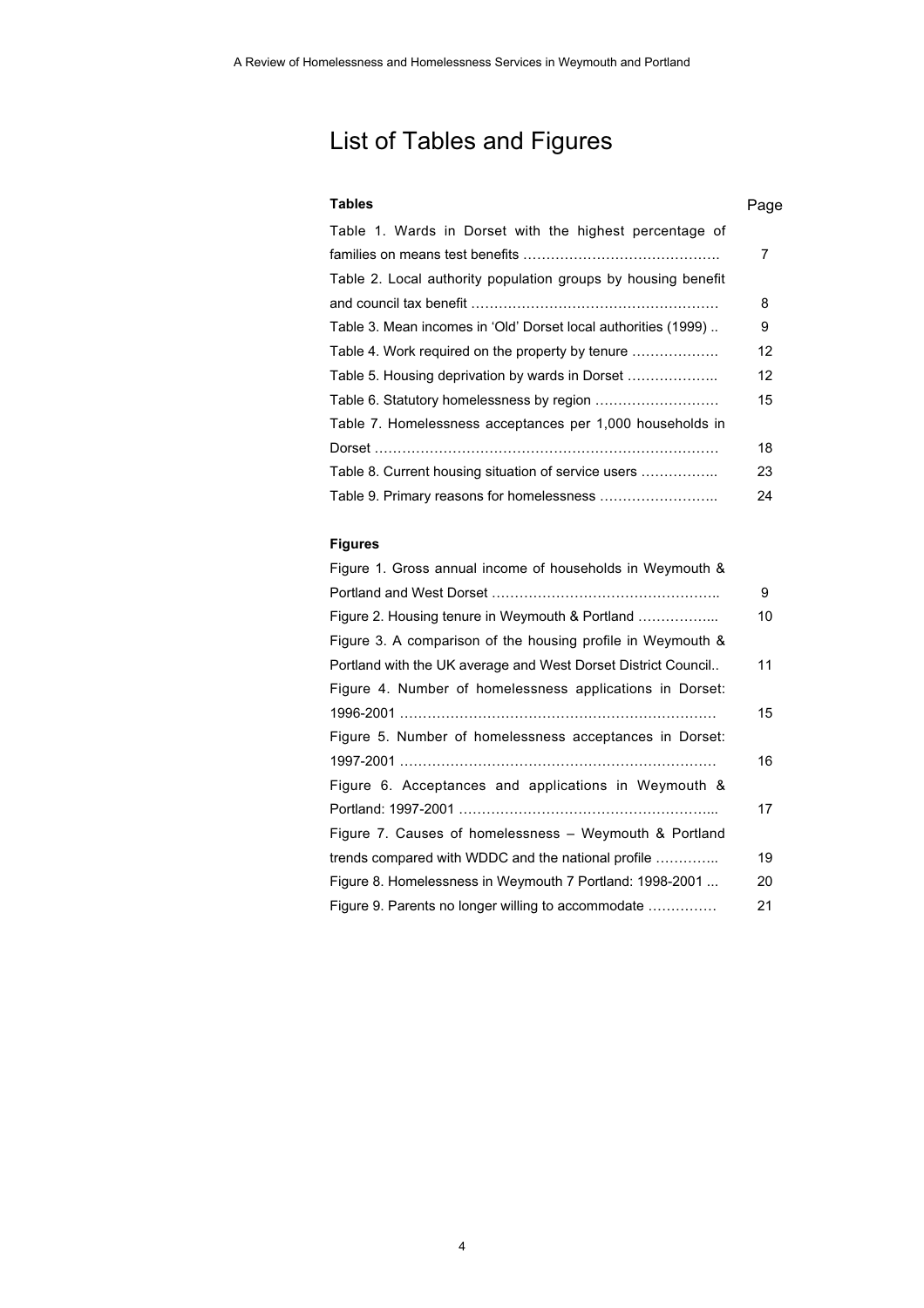## Executive Summary

The local authority's statistical data identify five main issues that impact on homelessness in Weymouth and Portland. These concern:

- parents no longer willing or able to accommodate;
- friends or other relatives no longer willing or able to accommodate;
- violent breakdown of a relationship with partner;
- non-violent breakdown of a relationship with partner;
- end of an assured shorthold tenancy.

There is a need to develop preventative approaches that focus on these issues. In particular, the local authority should consider:

- supporting mediation work between parents and their teenage/adult children;
- supporting mediation work between adults who are in a relationship;
- addressing the issues around the ending of assured shorthold tenancies.

In addition there is a need to:

- consider the status of the Housing Advice Service and the nature of the work it undertakes;
- develop a shared and common data collection system for homeless casework undertaken by the agencies in the Borough;
- further develop 'joined up' processes and strategies across the local authority in order to respond to housing need;
- develop 'joined up' processes concerning the funding of agencies in the Borough;
- co-ordinate cross-sector information on the types of services and agencies working with homeless people;
- undertake further research on the impact of the prisons and the Young Offenders Institute on housing need in Weymouth and Portland;
- assess the value and impact of the rehabilitation (pre-release) services currently undertaken by HM Prison Service, and identify opportunities for service development;
- assess the extent to which residents from outside of the Borough move into the area in order to address their housing needs;
- consider the recommendations for action points arising from the survey of agencies working in Weymouth and Portland (see p45) with regard to whether the Borough is able to support or add value to existing services or work in partnership to develop new ones.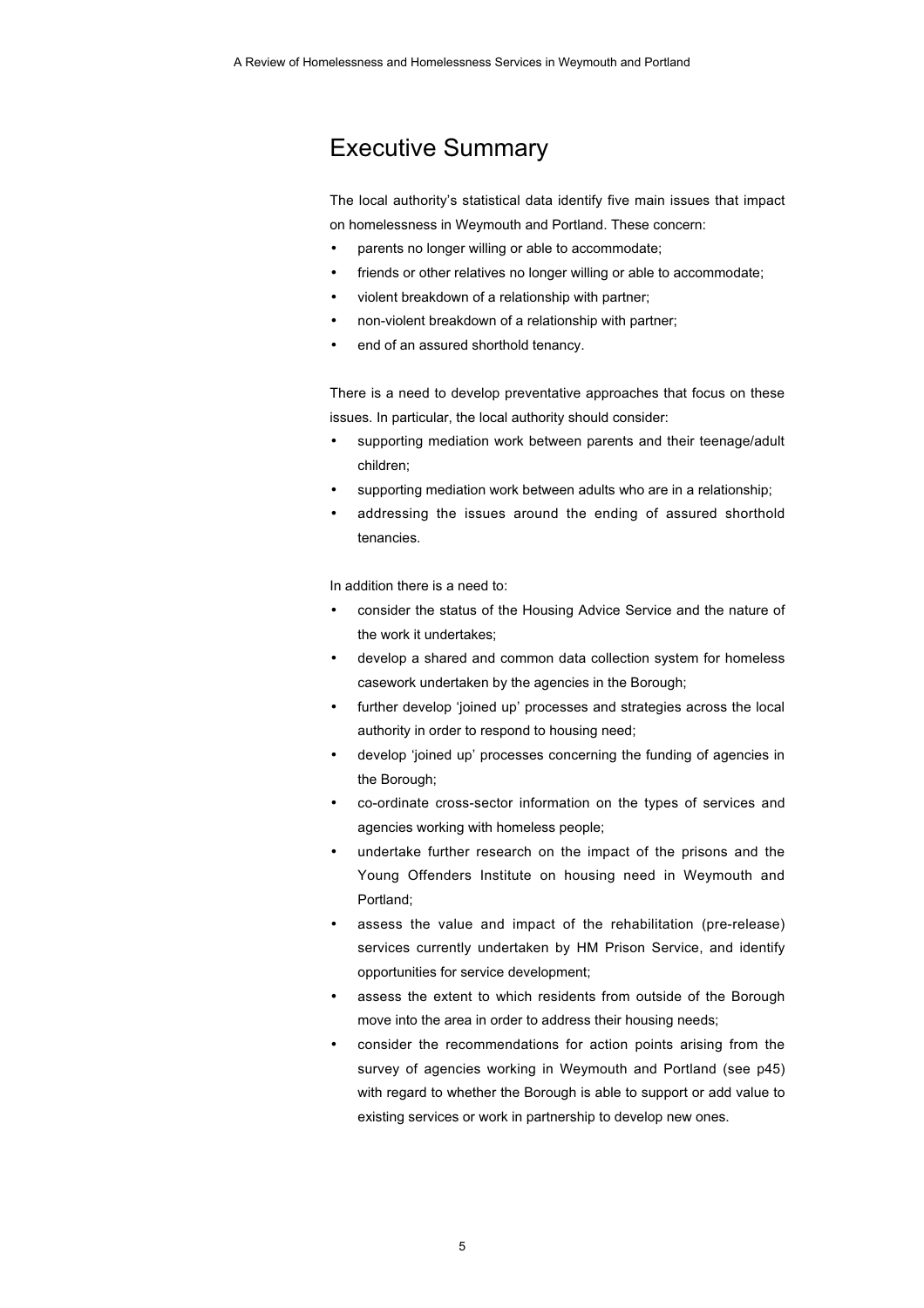## BACKGROUND

### Key Facts and Figures

Weymouth and Portland Borough Council is a 'traditional' second tier local authority providing the expected range of community, economic, social, educational and leisure services in conjunction with the wider Dorset County Council. Covering an area of 16.12 square miles (4,175 hectares), it is the smallest local authority in the county. Yet, despite its size, the population of the local authority has grown steadily from 62,200 in 1991 to 63,800 at the time of the 2001 census. Population projections forecast that this number will increase to 67,165 by 2011. Weymouth and Portland's demographic profile reflects that of the wider county. According to the 2001 census, over 20% of the population are aged over 60 years, while just over 23% are aged under 19 years.

Given the small geographic size of the local authority's boundaries, and the relatively large population, Weymouth and Portland is a small urban area nestling on the Dorset coast with a close rural hinterland. Along with many local authorities within Dorset and the wider UK, Weymouth and Portland Borough Council transferred its housing stock to a newly created registered social landlord (RSL), namely Weymouth and Portland Housing. This was completed in March 2000.

### Employment and Industry

Weymouth and Portland's economy is relatively diverse, with a small agricultural, industrial, manufacturing, construction and transport base. It remains, however, heavily dependent on a number of public sector employers, including HM Land Registry and three penal institutions on Portland (HMP The Verne; HMP Weare; HMYOI Portland). Those living within Weymouth and Portland are within commuting distance to Dorchester, Bournemouth, Poole and Yeovil, which, in addition to having further public sector employers, are increasingly reliant on the banking, finance and insurance industries.

Given Weymouth and Portland's coastal location on the newly appointed World Heritage Coastline, the area is also reliant on the seasonal holiday trade and the associated leisure industry. Current estimates suggest that this accounts for over 25% of employment in the area, primarily located within the SME sector.<sup>1</sup>

 $\frac{1}{1}$  $1$  See Dorset Data Online, part of the Dorset County Council website.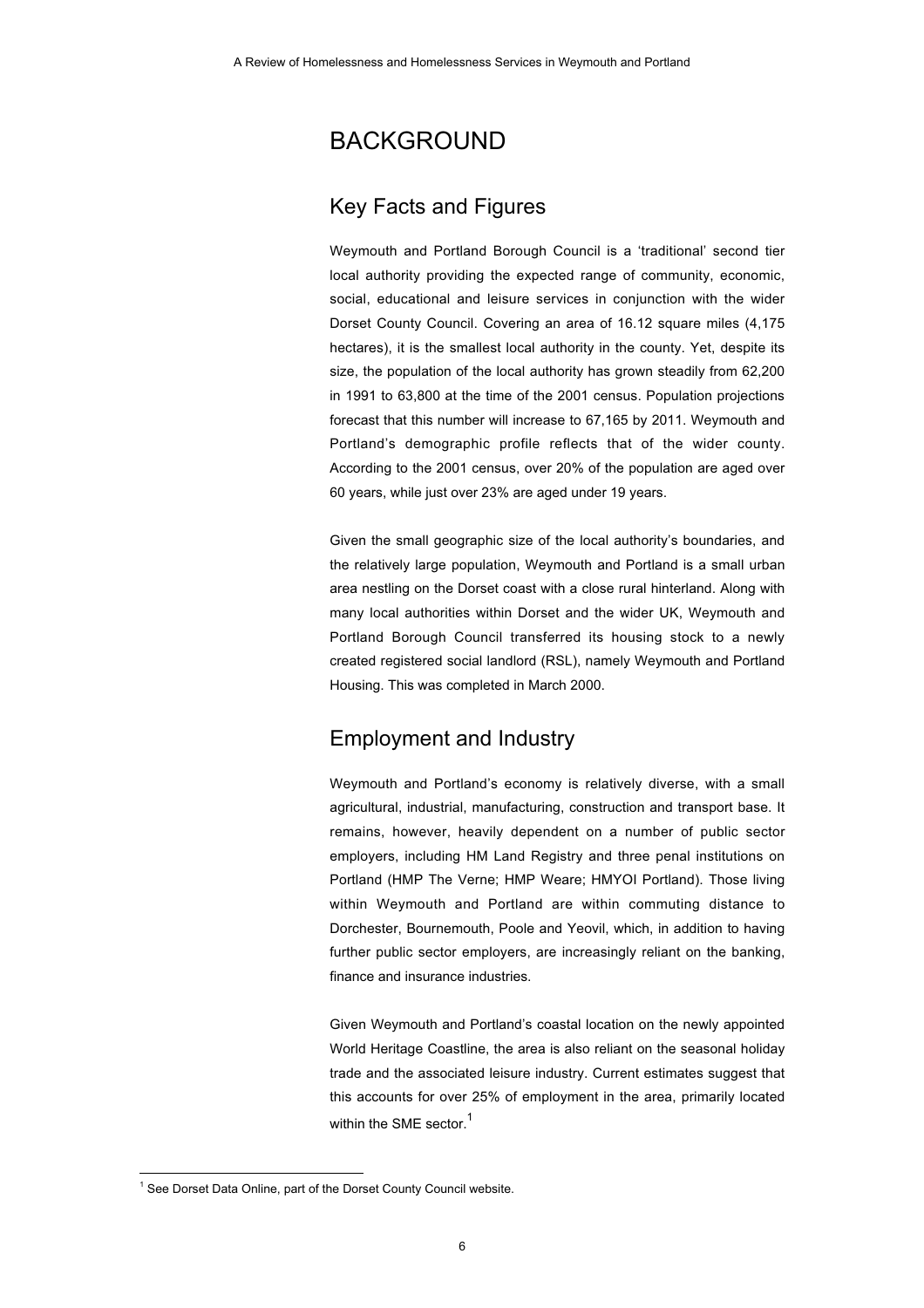Given the number of prisons in Weymouth and Portland, it is unsurprising to note that the local authority is also host to a number of associated agencies that work with those in the criminal justice system. These organisations span bail hostels and other supported accommodation services, drug and alcohol projects, and a number of other offender projects. While these agencies are a major source of employment, the concentration of these services within Weymouth and Portland has given rise to concerns regarding the impact that vulnerable people, either moving into or remaining in the area after discharge, have on levels of crime, access to health services, housing need etc. This area of work requires more attention (see Recommendations).

## Poverty and Deprivation Indicators

Within the wider Dorset context, Weymouth and Portland are widely recognised as having political wards and geographic areas with high indices of deprivation and poverty. Indeed, Table 1 (below) identifies that two specific wards in Weymouth and Portland have the highest numbers of families reliant on means tested benefits in Dorset. Of the 13 most significant wards in Dorset, Weymouth and Portland are represented by a total of six wards, five of which are in the top six wards for Dorset.

| Ward                        | <b>District Council</b> | Income (% of           | National ranking of |
|-----------------------------|-------------------------|------------------------|---------------------|
|                             |                         | population who live in | income domain (out  |
|                             |                         | families reliant on    | of 8414 wards)      |
|                             |                         | means tested benefits  |                     |
| Melcombe Regis              | Weymouth & Portland     | 33.22                  | 1036                |
| <b>Westham East</b>         | Weymouth & Portland     | 31.79                  | 1183                |
| Grange                      | Christchurch            | 30.2                   | 1339                |
| Underhill                   | Weymouth & Portland     | 29.54                  | 1420                |
| <b>North</b>                | Weymouth & Portland     | 26.08                  | 1878                |
| <b>Westham North</b>        | Weymouth & Portland     | 25.75                  | 1922                |
| <b>Bridport South</b>       | <b>West Dorset</b>      | 24.01                  | 2206                |
| Symondsbury                 | West Dorset             | 23.09                  | 2337                |
| Wool                        | Purbeck                 | 22.9                   | 2397                |
| North Central               | Weymouth & Portland     | 22.79                  | 2421                |
| <b>Bridport North</b>       | <b>West Dorset</b>      | 22.39                  | 2499                |
| St Leonards & St Ives South | East Dorset             | 22.19                  | 2541                |
| Dorchester North            | <b>West Dorset</b>      | 21.55                  | 2659                |
| Swanage South               | Purbeck                 | 21.47                  | 2679                |

**Table 1. Wards in Dorset with the Highest Percentage of Families on Means Tested Benefits.**

Source: Dorset Data Online (2002).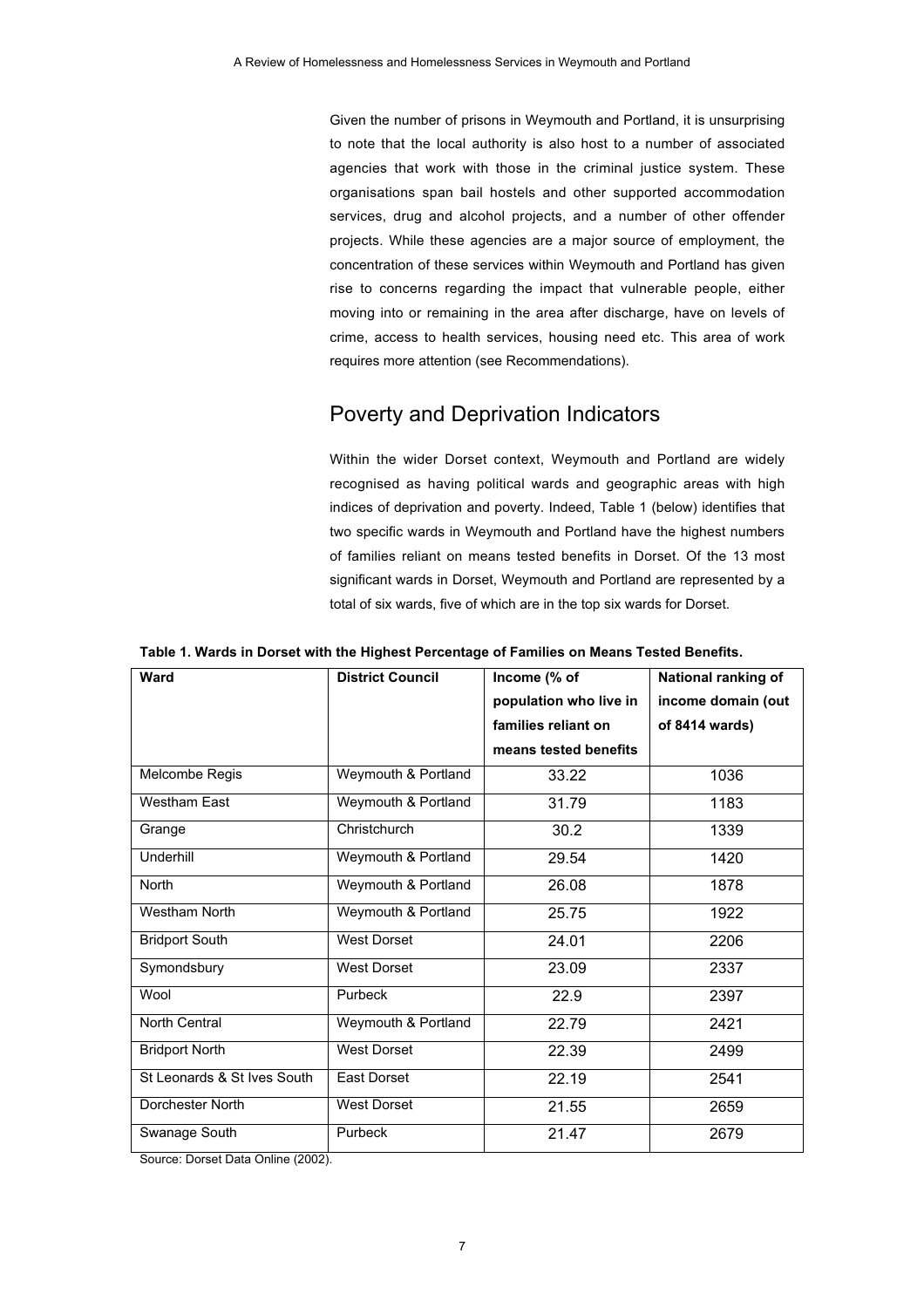Further evidence of Weymouth and Portland's reliance on means-tested benefits is demonstrated in recent data offered through countywide Poverty Mapping Indicators. In particular, Table 2 (below) highlights that Weymouth and Portland have the highest population claiming Housing Benefit and Council Tax Benefit, the highest number of pensioners per pensioner population aged above 75 years claiming Housing Benefit and Council Tax Benefit, and the second highest population of children in benefit-receiving households.

|                                  | <b>Christchurch</b> | <b>East Dorset</b> | <b>North</b>  | <b>Purbeck</b> | <b>West Dorset</b> | Weymouth   |
|----------------------------------|---------------------|--------------------|---------------|----------------|--------------------|------------|
|                                  |                     |                    | <b>Dorset</b> |                |                    | & Portland |
| Total population (2000)          | 44690               | 84560              | 62750         | 46820          | 92240              | 62920      |
| Population receiving HB/CTB      | 5294                | 6868               | 5872          | 4843           | 9702               | 8156       |
| Benefit population as % of total | 11.85               | 8.12               | 9.36          | 10.34          | 10.52              | 12.96      |
| 2000 population                  |                     |                    |               |                |                    |            |
| Population aged 75+              | 7180                | 10750              | 6170          | 4610           | 11550              | 5640       |
| Pensioners aged 75+ receiving    | 1291                | 1819               | 1304          | 1085           | 2307               | 1341       |
| <b>HB/CTB</b>                    |                     |                    |               |                |                    |            |
| Pensioners aged 75+ receiving    | 17.98               | 16.92              | 21.13         | 23.54          | 19.97              | 23.78      |
| HB/CTB as a % of total 75+       |                     |                    |               |                |                    |            |
| population                       |                     |                    |               |                |                    |            |
| Population aged 0-19             | 8864                | 17268              | 15425         | 10355          | 20574              | 14995      |
| Dependent children 0-19 in       | 1398                | 1802               | 1421          | 1297           | 2375               | 2329       |
| benefit receiving households     |                     |                    |               |                |                    |            |
| % of 0-19 population recorded    | 15.77               | 10.44              | 9.21          | 12.53          | 11.54              | 15.53      |
| as dependents in benefit         |                     |                    |               |                |                    |            |
| receiving households             |                     |                    |               |                |                    |            |
| Households receiving HB/CTB      | 3166                | 3942               | 3156          | 2791           | 5832               | 4971       |

**Table 2. Local Authority Population Groups by Housing Benefit and Council Tax Benefit.**

Source: Dorset Poverty Mapping Group (2002).

The poverty and deprivation indicators are similarly reflected in Figure 1 (below), which explores the levels of gross annual income of households. The table identifies that nearly two thirds of the households in Weymouth and Portland earn less than £20,000.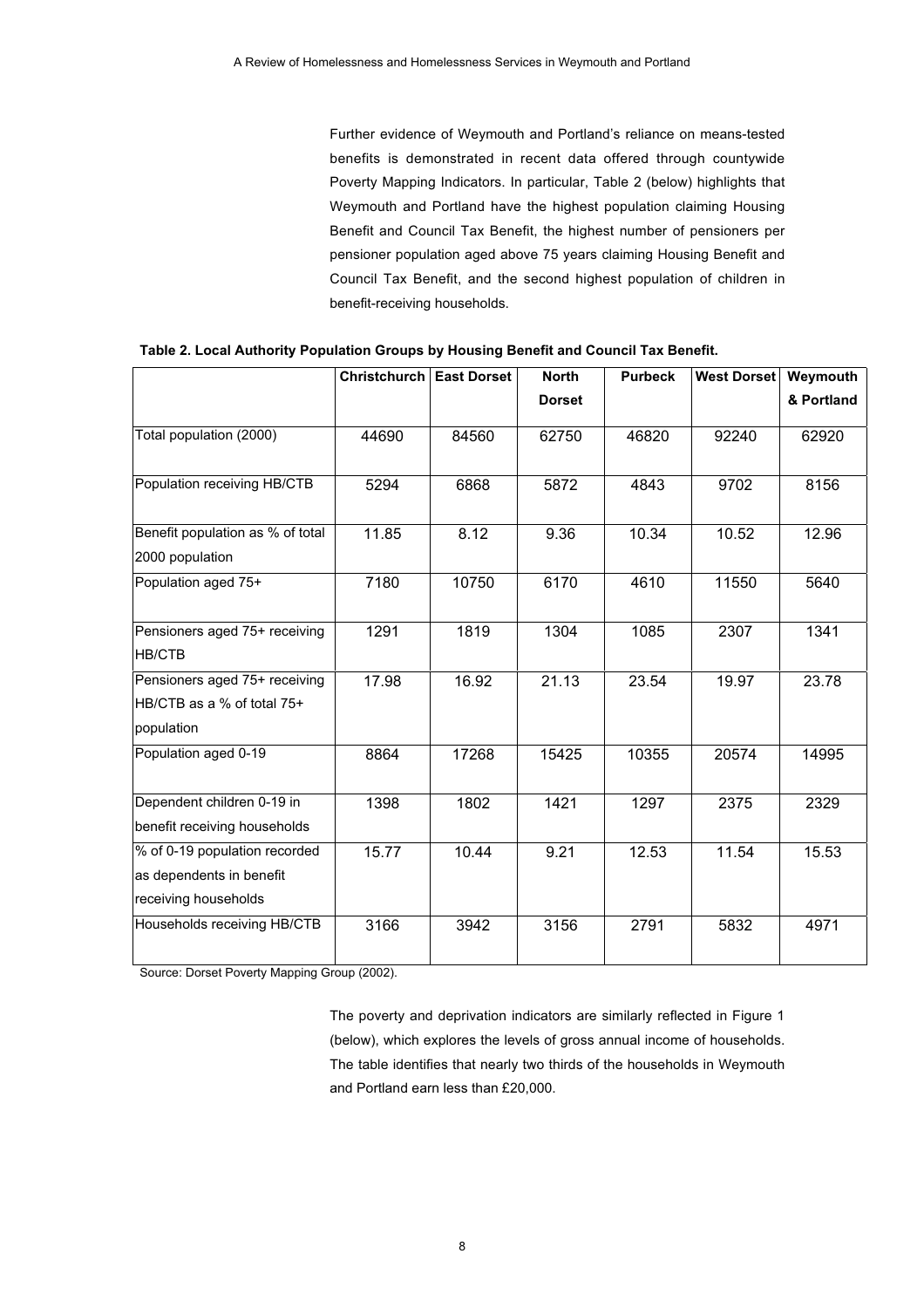

**Figure 1. Gross Annual Income of Households in Weymouth & Portland and West Dorset.**

Source: David Couttie & Associates (2000); David Couttie & Associates (2002).

As Figure 1 demonstrates, the income variation between households in Weymouth and Portland and West Dorset vary significantly, with just under 50% of households in West Dorset earning more than £20,000. The relative difference in the mean incomes of those living in the remaining local authority areas within 'old' Dorset is further evidenced in Table 3 (below). This table clearly locates Weymouth and Portland as having the lowest mean income, a full £1,000 below West Dorset, and over £4,000 below the mean income in East Dorset.

| <b>Local Authority</b> | <b>Mean Income</b> | <b>National Ranking</b> |
|------------------------|--------------------|-------------------------|
| <b>Districts</b>       |                    |                         |
| East Dorset            | £22,600            | 144                     |
| North Dorset           | £20,800            | 230                     |
| Purbeck                | £20,300            | 256                     |
| Christchurch           | £19,600            | 304                     |
| West Dorset            | £19,500            | 309                     |
| Weymouth & Portland    | £18,500            | 372                     |

**Table 3. Mean Incomes in 'Old' Dorset Local Authorities (1999).**

Source: Dorset Data Online (2002).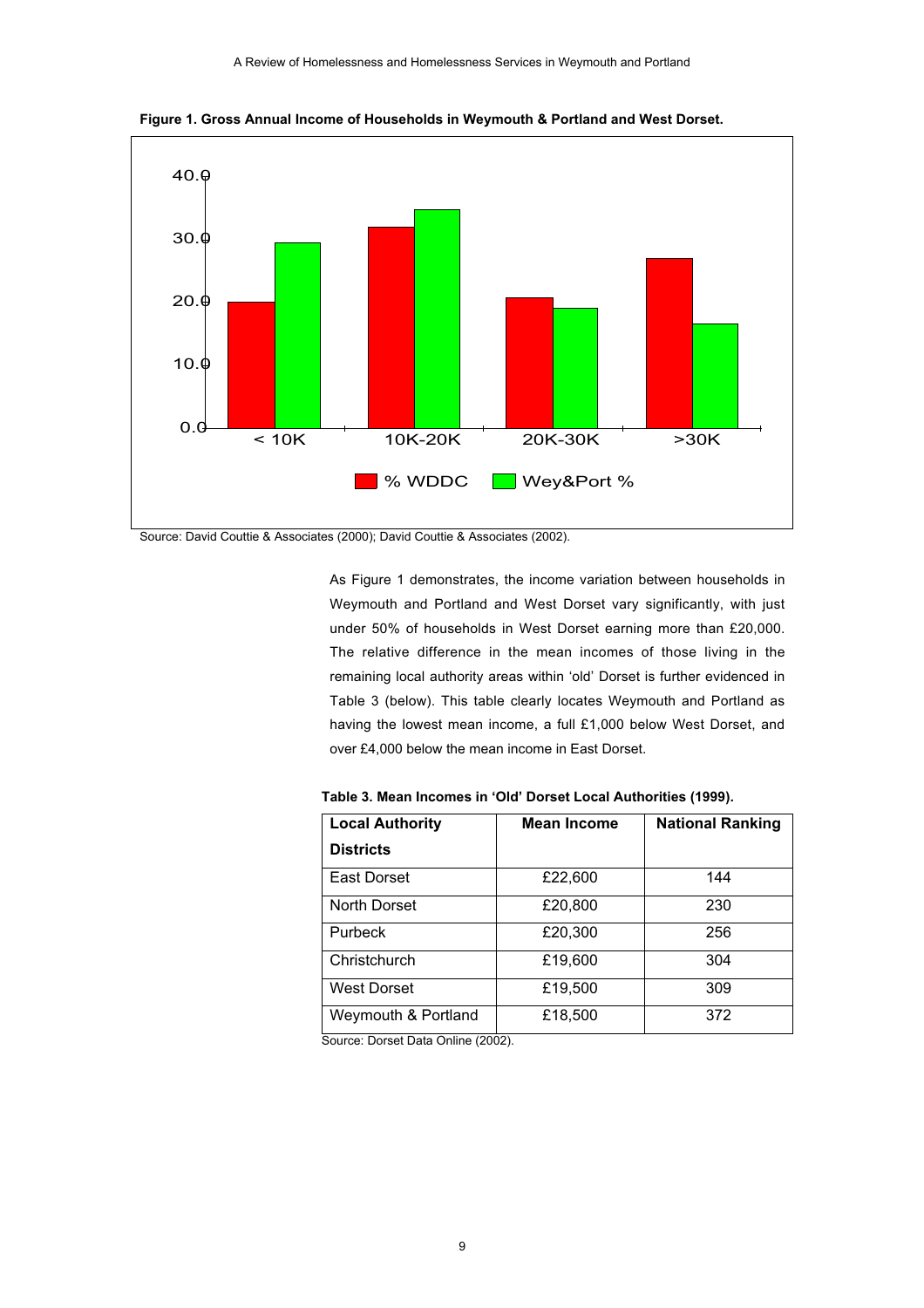## Housing Profile of Weymouth and Portland



#### **Figure 2. Housing Tenure in Weymouth & Portland.**

Figure 2 (above) illustrates that 22.8% of the housing stock in Weymouth and Portland is located within the broad rented sector. These figures are significantly at variance with the average for England, which is 30% of the national housing stock. The data for Weymouth and Portland can be broken down into 13.9% in social housing, 8.2% in the private sector and 0.7% in 'other' rented property, comprising tied accommodation (0.5), Armed Forces accommodation (0.1%) and shared ownership (0.1%). Overall, as Figure 3 (below) illustrates, these figures are similar to the closest neighbouring local authority, West Dorset. The major difference, however, is that Weymouth and Portland have almost 1% less Housing Association stock and 0.6% more private rented stock than its closest neighbour.

Source: David Couttie & Associates (2000).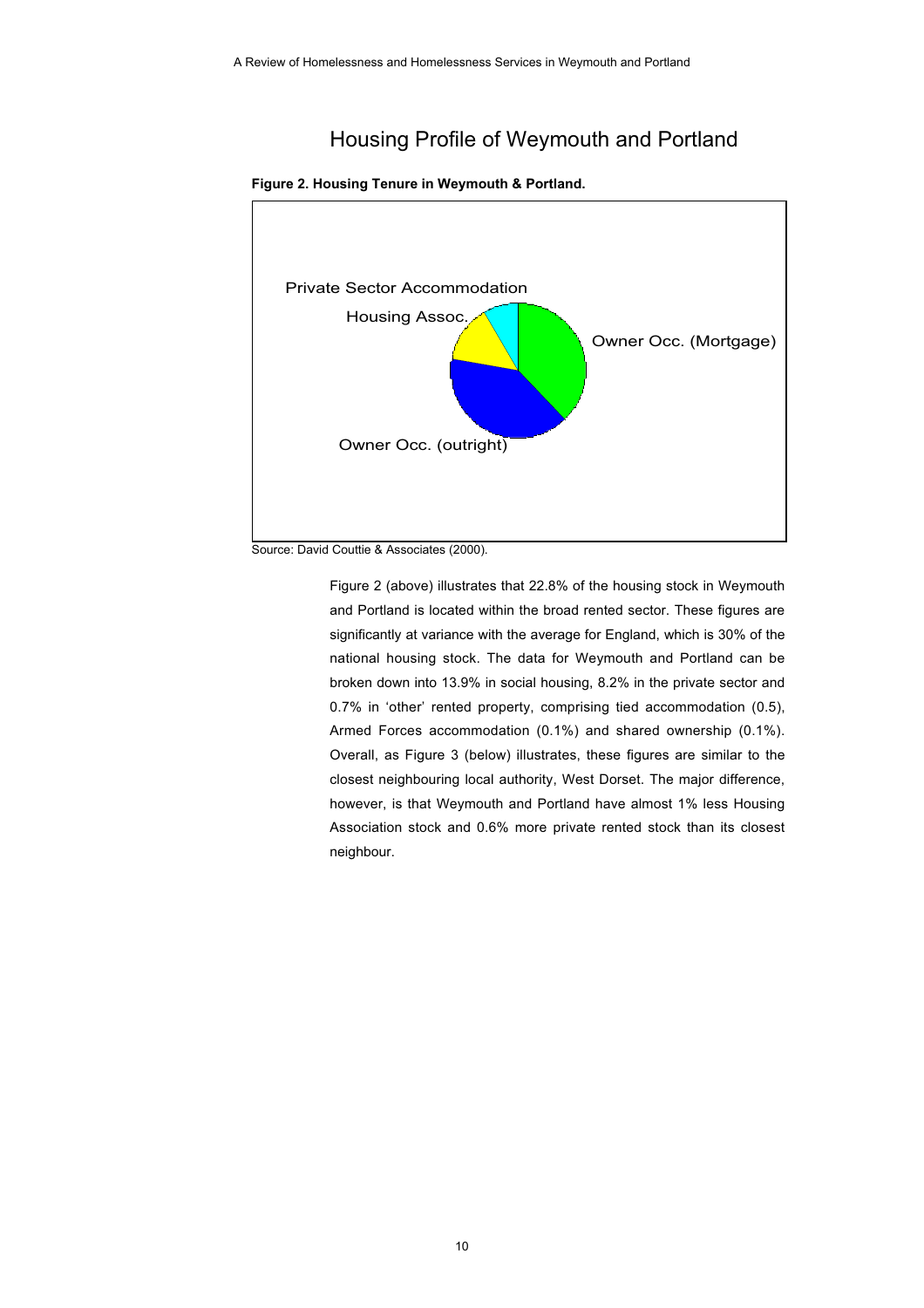

**Figure 3. A Comparison of the Housing Profile in Weymouth & Portland with the UK Average and West Dorset District Council.**

#### Source: DTLR (2000b); David Couttie & Associates (2000); David Couttie & Associates (2002).

As Figure 3 (above) demonstrates, a small percentage of households in Weymouth and Portland are buying their own home when compared with the national average. Given the high number of retired people attracted to the south coast, the area has more people owning their home outright. When this trend is considered within the profile of West Dorset, the major difference is that Weymouth and Portland have a higher number of households purchasing their own property and a lower number owning their property outright. In this sense, households in Weymouth and Portland are not as 'capital rich' as those in a neighbouring authority. Indeed, when we consider the findings in Figure 1, households in Weymouth and Portland are also 'income poor' when compared to those households in West Dorset. Thus, the housing profile of Weymouth and Portland underlines the economic status of the area when compared with both neighbouring local authorities and the national picture.

As a consequence of the combination of high poverty indices and the paucity of rented accommodation, attempts to respond to housing need in Weymouth and Portland are further affected by the general standard of housing and the work required to bring properties within the local authority area up to an acceptable level. Table 4 (below) highlights that, in most circumstances, the social and private rented sector require significant work to bring them up to an appropriate standard. In particular, the private rented sector appears to lack energy efficient resources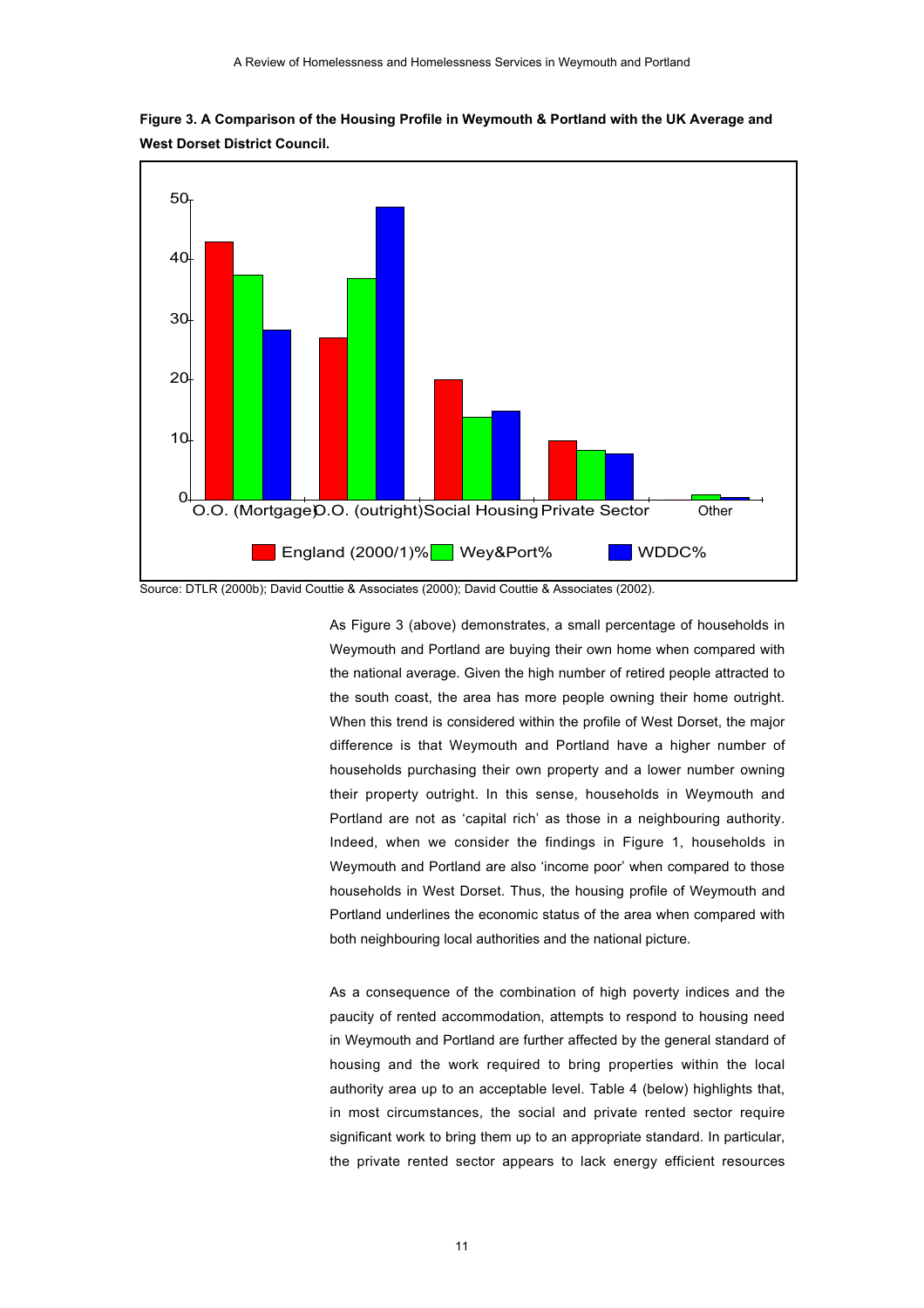(window repairs, double-glazing, draught proofing, and central heating) and as a consequence, are likely to be more expensive to run.

| <b>Work required</b>      | <b>Owner</b>     |      | Owner WeymouthP&vateIA rented<br>occupier withupier noortland rented |      |      |  |
|---------------------------|------------------|------|----------------------------------------------------------------------|------|------|--|
|                           |                  |      | mortgagemortgage rented                                              |      |      |  |
|                           |                  |      |                                                                      |      |      |  |
| Window repairs            | 24. <sub>D</sub> | 18.6 | 30.5                                                                 | 45.1 | 34.8 |  |
| <b>Draught Proofing</b>   | 13.5             | 10.8 | 11.1                                                                 | 48.9 | 39.5 |  |
| <b>Structural Repairs</b> | 8.5              | 4.0  | 8.                                                                   | 8.2  | 8.8  |  |
| Kitchen modernisation     | 23.B             | 21.6 | 54.5                                                                 | 26.6 | 29.6 |  |
| Bathroom modernisation    | 15.2             | 11.5 | 50.8                                                                 | 20.2 | 13.9 |  |
| Double Glazing            | 29.4             | 24.8 | 6.7                                                                  | 51.9 | 14.h |  |
| Cavity Wall Insulation    | 30.0             | 37.1 | 19.9                                                                 | 18.8 | 18.4 |  |
| Loft insulation           | 16.5             | 21.4 | 8.3                                                                  | 15.3 | O.0  |  |
| Central heating           | 15.8             | 17.5 | 30.5                                                                 | 49.3 | 16.2 |  |
| Roof repairs              | 14.3             | 10.7 | 2.1                                                                  | 10.7 | 3.0  |  |
| Damp proofing             | 11.0             | 10.9 | 13.1                                                                 | 22.9 | 39.  |  |

### Table 4: Work Required on the Property by Tenure<sup>2</sup>.

Source: David Couttie & Associates (2000).

| <b>Ward</b>            | <b>District Council</b> | National ranking of    | <b>National rank of overall</b> |
|------------------------|-------------------------|------------------------|---------------------------------|
|                        |                         | housing domain (out of | index (out of 8414)             |
|                        |                         | 8414 wards)            | wards)                          |
| Grange                 | Christchurch            | 950                    | 1575                            |
| <b>Westham East</b>    | Weymouth & Portland     | 961                    | 1625                            |
| Melcombe Regis         | Weymouth & Portland     | 1385                   | 782                             |
| Underhill              | Weymouth & Portland     | 1888                   | 1935                            |
| <b>Blandford East</b>  | North Dorset            | 1900                   | 3672                            |
| <b>Tricketts Cross</b> | East Dorset             | 2034                   | 3543                            |
| <b>Blandford West</b>  | North Dorset            | 2048                   | 5842                            |
| Portman                | North Dorset            | 2075                   | 5038                            |
| <b>Bulbarrow</b>       | North Dorset            | 2077                   | 4178                            |
| Puddletown             | <b>West Dorset</b>      | 2127                   | 4238                            |
| Shaftesbury Central    | North Dorset            | 2405                   | 4370                            |
| North Central          | Weymouth & Portland     | 2554                   | 2863                            |
| Gillingham Town        | North Dorset            | 2557                   | 3701                            |
| Shaftesbury Christy's  | North Dorset            | 2705                   | 7163                            |

### **Table 5. Housing Deprivation by Wards in Dorset.**

Source: Dorset Data Online (2002).

 $\overline{2}$  $2$  N.B. Since this data was collated, Weymouth & Portland Housing has embarked on a major refurbishment programme and, as such, the data relating to its property is not representative of conditions in 2003.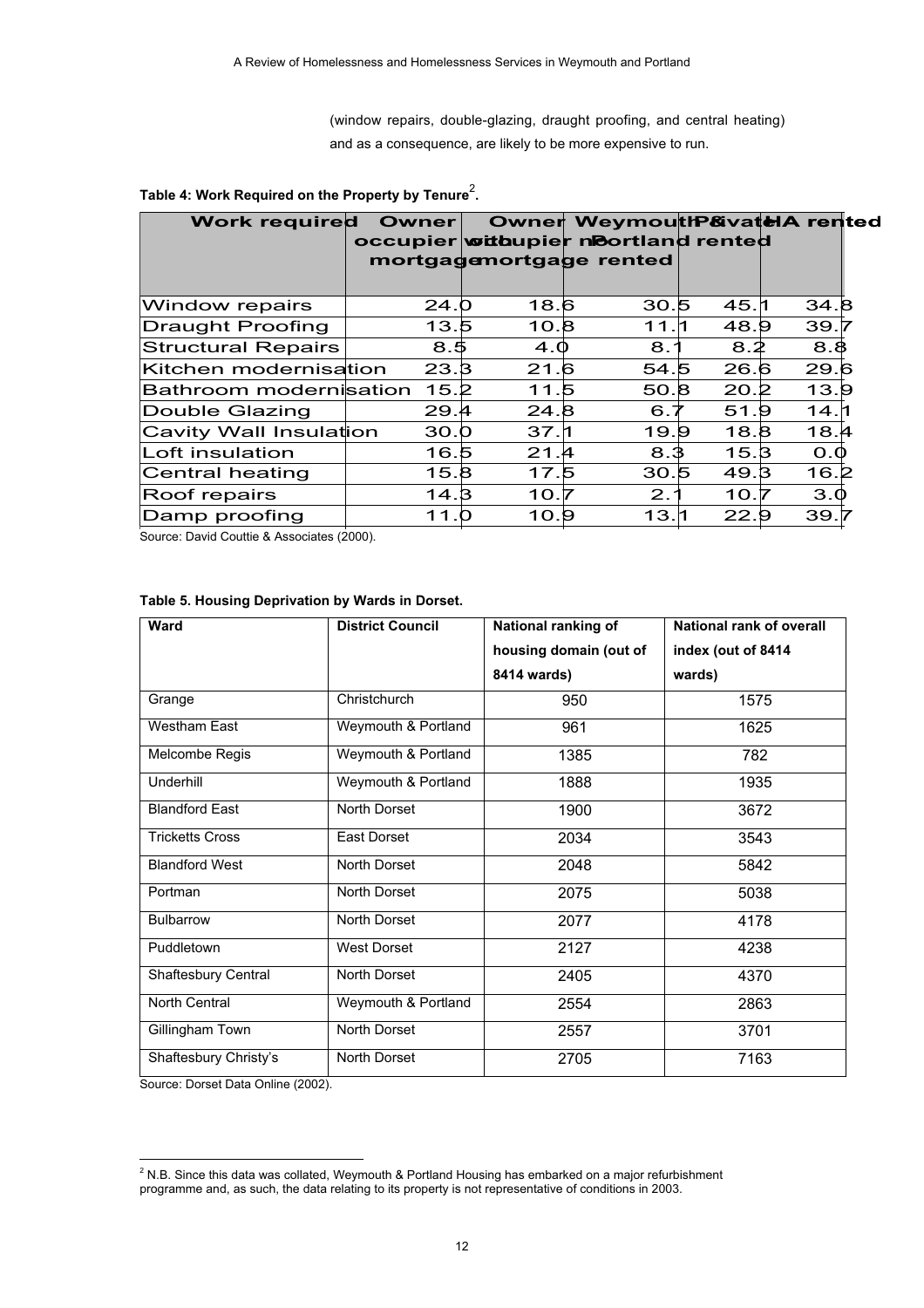The impact of the poor standard of housing conditions in the rented sector is such that Weymouth and Portland appear among those local authorities in Dorset that have been ranked as having the worst housing deprivation in the county (see Table 5, above).

As a consequence of the data relating to poor housing standards and housing deprivation, the options that are available, when responding to homelessness in the Weymouth and Portland area, are heavily circumscribed. Indeed, one conclusion suggests that the private rented sector in Weymouth and Portland may be part of the problem rather than the solution.

The evidence suggests that any attempt to respond to homelessness has to consider, and subsequently address, strategies that link improving housing standards in the private rented sector and the general levels of deprivation (see Recommendations).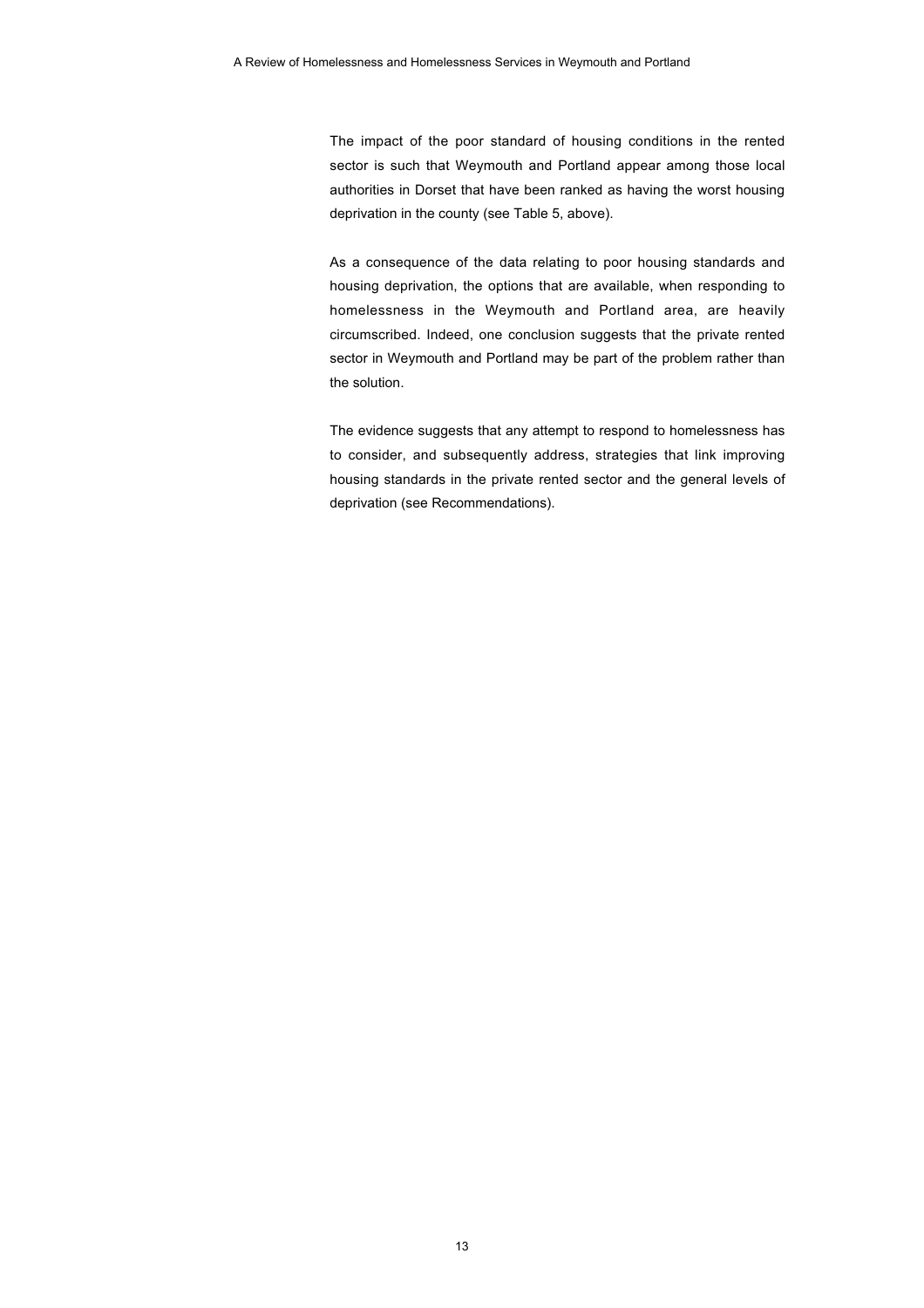## HOMELESSNESS IN WEYMOUTH AND PORTLAND

### Defining and Enumerating Homelessness

Calculating the number of people who are homeless in a given area is fraught with problems. On one hand, we are presented with unreliable and inconsistent data that is difficult to use. On the other hand, we have a problem with definition. In part, this reflects a concern with 'rooflessness' and attention to the need to consider those who live in various forms of insecure accommodation.

Among this general level of confusion, the most reliable and consistent indicator that is recognised as indicating general trends in homelessness is the information provided by local authorities through Housing Investment Programme (HIP) returns and P1Es. Every local authority is required to provide a consistent range of common statistical information, among which are data related to the number of households seeking support under the homelessness provisions of the Housing Acts 1985 and 1996.

Yet, while the data collected by local authorities may be consistent and reliable, they cannot be interpreted as representing an accurate level of homelessness or giving a clear indication of the reasons why people become homeless. Given that local authority responsibilities towards different categories of homeless people vary, those who are either intentionally homeless or not in priority need may self-select and fail to seek advice and support from the local authority concerned.

The most reliable indicator of the levels of homelessness, therefore, concerns those who are unintentionally homeless and in priority need. Table 6 (below) highlights that, between 1997/8 and 2000/1, the number of households that fell into these two categories in England grew by 11% from 102,650 to 114,350.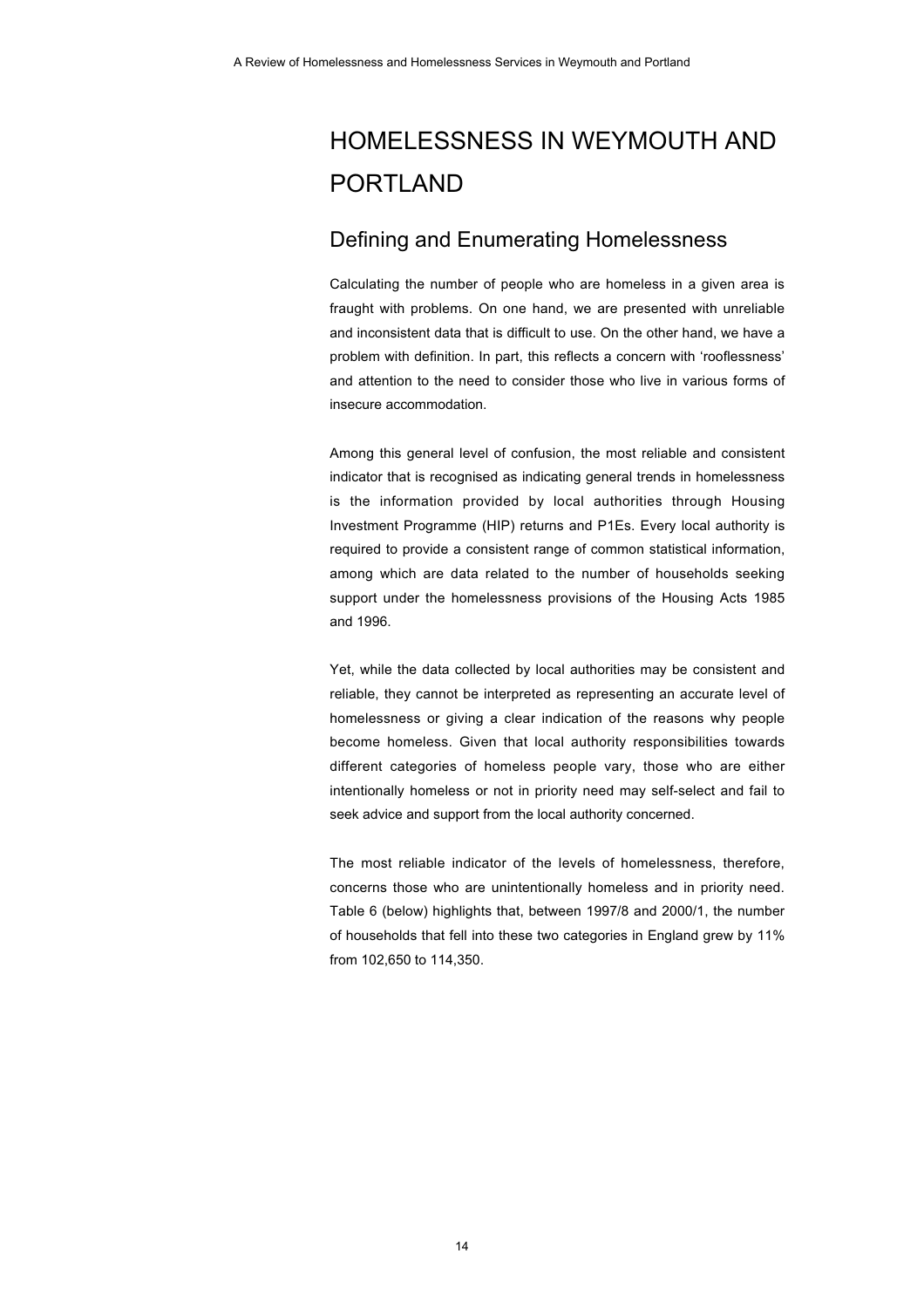| <b>Region:</b>    |         | Unintentionallynintentionally Change Number per<br>homeless andomeless and<br>in priority need priority need<br>during 1997/ů 2000/1 |       | 1,000<br>households<br>in 2000/1 |  |
|-------------------|---------|--------------------------------------------------------------------------------------------------------------------------------------|-------|----------------------------------|--|
|                   |         |                                                                                                                                      |       |                                  |  |
| <b>North East</b> | 4,380   | 5,220                                                                                                                                | 19%   | 4.8                              |  |
| North West        | 13,060  | 13,350                                                                                                                               | $2\%$ | 4.7                              |  |
| Yorks & Humber    | 9,130   | 9,150                                                                                                                                | $0\%$ | 4.3                              |  |
| East Midlands     | 7,550   | 7,370                                                                                                                                | -2%   | 4.3                              |  |
| West Midlands     | 14,670  | 13,860                                                                                                                               | $-6%$ | 6.4                              |  |
| East of England   | 8,120   | 9,800                                                                                                                                | 21%   | 4.3                              |  |
| London            | 24,570  | 29,630                                                                                                                               | 21%   | 9.5                              |  |
| South East        | 12,170  | 14,760                                                                                                                               | 21%   | 4.4                              |  |
| South West        | 9,000   | 11,210                                                                                                                               | 25%   | 5.4                              |  |
| Total             | 102,650 | 114,350                                                                                                                              | 11%   | 5.5                              |  |

|  | Table 6: Statutory Homelessness by Region. |  |
|--|--------------------------------------------|--|
|--|--------------------------------------------|--|

Source: DTLR (2000a).

As Table 6 (above) demonstrates, this increase was not consistently experienced across England. It is significant that the South West region experienced the highest growth in homelessness acceptances during this four-year period. The homelessness situation within Dorset reflects the position across the whole of England. Indeed, as Figure 4 (below) demonstrates, the number of homelessness applications varies across the local authority areas within the county.



**Figure 4. Number of Homelessness Applications in Dorset: 1996-2001.**

Source: Dobson (2002).

**Key:** BBC = Bournemouth Borough Council; CDC = Christchurch District Council; EDDC = East Dorset District Council; NDDC = North Dorset District Council; BoP = Borough of Poole; PDC = Purbeck District Council; WDDC = West Dorset District Council; W&PBC = Weymouth & Portland Borough Council.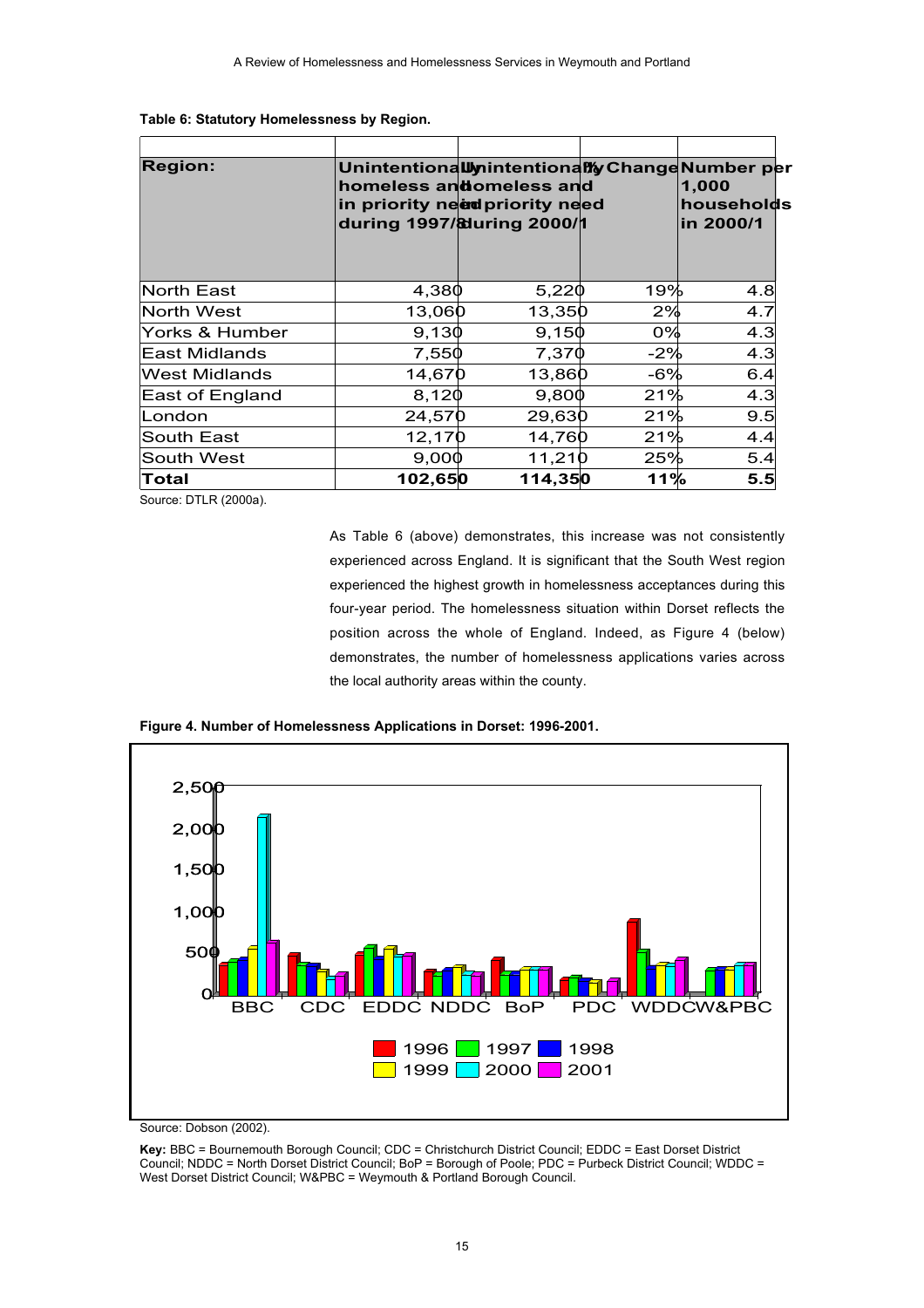Figure 5 (below) highlights that the number of acceptances by Weymouth and Portland has fluctuated between 1997 and 2001. Overall, however, there has been a significant increase when the figures relating to 1997 and 2001 are considered.



**Figure 5. Number of Homelessness Acceptances in Dorset: 1997-2001.**

Source: Dobson (2002).

**Key:** BBC = Bournemouth Borough Council; CDC = Christchurch District Council; EDDC = East Dorset District Council; NDDC = North Dorset District Council; BoP = Borough of Poole; PDC = Purbeck District Council; WDDC = West Dorset District Council; W&PBC = Weymouth & Portland Borough Council.

> The rate of growth in Weymouth and Portland's acceptances is better illustrated in Figure 6, below. This notes that, in both 2000 and 2001, the rate of acceptances was approximately 100 households per year more than in 1997. This equates with almost two more households per week, or a growth in acceptances of over 65% against a growth in applications of 25%.

> Figure 6 also notes the ratio of acceptances to applications. Here, there has also been some change. In 1997, just over 50% of applications were accepted, while in 1998 and 1999 the ratio was almost 71.5%. It has remained around this figure in subsequent years, falling to 68.6% in 2000 and 66.4% in 2001.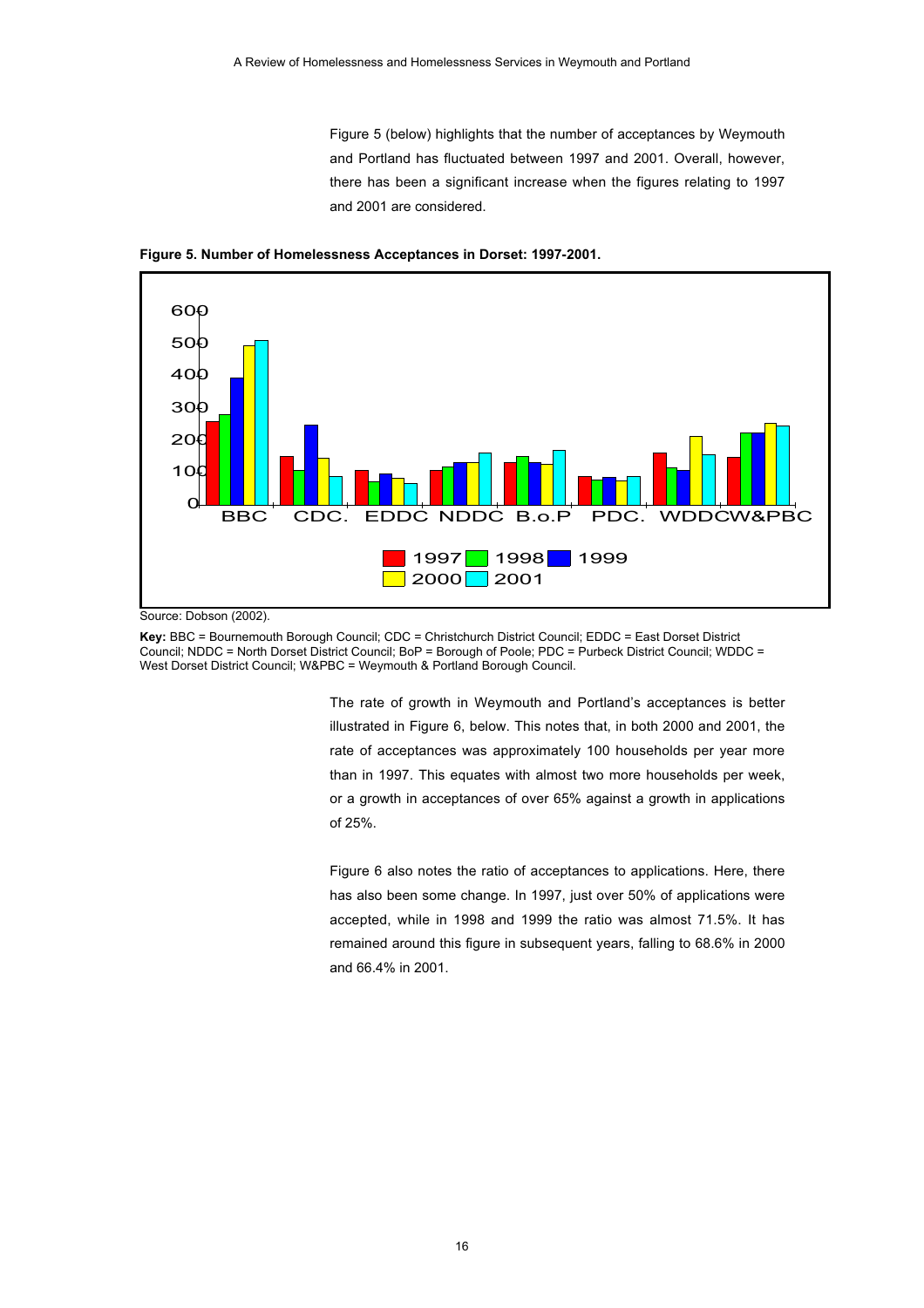

**Figure 6: Acceptances and Applications in Weymouth & Portland: 1997-2001.**

Source: Weymouth & Portland Borough Council P1E Returns 1997-2001.

These figures are significantly higher than in most of the other local authority areas in Dorset. A neighbouring authority, for example, has a rate of acceptances to applications that is roughly 33.3%. It is difficult to identify the reasons for this difference. Anecdotal evidence from other agencies within the Weymouth and Portland area suggests that one of the reasons for this high ratio is a consequence of inappropriate practices within the service, which seek to discourage potential applicants from seeking support or making a formal application. If this evidence is correct, they serve to act as a stumbling block in trying to explore the reasons why people become homeless. There is a need to conduct further research on this particular issue to either substantiate or discount such perceptions.

It is clear, however, that when the homelessness statistics are considered on the basis of acceptances per 1,000 households within the local authority area, Weymouth and Portland's performance is, with exception of Bournemouth Borough Council, significantly at variance with local trends. Indeed, the evidence suggests that Weymouth and Portland accept more applicants per 1,000 of the population than neighbouring authorities (see Table 7, below).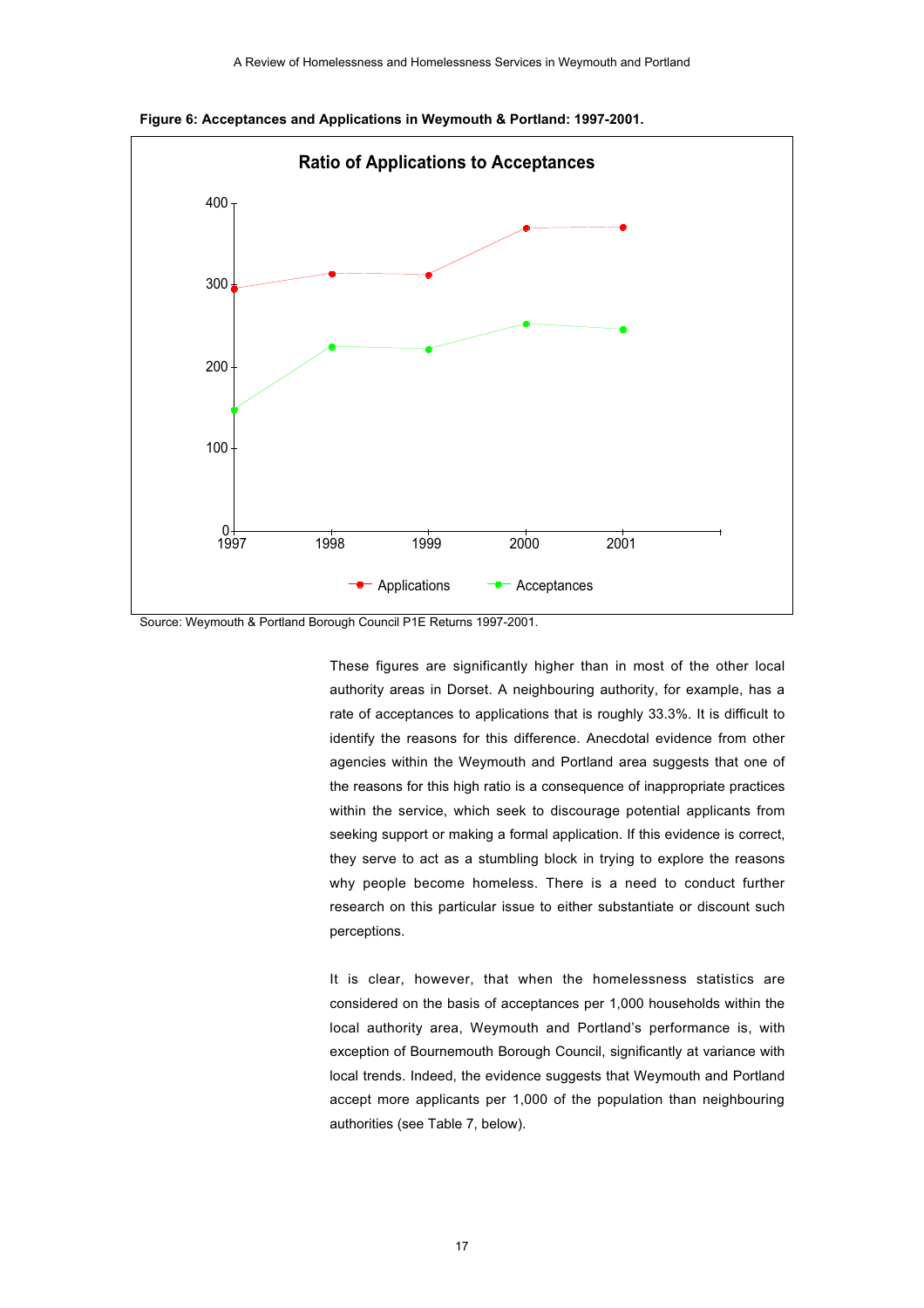|                     | Acceptances per 1000 households |             |
|---------------------|---------------------------------|-------------|
| Area                | 3rd quarter                     | 4th quarter |
|                     | 2002/03                         | 2002/03     |
| England             | 1.6                             | 1.5         |
| Bournemouth         | 4.0                             | 3.8         |
| Christchurch        | 1.8                             | 0.3         |
| East Dorset         | 0.3                             | 0.4         |
| North Dorset        | 1.9                             | 1.6         |
| Poole               | 0.8                             | 0.8         |
| Purbeck             | 0.7                             | 0.8         |
| <b>West Dorset</b>  | 0.6                             | 0.7         |
| Weymouth & Portland | 2.5                             | 2.1         |

**Table 7. Homelessness Acceptances per 1,000 households in Dorset.**

Source: Office of the Deputy Prime Minister (2003).

The data implies that while Weymouth and Portland are accepting more applicants per 1,000 households than most other local authorities in Dorset, the drivers for this are likely to be related to resource issues within the service (over-stretched and inexperienced staff), combined with the low supply of social housing (Figure 2) and high levels of deprivation (Table 1).

When considering the causes of homelessness, national trends often have little association with regional variations. Figure 7 (below, based on aggregated data between 1998/1999-2001/2002) highlights that, like many other local authorities, Weymouth and Portland has a distinct homeless profile, which is not only at variance with national trends, but has little in common with those of a neighbouring local authority (West Dorset). The data suggests that homelessness in Weymouth and Portland is exacerbated by five main problems. These concern:

- parents no longer willing or able to accommodate;
- friends or other relatives no longer willing or able to accommodate;
- violent breakdown of a relationship with partner;
- non-violent breakdown of a relationship with partner;
- end of an assured shorthold tenancy.

The incidence of homelessness as a consequence of these five factors is significantly higher than the national profile, contributing to over 80% of homelessness cases in the local authority area. As such, they suggest that the local authority needs to develop services that might tackle these problems. The problem with the ending of assured shorthold tenancies may be exacerbated by the problems noted above, which concern the scarcity and poor standards in Weymouth and Portland's private sector.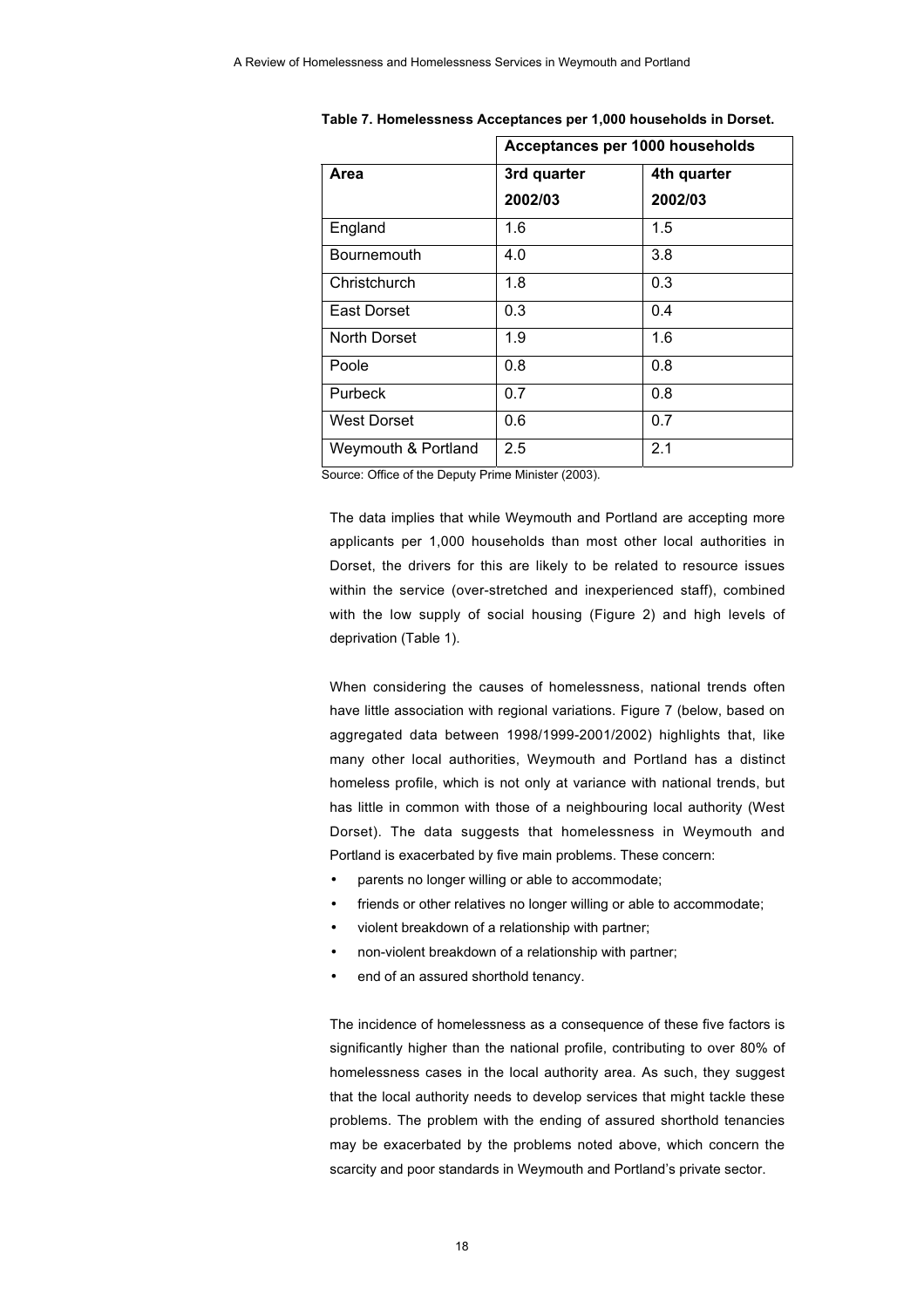

**Figure 7. Causes of Homelessness – Weymouth & Portland trends compared with WDDC and the National Profile.**



**Key:** 1 = Parents no longer willing to accommodate; 2 = Friends no longer willing to accommodate; 3 = Violent breakdown of relationship; 4 = Non-violent relationship breakdown; 5 = Mortgage arrears; 6 = Rent arrears; 7 = End of assured shorthold tenancy;  $8 =$  Other reasons.

> The problem is further clouded by the lack of clarity as to why assured shorthold tenancies are ended at the rate at which they currently occur. Anecdotal evidence suggests that the ending of an assured shorthold tenancy may take place for a number of reasons, including:

- the landlord intends to return to live in the property;
- the landlord seeks to increase the rent level;
- the landlord intends to sell the property;
- the landlord intends to renovate the property for another client group/ housing market.

It may also be the case that the ending of an assured shorthold tenancy may simply mask problems associated with nuisance or rent arrears, whereby the landlord is simply 'cutting their loss' with particular tenants.

The local authority may wish to commission further research that seeks to track the housing careers of particular groups (such as young people and families with a history of homelessness).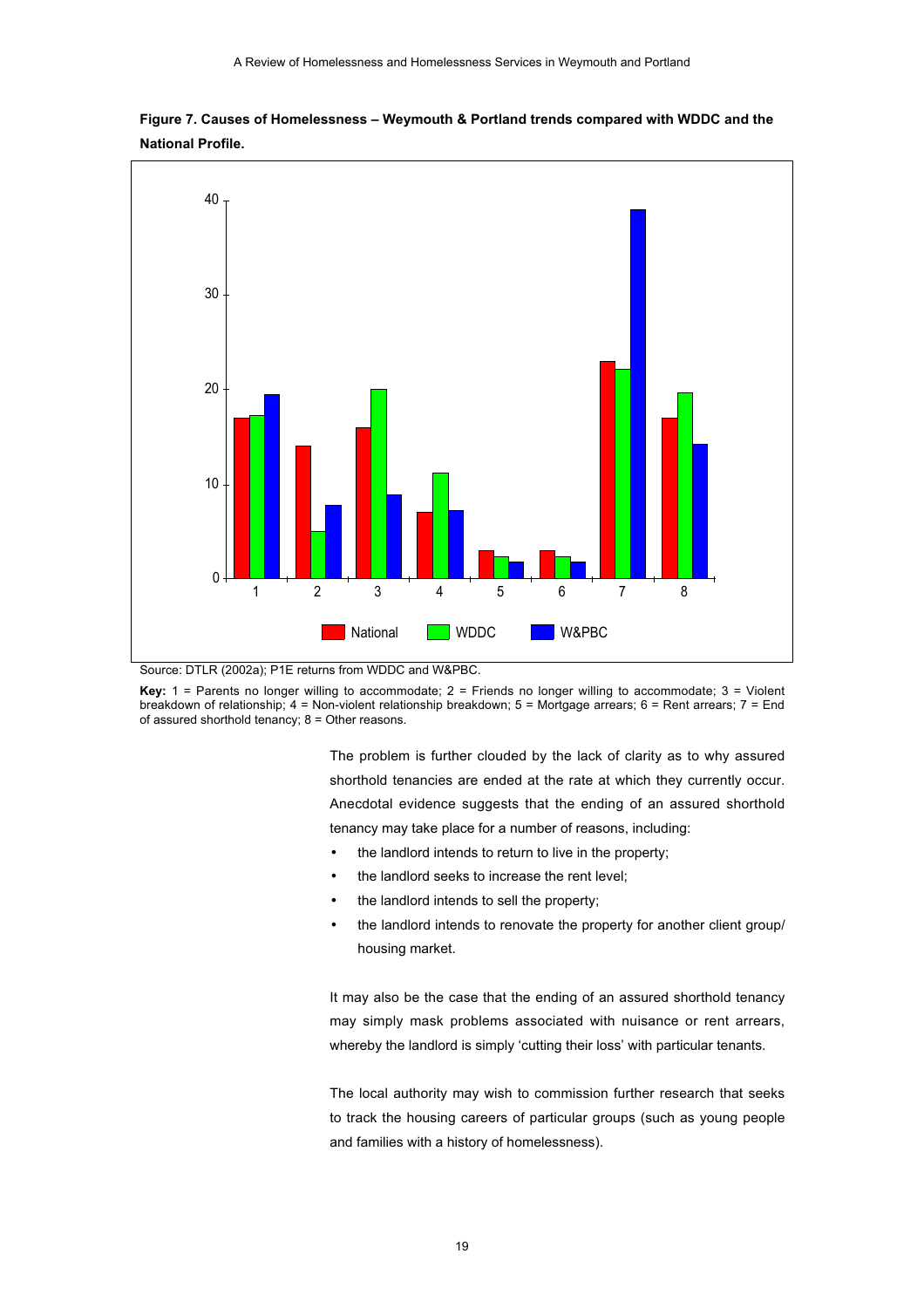Further research is also required to clarify these issues and to identify strategies that respond to the incidence of those becoming homeless as a consequence of this trend.



**Figure 8. Homelessness in Weymouth & Portland: 1998- 2001.**

Source: Weymouth & Portland Borough Council P1E returns 1998-2002.

**Key:** 1 = Parents no longer willing to accommodate; 2 = Friends no longer willing to accommodate; 3 = Violent breakdown of relationship; 4 = Non-violent relationship breakdown; 5 = Mortgage arrears; 6 = Rent arrears; 7 = End of assured shorthold tenancy;  $8 =$  Other reasons in the private sector;  $9 =$  Leaving institutional care;  $10 =$ Other reasons.

> When Weymouth and Portland's homelessness statistics are considered on a year-by-year basis (see Figure 8, above), it is evident that the five main factors contributing to the level of homelessness within the area have changed since 1998. In particular, it is clear that the number of homeless caused by the ending of an assured shorthold tenancy has declined since 2000/01. This decline, however, should not be interpreted as being significant, given that this category continues to account for almost 40% of the homelessness acceptances in the Borough. The local authority should note the small yet significant jump in the number of households becoming homeless as a consequence of rent arrears. While there has been some fluctuation in the trend, the number has more than doubled between 1998-2001.

> It should also be noted that Figure 8 identifies that, while their number remains significant, since 1998/99 there has been a reduction in the number of households (women and children) that become homeless as a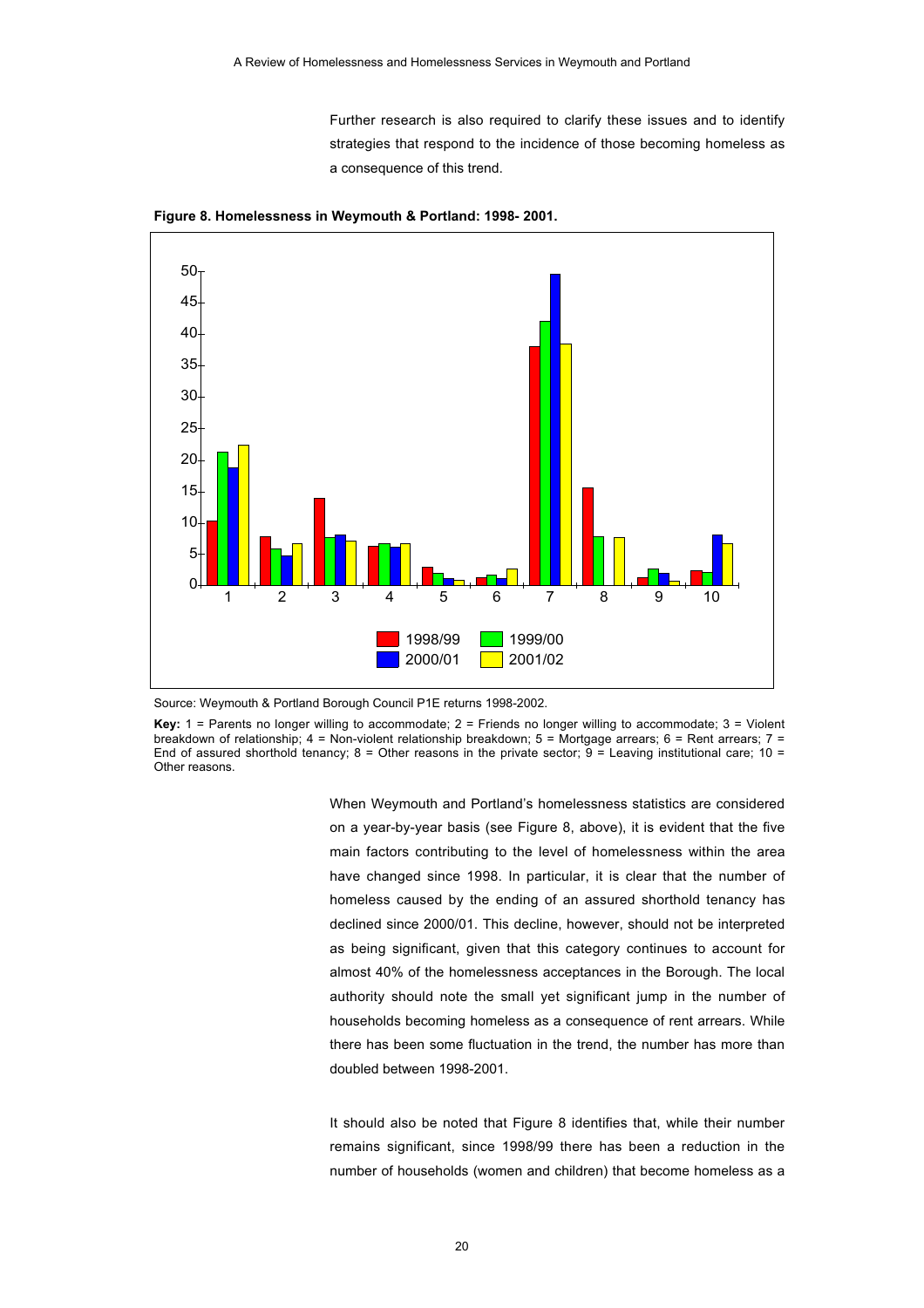consequence of domestic violence. These figures are at variance with the national picture and the profile in West Dorset. These figures may be influenced by the lack of move-on accommodation available to women living in local refuges, which impacts on the number of households that can be accommodated in the refuges.

Figure 8 also highlights that the number of people becoming homeless as a consequence of parents no longer being willing or able to accommodate has increased by more than 100% since 1998/99. This growth is more clearly evident in Figure 9 (below).

**Figure 9. Parents No Longer Willing To Accommodate.**



Source: Weymouth & Portland Borough Council P1E returns 1998-2002.

It must be noted that an analysis of data by seasons (yearly quarters) does not identify any specific trends in homelessness. This suggests that landlords are not evicting local people for summer lets at any significant level. This implies that there are possibly two groups of landlords operating within the area, who either deal with the local market or the holiday market (this is supported by the data on the poor standards in the private rented sector, which are unlikely to satisfy holiday-maker expectations). If there are two groups of landlords in the area, then the local authority might wish to build new relationships with those that offer summer accommodation. Further research is required to investigate the potential offered by using summer lets as a means to alleviate the use of B&B accommodation for homeless households, to gauge the number of empty properties in the Borough, and to assess and identify the number of second homes in the Borough.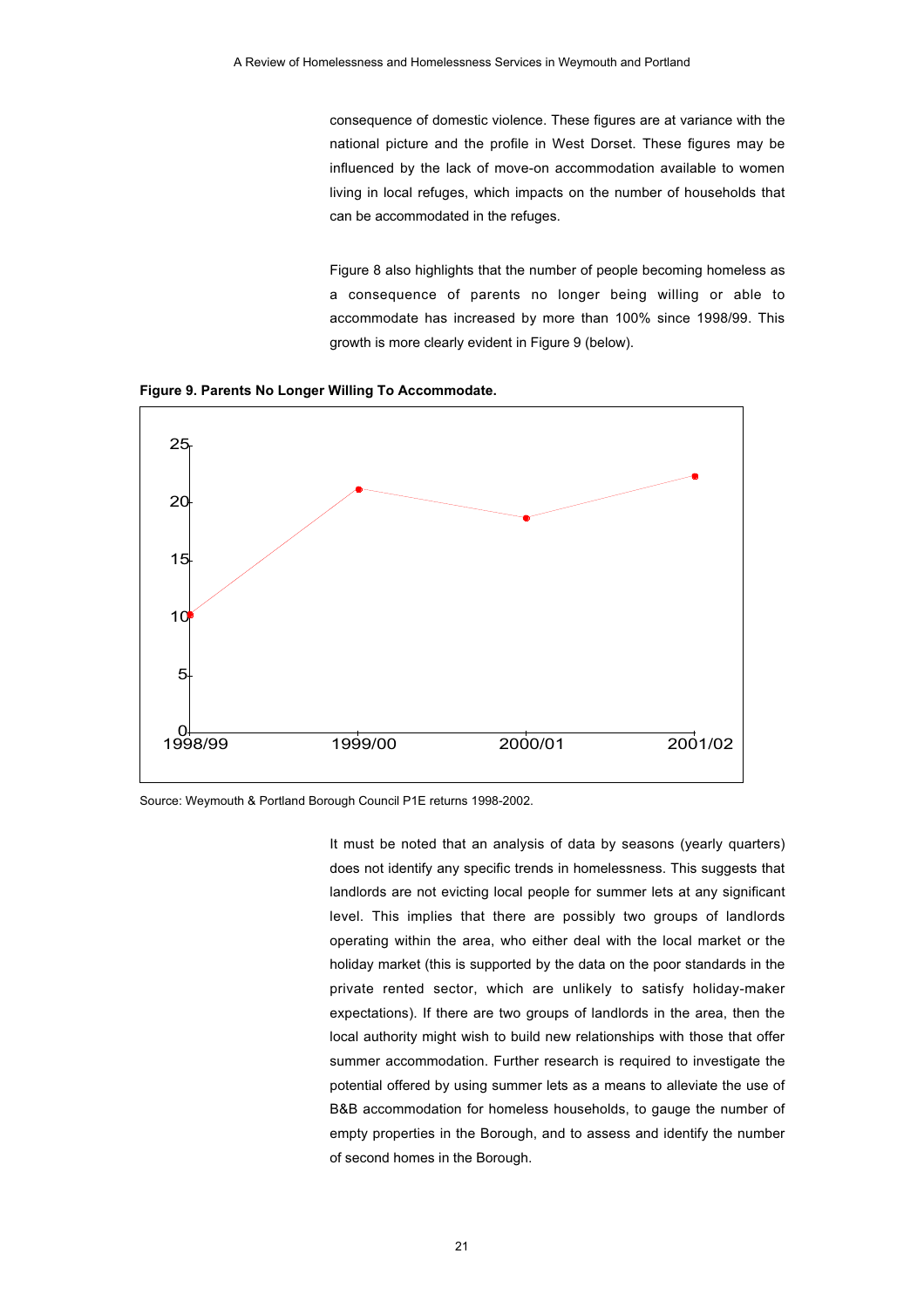It is difficult to predict how trends in the nature of homelessness in the Borough will unfold in the coming months. It is clear that the changes in the nature and strength of the wider UK economy will impact on many households in the area. This is likely to lead to an increase in debt, specifically related to mortgage and rental costs. The financial pressures within households may impact on the number of young people living in their parental home and the breakdown in adult relationships.

The changing nature of the housing economy, and the belief that house prices may fall or remain static, may have an impact on the availability of rented housing in the area, as landlords make decisions related to their financial situation. Some landlords might sell their properties, while others might bring empty properties into use.

However uncertain the state of the economy remains, it is clear that the major causes of homelessness in the area are reliant on economic factors. The local authority should prepare itself for an increase in demand in the coming months.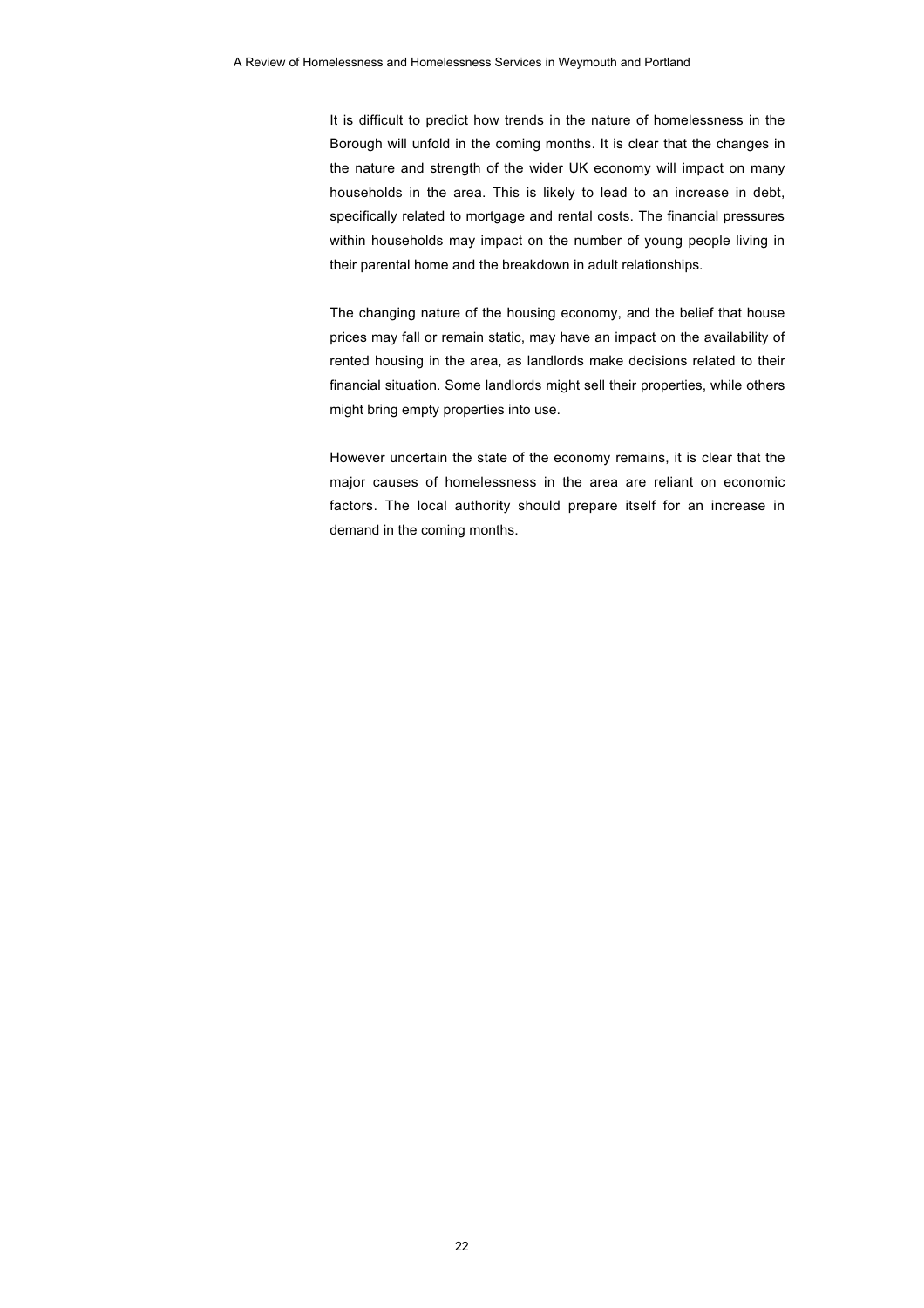## THE PROFILE OF HOMELESS SERVICE USERS

As part of the data gathering process for this research project, and in order to gain a clearer snapshot of housing and homelessness problems within Weymouth and Portland, all agencies were requested to complete a data sheet on every homeless person they worked with during a twoweek period leading up to  $28<sup>th</sup>$  March 2003.

The data from 13 agencies working within the Borough produced 127 completed contact sheets, of which nine individuals appeared on two or more datasheets.<sup>3</sup> (The datasheets collected details of the service user's date of birth in order to gauge the number of people who presented themselves to two or more agencies). Of these contacts, one was from an Asian background, while another referred to themselves as Irish. The rest were classed as white Europeans.

Of these contacts, 50 were known to be women, the remaining 68 were men. This highlights a much higher level of homelessness among women than previously thought, although the data may be influenced by the agencies that returned completed forms for this data gathering process. The current housing situation of these people varied enormously. Specifically, Table 8 demonstrates that while many people were living in insecure accommodation, a significant number were sleeping rough, squatting or sleeping in vehicles.

| No. of People  | <b>Current Accommodation Situation</b> |
|----------------|----------------------------------------|
| 29             | Hostels                                |
| 16             | House/flat/bed-sit                     |
| 16             | Sleeping rough                         |
| 13             | Living with relatives                  |
| 8              | Living with friends                    |
| $\overline{7}$ | Refuge                                 |
| $\overline{7}$ | Squatting                              |
| 5              | B&B                                    |
| 3              | Mobile Home                            |
| 3              | Other vehicle                          |

**Table 8. Current Housing Situation of Service Users.**

<sup>-&</sup>lt;br>3  $3$  N.B. The data and the number of user groups appearing in this section have been influenced by those agencies that took the time to complete these forms. As such, questions concerning the 'representativeness' of the data arise.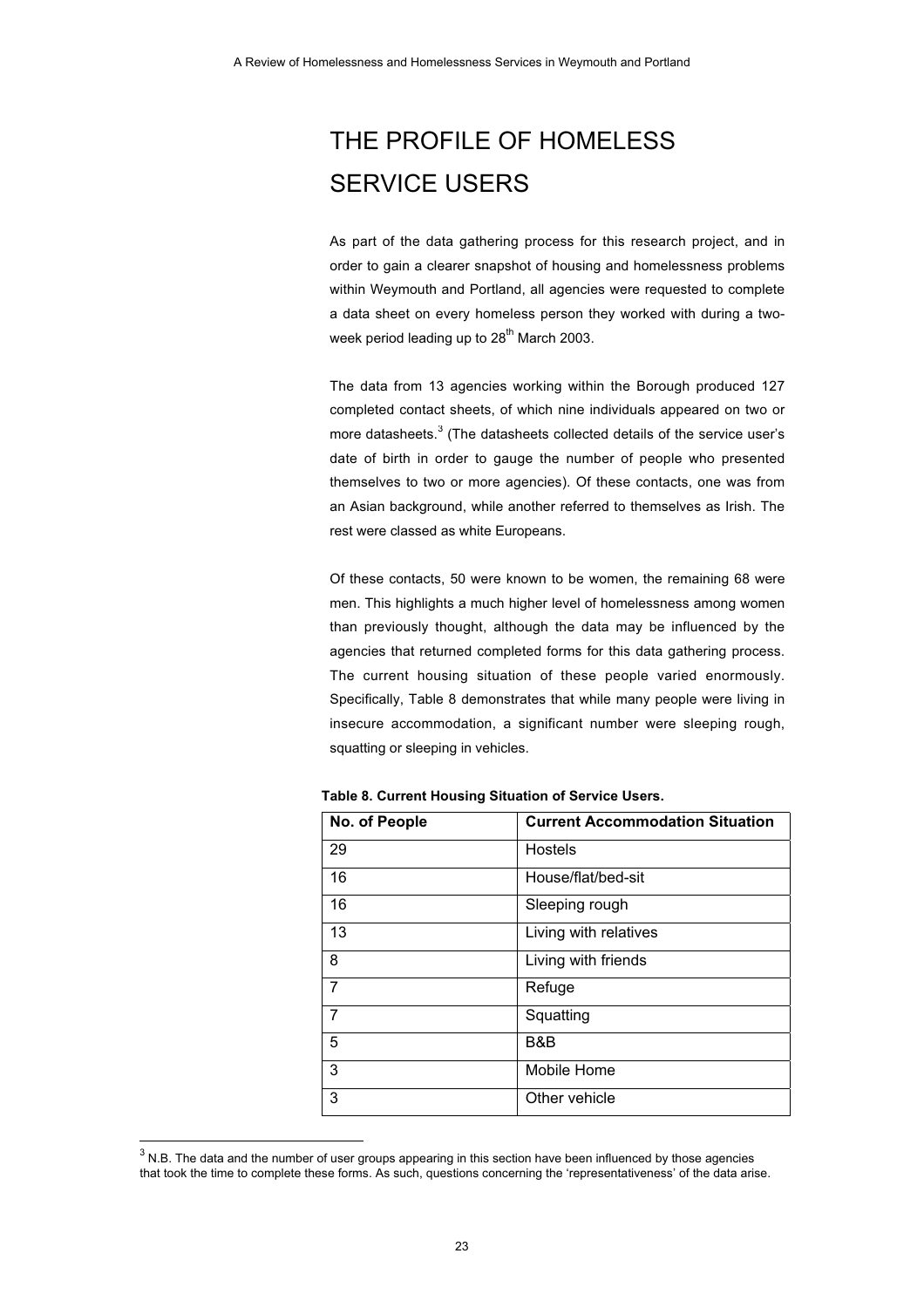All those who sought help and support were asked about the main reasons for their homelessness. The information gathered highlights the disparity that exists with those accepted as being in priority need. Specifically, Table 9 (below) notes that, while many appear as being made homeless as a consequence of parents not being willing or able to continue accommodating them, a large number were escaping violence, leaving institutions or other forms of care, or were unable to find accommodation as a consequence of their drug/alcohol problems.

| No. of People  | <b>Primary Reason for Homelessness</b>      |  |
|----------------|---------------------------------------------|--|
| 19             | Escaping domestic violence                  |  |
| 18             | Leaving institution or care                 |  |
| 15             | Parents not willing to accommodate          |  |
| 13             | Drug/alcohol problems                       |  |
| $\overline{7}$ | End of assured shorthold tenancy            |  |
| $\overline{7}$ | Non-violent breakdown of relationship       |  |
| 6              | Other relatives or friends                  |  |
| 4              | Sleeping rough                              |  |
| 3              | Affordability of rent/deposit/mortgage      |  |
| 3              | End of other private tenancy                |  |
| 3              | Physical mental health problems             |  |
| $\overline{2}$ | Other forms of harassment                   |  |
| 2              | Rent arrears - registered social landlord   |  |
| 1              | Landlord raising rent beyond ability to pay |  |
| 1              | Racially motivated harassment               |  |
| 1              | Split with partner after becoming pregnant  |  |
| 1              | Landlord selling                            |  |

**Table 9. Primary Reasons for Homelessness.**

It is significant that of those who responded to the question, two-thirds had approached the council for assistance, while a majority (75%) did not believe that they were on the Housing Needs Register.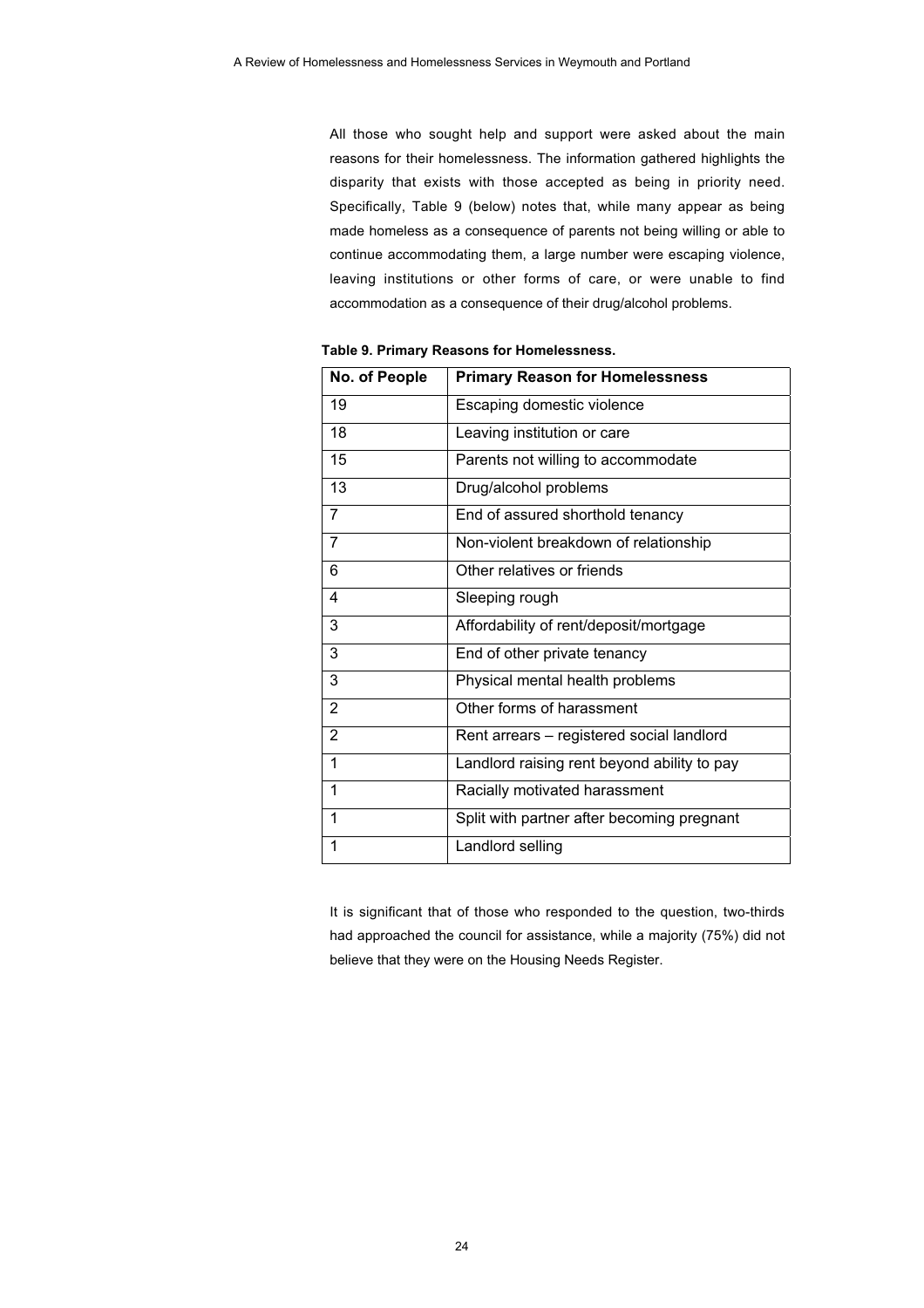# HOUSING, HOMELESSNESS AND ASSOCIATED SERVICES

These profiles are based on interviews with the principal providers of homeless services in the Borough.

Housing Advice **Centre** This service was not interviewed as it was felt that P1E returns and other official data gave an account of its work.

Weymouth and Portland Housing (WPH) As noted above, Weymouth and Portland Housing is a major provider of social housing within the local authority following the large-scale voluntary transfer of the Borough Council's housing stock. It currently has approximately 2,960 properties comprising general needs and sheltered accommodation.

> The service is funded through rents and associated service charges of tenancies. The source of income is either through payments made by tenants directly, Housing Benefit, and Transitional Housing Benefit (soon to be replaced by the Supporting People grant).

> In the majority of cases, WPH offers advice to those tenants vulnerable to homelessness. Referrals to the local authority for further information and assistance occur at an average rate of two tenants per week. Evictions for rent arrears or anti-social behaviour are approximately 20 per year.

South West Dorset Primary Care Trust It is widely acknowledged that homeless people (particularly those sleeping rough) have more significant health needs than the general population (Crisis 2002). It has also been shown that a significant number of homeless people suffer multiple health needs including drug and alcohol dependency problems and underlying physical health problems (Bevan & Van Doom, 2002). In addition, it must not be assumed that homeless people necessarily access primary care services in the same way that others might. One survey found that the homeless people interviewed were almost 40 times more likely not to be registered with a GP than the average person (Wilson, 2002). Those interviewed were also nearly three times more likely than the general population not to have seen a GP in the last year.

> Homeless people often access primary care services through signing up with a GP practice under the auspices of a 'temporary resident', as their care is often deemed 'immediately necessary'. This apparently common practice runs contrary to the advice of The Royal College of General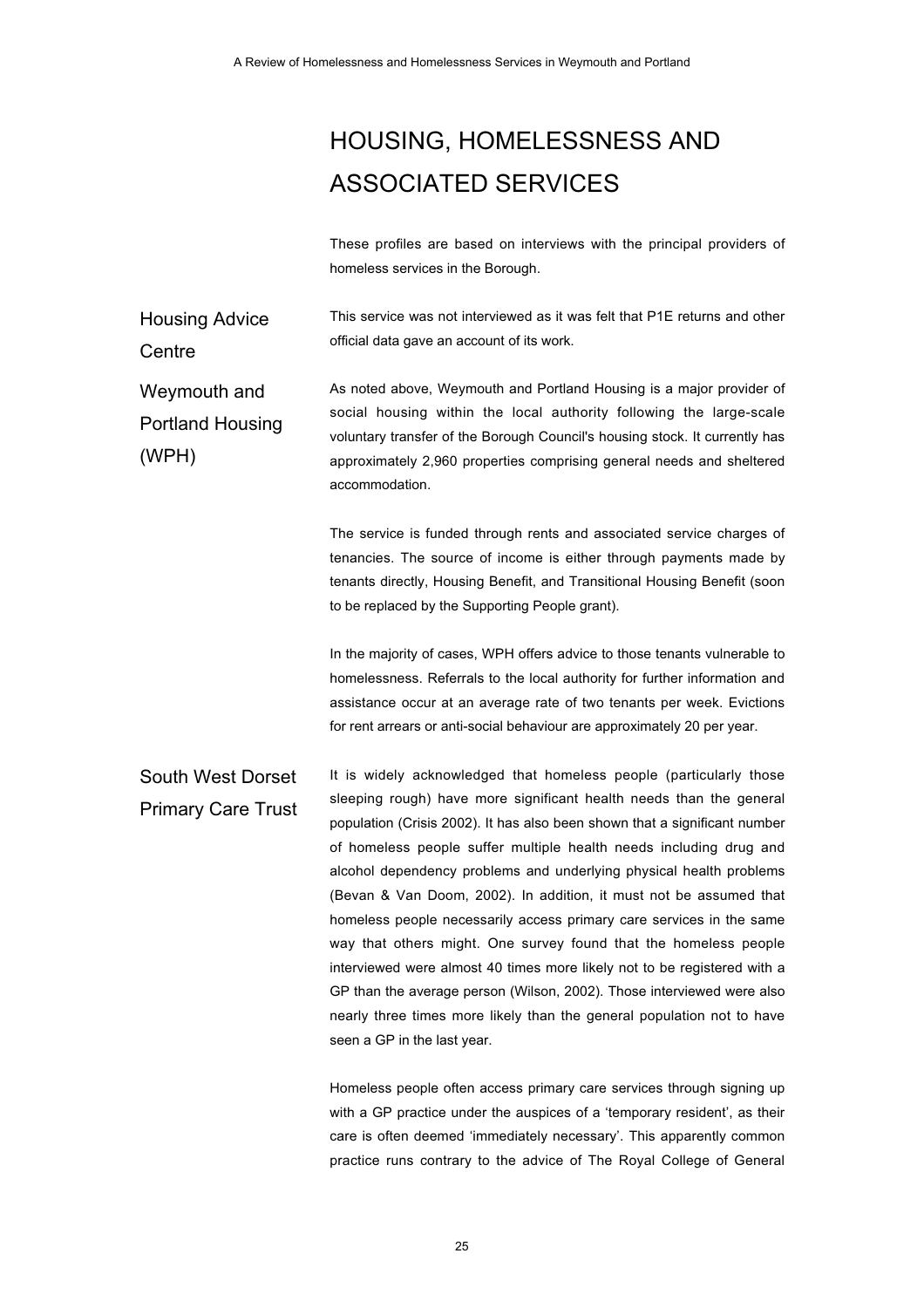Practitioners which states that, wherever possible, homeless people should be registered permanently (Statement on Homelessness and Primary Care, 2002). It has been suggested that while 'temporary' status may bring a reasonable level of one-off service, a person needing care for a longer-term, chronic condition will have problems in accessing ongoing care in the normal way. It is also extremely unlikely that patient notes will be passed on from any previous surgeries, affecting the continuity of care. Clearly, by definition, the nature of homelessness means that people are very mobile, so patient notes will always need to be passed on more regularly than those of other people. This process should become easier with the introduction of electronic patient records.

There would seem to be a number of reasons for continuing to register homeless people as temporary residents, and at least two of these should be recognised as significant factors when considering policies affecting services. First, for GPs, who are independent contractors of healthcare, there are greater financial incentives attached to signing up patients as 'temporary residents'. Second, temporary residents can be 'de-registered' within eight days without any reason being required. This offers a safety net to GPs who may find it difficult to deal with homeless people. Potential difficulties may include anti-social behaviour (such as drug and alcohol dependency problems), but perhaps more importantly, there may be difficulties in responding to complex health needs that cannot be dealt with independently of the individual's social needs.

Beyond the issue of registration, there are particular problems with accessing appointments. Many practices work largely on an appointment only basis, which is likely to be off-putting to homeless people, so a policy of immediate access for the homeless is encouraged. A more complicated problem is that of appointments for secondary care services that rely on postal communication. The Prince of Wales Road Practice in Dorchester is setting the pace for change in seeking to respond to these issues. The practice has an inclusive homeless policy as part of their Practice Development Plan. They offer instant access to homeless people, and by working together with 'The Hub' (a walk-in provision in Dorchester), they try to ensure that homeless people receive appointment letters, therefore enabling them to access secondary care. Their evolving work should be recognised as a valuable development in attempting to make services more accessible. Agencies in Weymouth and Portland are keen to work with health services providing care for those who are homeless. The Salvation Army already links with local hospitals and other medical professionals and Soul Food and the Lantern (see below) are interested in better health service access and provision.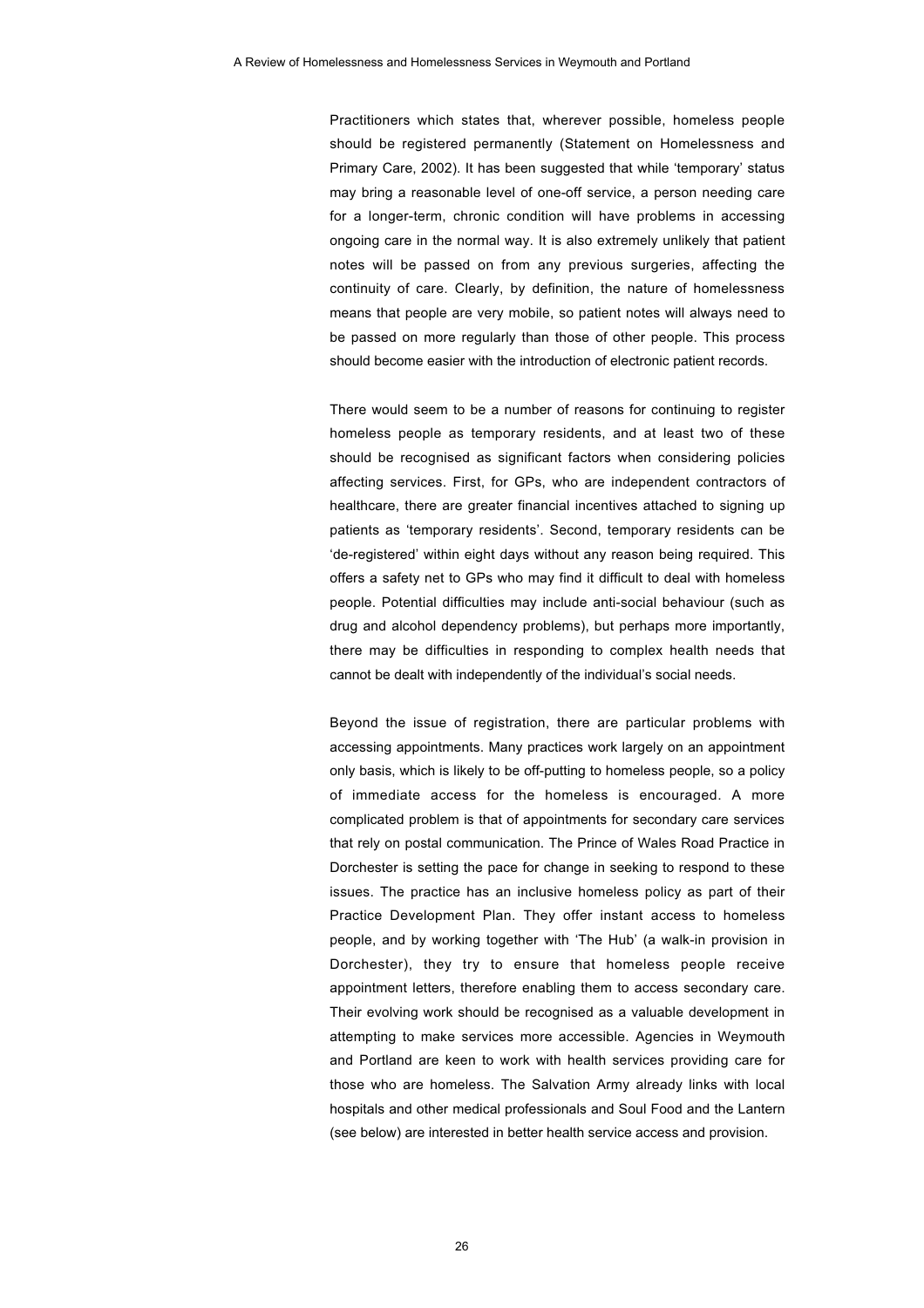There is no clear understanding of how homeless people access healthcare services generally across the South West Dorset PCT area. Local observations suggest that the situation is unlikely to be very different from the picture nationally; that homeless people can often only sign up as 'temporary residents' in primary care, and that they are likely to use A&E departments and Minor Injury Units when accessing GP services becomes problematic (Wilson, 2002). These 'walk-in' services have traditionally provided invaluable care to homeless people, but it can be argued that they are not necessarily best placed to deal with the complex and multifaceted health needs that homeless people present. It is worth mentioning that analysis has shown that the use of A&E by the homeless can be up to three times more expensive than a GP appointment (North et al., 1996).

North Dorset Primary Care Trust North Dorset PCT provides mental health services to Weymouth and Portland. At least one in five homeless people suffer from a severe mental health problem (Crisis, 1999), and homeless people are eight times more likely to suffer from mental ill health than the general population (Centre for Housing Policy, 1994).

> The Community Mental Health Team (CMHT) that serves Weymouth and Portland actively works to prevent homelessness and supports those who are homeless or who are at short-term risk of homelessness. Where homeless people are present with severe mental health problems, they are either hospitalised or supported in an appropriate community setting. The Trust has contracts with several RSLs (Weymouth and Portland Housing, Magna, Warden and Signpost) to provide appropriate accommodation for service users. CMHT staff work alongside floating support workers from Carr Gomm (see below), with whom the Trust has also got a contract. Workers have found that sharing an office in this way has been particularly beneficial. CMHT staff also work closely with other homeless services such as the Lantern.

Dorset Probation **Service** The Probation Service provides housing advice, rent deposits and placements in both hostels and the private sector. This work has been funded by the Home Office through the Probation Accommodation Grant Scheme (PAGS) up to the end of March 2003 and then by Supporting People. The service offers reasonably high levels of support to clients and accommodation providers and operates a rent deposit scheme.

> The service enjoys an excellent working relationship with partner organisations, and around 15 homeless people are seen per year. The major reasons for their homelessness have been: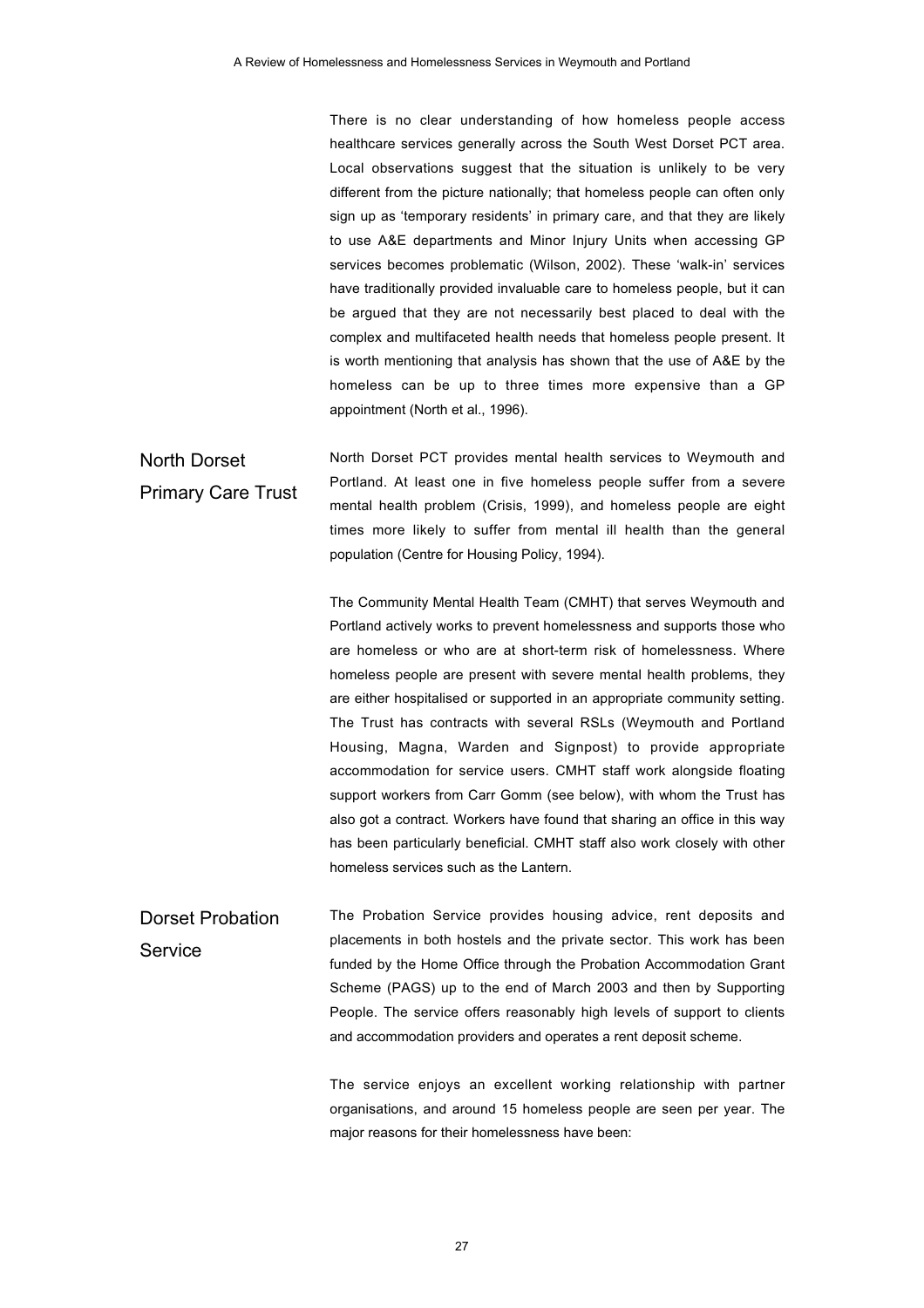- relationship breakdown;
- parents no longer wishing to accommodate offspring;
- leaving prison;
- drug abuse.

In recent years, the changes in funding have enabled the service to engage in a more advantageous way with the private sector.

There appears to have been a higher incidence of offenders using drugs.

Dorset Youth Offending Team (YOT) Dorset Youth Offending Team works with young people aged between 10-18 years who find themselves within the criminal justice system. The service is able to offer generic advice and support, on both an emergency and on-going basis.

> The service is funded through the County Council, health, probation and police services, with additional funding from the Home Office via the Youth Justice Board.

> The YOT does not keep figures on the incidence of homeless among service users, but estimates that they see 8-10 homeless young people per year. The reasons for homelessness in these cases tend to be:

- family breakdown;
- offending behaviour;
- poor mental health;
- substance misuse.

The service notes that, in recent years, the needs of homeless service users have become more complex, as they experience multiple problems that require substantial support or supervision.

Homeless service users are given support in applying for accommodation and some limited visiting support to help maintain tenancies. This support ends following the completion of a supervision order etc.

The YOT does not wish to develop services in order to assist service users with their accommodation issues. However, the service would like these vulnerable young people to have their housing needs met by other providers, thus freeing up time for the team to concentrate on the prevention of re-offending. As a consequence, relationships with other organisations are developing. In particular, The Children's Society (Waves) is currently developing links on behalf of the YOT. These appear to be positive.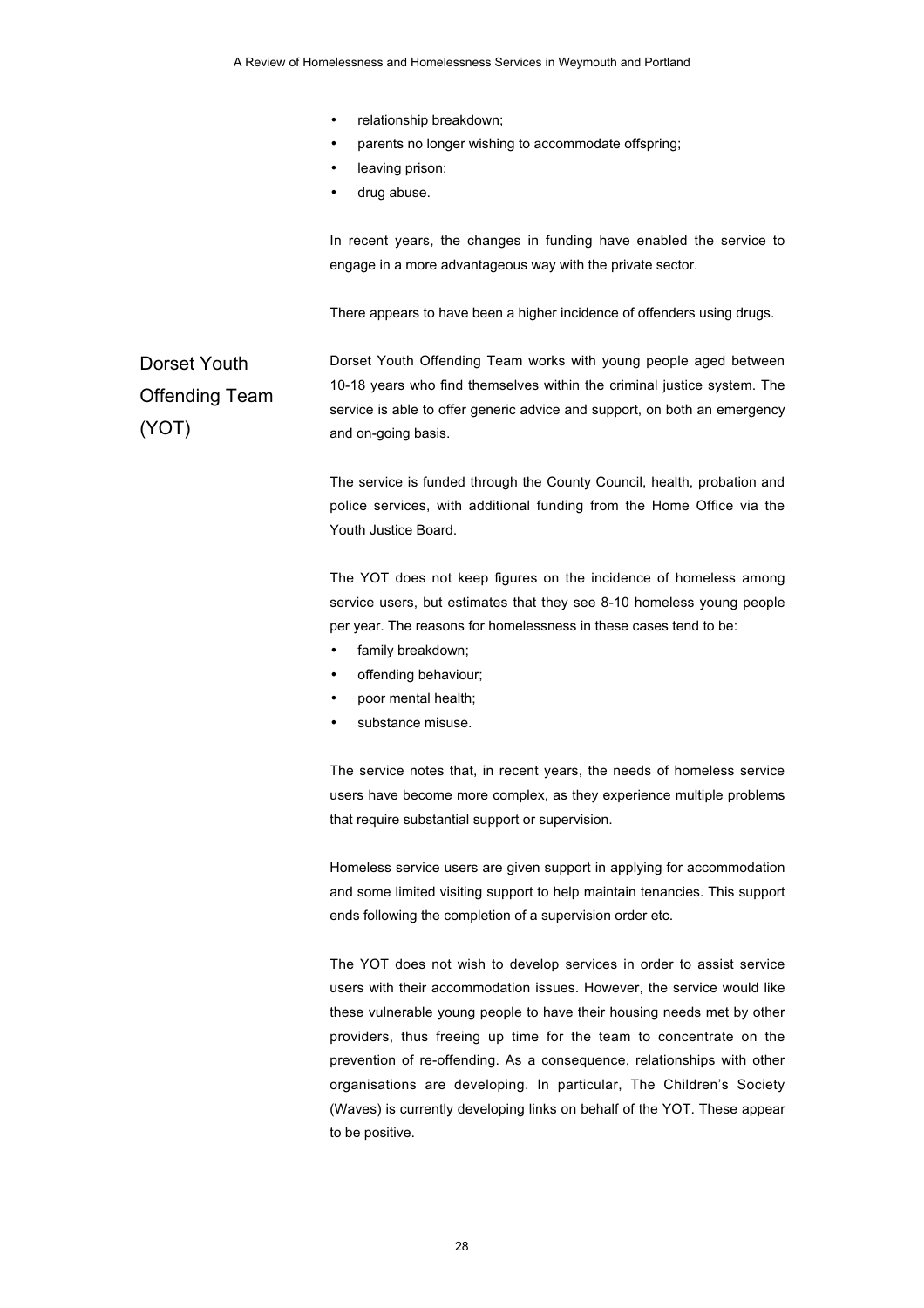## Dorset Police (Western Division) The police service encounters those who are homeless and those who are mis-using drugs and alcohol. They have referral workers who visit offenders, and who can act as referral agents to housing and other agencies. The service also contributes to the funding of a Housing Support Worker and will offer informal advice to support people in securing and maintaining accommodation. This work is funded through Communities Against Drugs Referral (Home Office) and police and local authority budgets. Future funding is uncertain. The police service does not collate relevant statistical data, but notes that around 20 homeless offenders are seen each year. The wider homeless population encountered by the officers, who do not offend, are additional to this number. The primary reasons for homelessness are drug and alcohol abuse. The local bylaw banning outdoor public drinking where it causes a nuisance has led to fewer people with alcohol dependency and homeless problems being seen in the centre of town. The service's relationship with other organisations is good but there is a gap in knowledge about all the facilities and agencies working with housing and homelessness. Gypsy and Traveller Liaison Service This service provides a liaison between travellers and housing and other agencies. It is funded by the local authority and some internal sources. The funding is secure at present. Only a small number of travellers declare themselves homeless or apply for housing; about two or three families in the Weymouth and Portland area per year. Most have chosen to travel and then decide to seek housing. Some cannot find or afford conventional housing and then 'take to the road'. Apart from liaison with housing, the service helps with form filling and providing references. It has good and cordial working relationships with colleagues in partner organisations but many travellers still struggle to qualify for housing. WAVES Waves is an advice and information service based in the centre of Weymouth and managed by the Children's Society. It offers advocacy for young people threatened with homelessness and who are in court. It also has a rent deposit scheme and provides food parcels, laundry and showering facilities.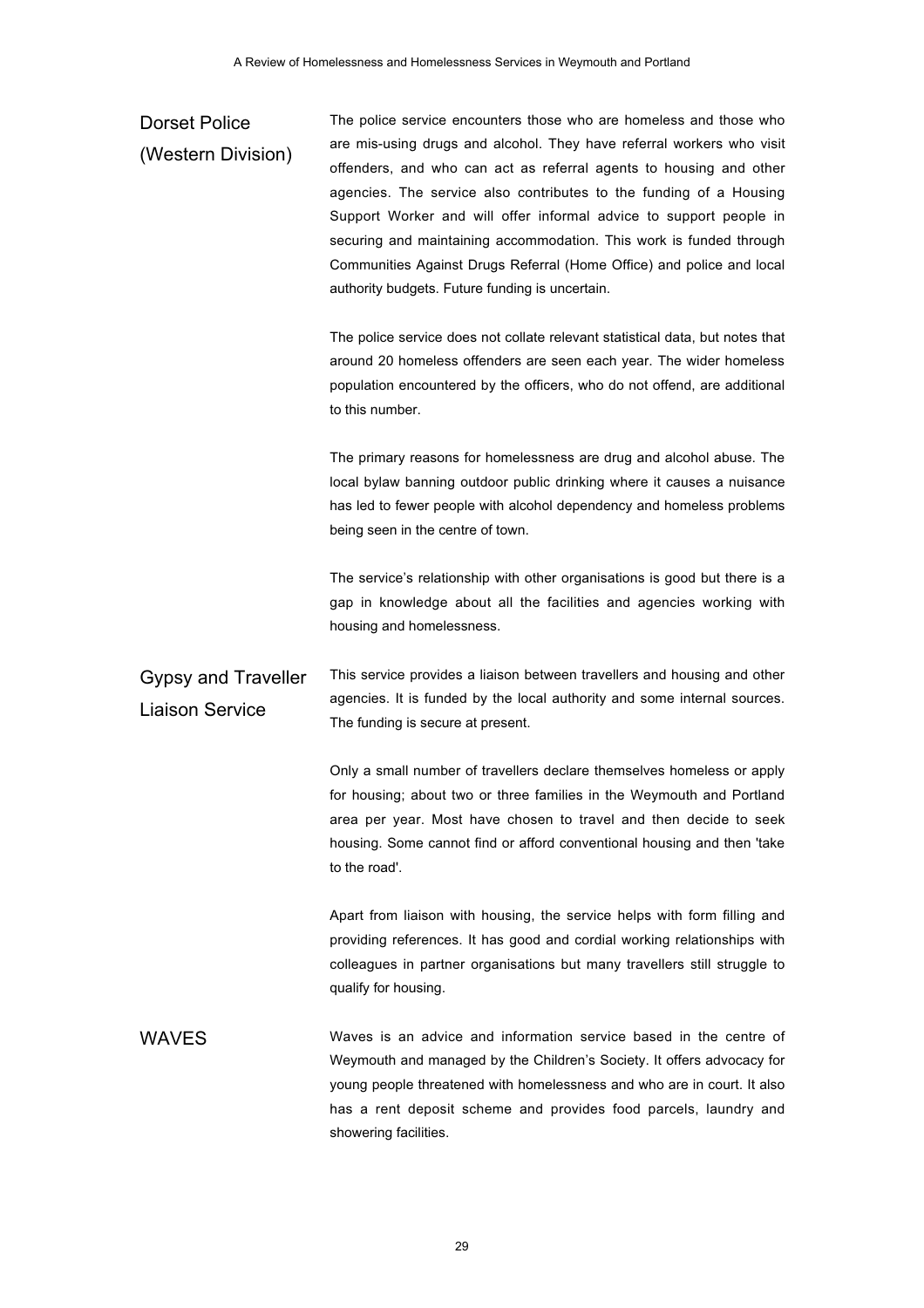There are referral protocols and procedures with regard to accommodation. A floating tenancy support service assists young people to maintain their tenancies. The relationship with accommodation providers and other partner organisations is good.

The Children's Society and Social Services fund the project and Weymouth and Portland Housing Forum fund the rent deposit scheme. Housing and homelessness are not core projects for the Children's Society and are thus vulnerable. The rent deposit scheme always depends on Housing Conference success.

The reasons for the homelessness of young people seen at Waves are:

- relationship breakdown with parents;
- loss of private rented accommodation;
- loss of supported housing due to misunderstanding the policies of accommodation providers.

In recent years, more young people are becoming homeless following relationship breakdown with their parents, and losing their tenancy because they cannot cope with living independently. More flexibility is needed in the development of support services. The service should be able to match the changing needs.

Soul Food, **Weymouth** Soul Food operates under the auspices of the New Covenant Church, and is a signpost agency providing hot food and drinks, clothes, blankets and showers. If appropriate, it offers assistance in helping users towards independent living. It is funded by private donations and receives financial assistance from the Church.

> During the past three years, the service has seen between 175-225 people, which account for over 1300 different contacts. Many service users seek continual support. The major reasons for homelessness have been pain and trauma following family breakdown, and sexual and physical abuse.

> In recent years, the project has developed a better understanding of those in housing need. The homeless require support, mental health care and counselling. Those sleeping rough need provision and easier planned access to services. The pastoral arm helps with advocacy to landlords, utilities, neighbours and housemates, support with budget planning, form filling, rent deposits, personal counselling, dealing with abuse and debt.

> > 30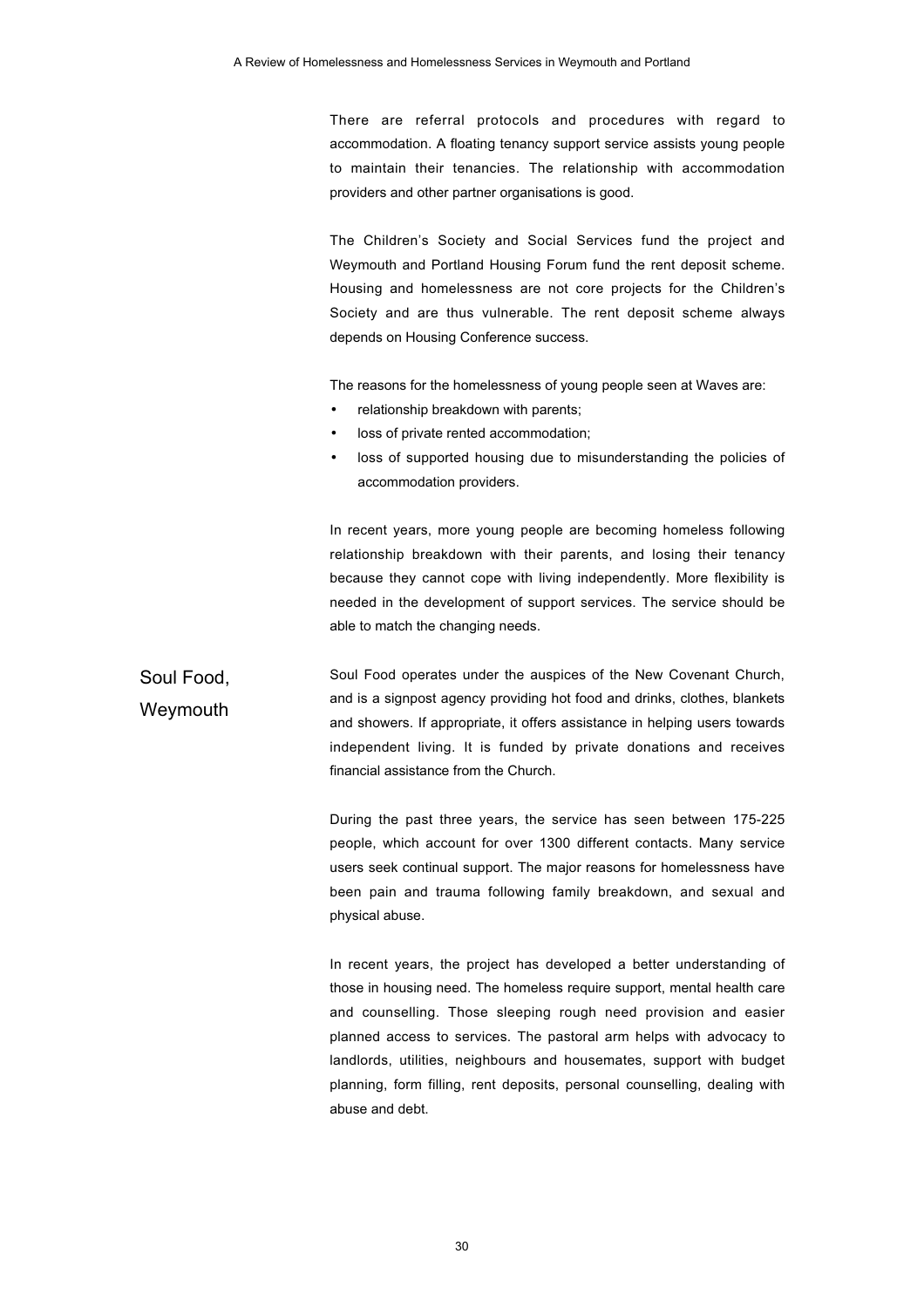The support takes the form of self-help groups, 12-step programmes, the basics of setting up home, food, clothing and signposting to other agencies and local departments.

Salvation Army The Salvation Army provides breakfast twice a week and runs other support services on a full-time basis, such as help with benefits, housing, and clothing. It offers a listening ear, visits hospitals, and liaises with the medical profession. To support tenancies, they give personal finance advice and liaise with other agencies, namely Genesis, Melcombe House and the Lantern. The work is funded by Weymouth and Portland Borough Council.

> No statistical information is collected but the major reasons for the homelessness of the people seen are past abuse, substance misuse or that they are victims of circumstance or lack of resources. The Salvation Army works well with other agencies and feels supported in return.

#### 5, Carlton Road North This is a mental health hostel, which takes referrals from the Community Mental Health Team and hospital, of those who are homeless and in need of rehabilitation. It is funded by Social Services (20%) and Housing Benefit (80%). The funding responsibility will be transferred to Supporting People.

Service users are offered temporary accommodation while they resolve their problems. They are referred to Housing with support from the hostel and are assisted in chasing up medical evidence to gain extra points on the Housing List.

The major reasons for homelessness encountered by the hostel are:

- mental health problems;
- drug misuse;

.

- loss of accommodation due to hospital admission;
- debt due to poor mental health;
- not claiming benefits:
- giving up a previous tenancy in order to claim Housing Benefit at the Hostel.

In the last few years, the hostel has seen younger people with dual diagnosis becoming homeless. The Hostel staff feel that they are working in parallel with other agencies but not in unison.

Carlton House Carlton House is a residential drug and alcohol unit that incorporates additional addiction recovery. This partly involves dealing with homelessness. A meal and some warmth during the day are given while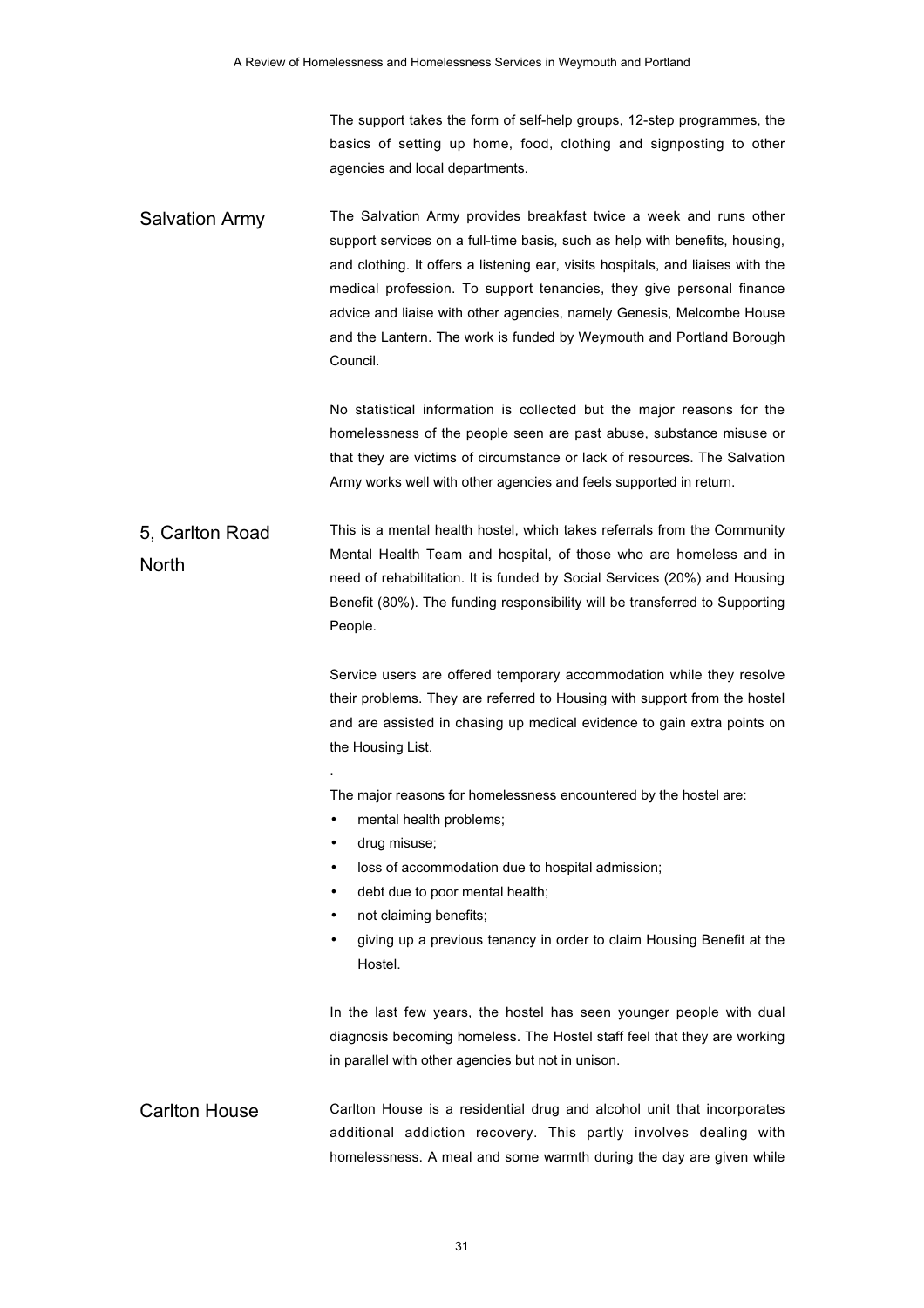trying to find housing help. Counselling and advice are given and people are referred to other agencies.

Approximately 20 homeless people are seen by the unit per year. They are homeless primarily as a consequence of their addiction. In recent years, the profile has changed from 'men of the road', who slept on park benches, to a younger, more volatile group of needy people.

The partner organisations working with Carlton House are Bournemouth Churches Housing Association, Melcombe House, Charis and the Amberwood Project. All work well together**.**

Bournemouth

In Weymouth BCHA provides:

Churches Housing

Association (BCHA)

- a fully supported project at Melcombe House (15 units);
- a Resettlement Worker at Melcombe House;
- move-on accommodation (satellite) in Albert Street (5 shared units);
- 34 units leased from private landlords with full nomination rights to Weymouth and Portland Borough Council;
- five new flats are being developed for ex-offenders with Signpost Housing Association;
- three move-on units for the Foyer in conjunction with Weymouth and Portland Housing Company;
- training and support services for residents.

Funding for accommodation provision comes from rents, invariably Housing Benefit, and from the Housing Corporation for the supported provision at Melcombe House. The Probation Service and Social Services also provide funding support. The training and support is funded through New Deal and the Bridges Consortium (European Social Fund). The latter expires in June 2003. The Resettlement Worker, funded by the Drugs Action Team, is in year one of a three year funded programme.

The new Supporting People structure encompasses the Housing Corporation funding, Probation Services Level Agreement and Transitional Housing Benefit in a single contract. The short-term contract will cover the operating costs of the scheme. However, indications from the Office of the Deputy Prime Minister are that there will be a scaling down of the Supporting People funds at the contract review stage.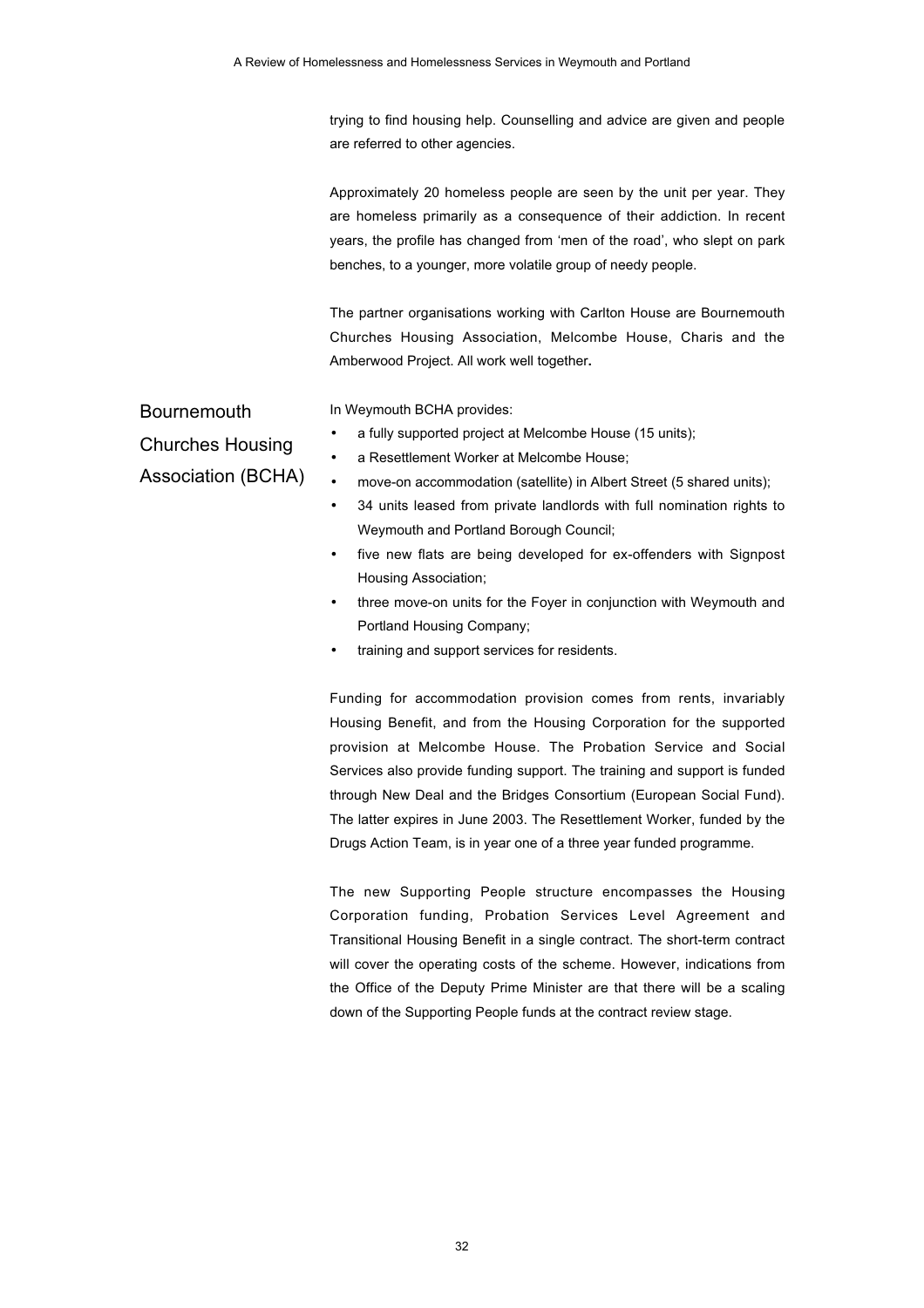#### **Client composition at Melcombe House**

Approximately 93% male

|                                            | <b>Referrals</b> | <b>Acceptances</b> |
|--------------------------------------------|------------------|--------------------|
| 1998-1999                                  | 71               | 34                 |
| 1999-2000                                  | 83               | 29                 |
| 2000-2001                                  | 124              | 50                 |
| 2001-2002                                  | 199              | 53                 |
|                                            |                  |                    |
| Age profile                                |                  |                    |
| 25-35                                      |                  | 50%                |
| 35-60                                      |                  | 40%                |
| $65+$                                      |                  | 10%                |
|                                            |                  |                    |
| <b>Referral Sources</b>                    |                  |                    |
| Lantern                                    |                  | 40%                |
| <b>Housing Advice</b>                      |                  | 20%                |
| <b>Probation Service</b>                   |                  | 20%                |
| Social Services/Mental Health              |                  | 20%                |
| <b>Reason for homelessness</b>             |                  |                    |
|                                            |                  | 50%                |
| Drugs/alcohol                              |                  |                    |
| Mental health                              |                  | 20%                |
| Ex-offender                                |                  | 20%                |
| Family breakdown                           |                  | 10%                |
| <b>Resettlement</b>                        |                  |                    |
| Private lets                               |                  | 30%                |
| Housing Association (local authority/BCHA) |                  | 25%                |
| Supported Accommodation                    |                  | 15%                |
| Return to partner                          |                  | 10%                |
| Out of area                                |                  | 10%                |
| Left without notice                        |                  | 10%                |

Weymouth Women's Refuge Weymouth Women's Refuge is managed by Stonham Housing Association in partnership with Weymouth and Portland Borough Council and Social Services. It offers safe, short-term temporary accommodation and support to a maximum of six women and their children, fleeing domestic violence. The long-term aim is to empower residents to take control and make appropriate decisions about their future. Contact is made through the police, Samaritans, Social Services, Housing Departments, Citizens Advice Bureau, Women's Aid, or by self-referral.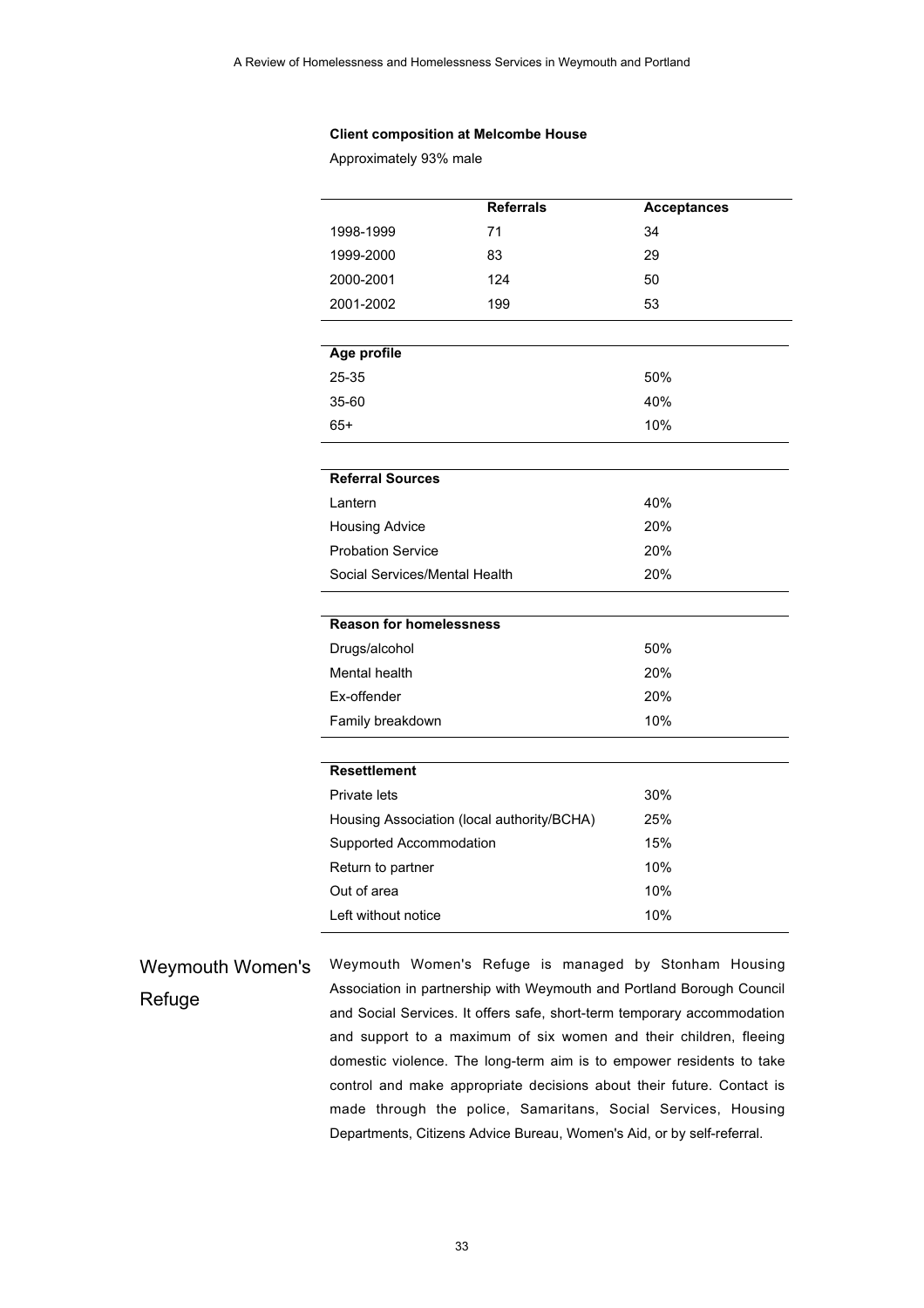Accommodation charges are mostly met by Housing Benefit. Staff help with arrangements for rent payment after they arrive. Residents are offered assistance in obtaining housing and with the moving in process.

#### **Statistics**

|                    | <b>Referrals</b> | Accommodated |
|--------------------|------------------|--------------|
| 2000-2001          | 298              | 36           |
| 2001-2002          | 275              | 21           |
| 2002-2003          | 260              | 21           |
|                    |                  |              |
| <b>Age Profile</b> |                  |              |
| 18-25              | 23               |              |
| 25-30              | 15               |              |
| 30-35              | 21               |              |
| $35 - 40$          | 7                |              |
| 40-45              | 6                |              |
| 45-50              | 4                |              |
|                    |                  |              |

Stonham Housing Association, which manages Weymouth Women's Refuge, commented that the relationship with the other agencies has been up and down over the last year and perceives that the refuge is not being seen as emergency accommodation with rules and confidentiality issues. As a consequence, women are staying for up to 16 months.

Dorset Women's Outreach Project The Outreach Project offers flexible and non-directive support and information to women and their children affected by domestic violence. This includes a freephone helpline, drop-in groups, advocacy, one-to-one meetings, and resettlement and tenancy support.

> The Project is funded by regular applications to various grant making trusts and bodies, such as Rausing Trust, the Lankelly Foundation, and the South West Foundation and a variety of small funders including Social Services and local authorities. Funding remains a continual and time-consuming concern with a number of applications outstanding, including a three-year Community Fund application. Funding is secure for the next 12 months. The Dorset Women's Outreach Project would like to continue and develop its existing services of information, support and advocacy, but it needs more secure, longer term funding. Monitoring and feedback from service users reveal how highly the resettlement/tenancy services are valued, but constraints on the workers' time are a barrier in providing these.

> The number of homeless women/families has continued to rise over the last three years: 2000-2001 = 177; 2001-2002 = 193; 2003 so far = 56.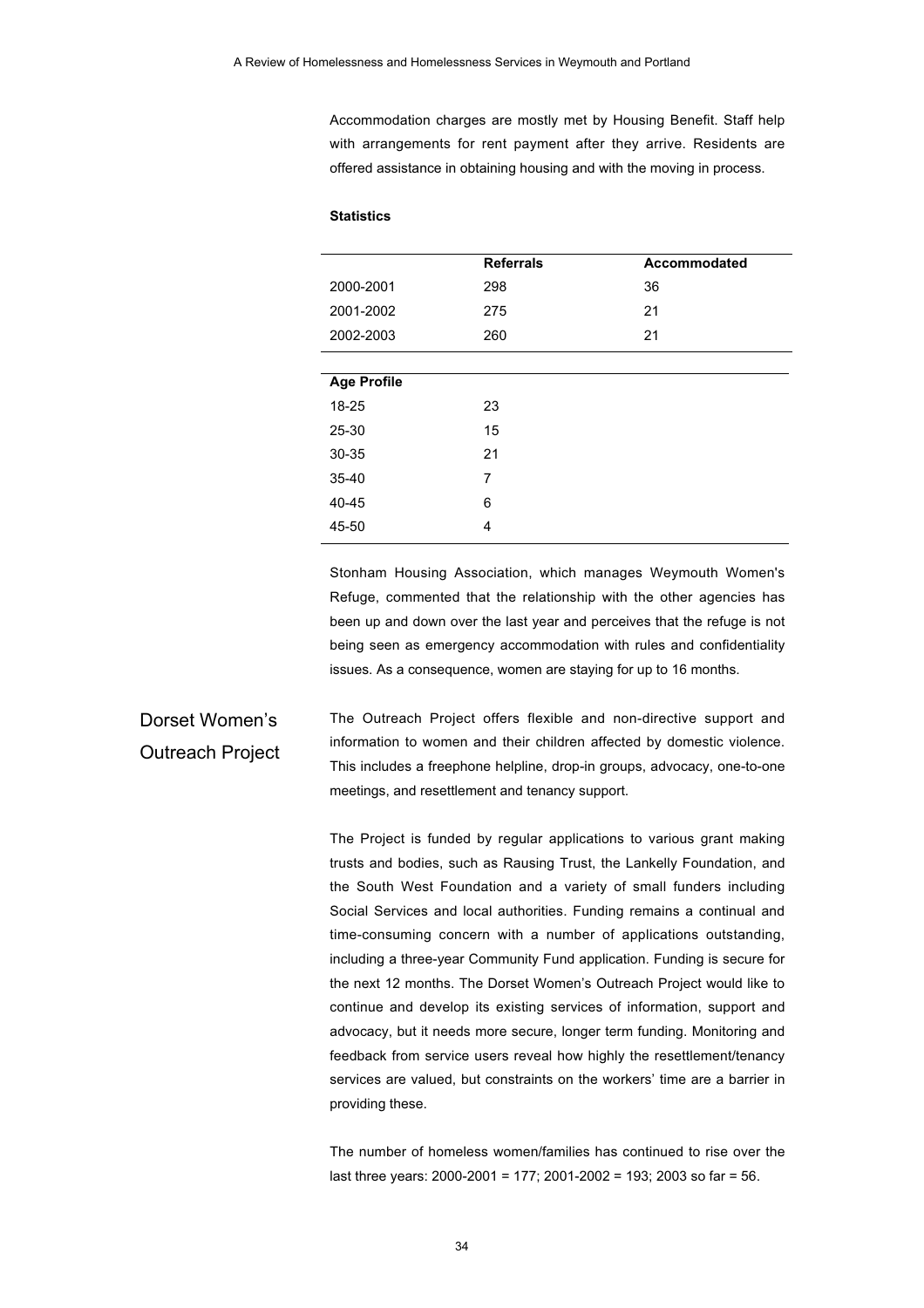The Project finds it difficult to produce totally inclusive and accurate figures and areas of origin, as policies are drawn up to allow clients anonymity when requested. Thus, these figures are only based on the women who offer this information.

The major reason for their homelessness is escaping domestic violence but they often have additional and complex issues such as rent arrears, mental health, relatives no longer able to accommodate.

In recent years, recognition of domestic violence has increased on a national and local level, and the Project has increasingly been working to ensure that women's housing needs are top of the housing agenda. Refuge accommodation is not, in all cases, an option. Many women are now in employment and are reluctant to leave jobs, families and friends. There is an increasing understanding by the women that the abuse they experience is not their fault, they are not to blame and that they have the right to live free from violence. This has resulted in increased numbers of women disclosing abuse and seeking safe housing options and support.

To assist service users in securing/maintaining accommodation, the Project provides information, support and advocacy to women survivors of domestic violence before, during and after homelessness applications. It provides a resettlement and tenancy support service and signposts women and their children to safe existing services. It also supports women through the civil law process as they make safe their existing tenancies. (It is important to recognise that this is not always a safe and appropriate option). It also raises awareness of the range of housing needs experienced by women affected by domestic violence. As part of the resettlement/tenancy support services, the Project works with clients on a wide range of issues such as rent arrears, budgeting, home security, accessing education and training, and accessing schools/nurseries. This role could certainly be extended, but due to resource deficiency it is currently balanced against time spent on providing services to women in crisis and at immediate risk.

As many of the clients have complex needs, advocacy is also a well-used element of the service. Many women are too traumatised to seek help from other agencies such as housing without one-to-one support from a worker. The current shortage of appropriate affordable housing available in the Weymouth and Portland area makes the service a necessity in supporting women to remain in, or re-access, their current accommodation.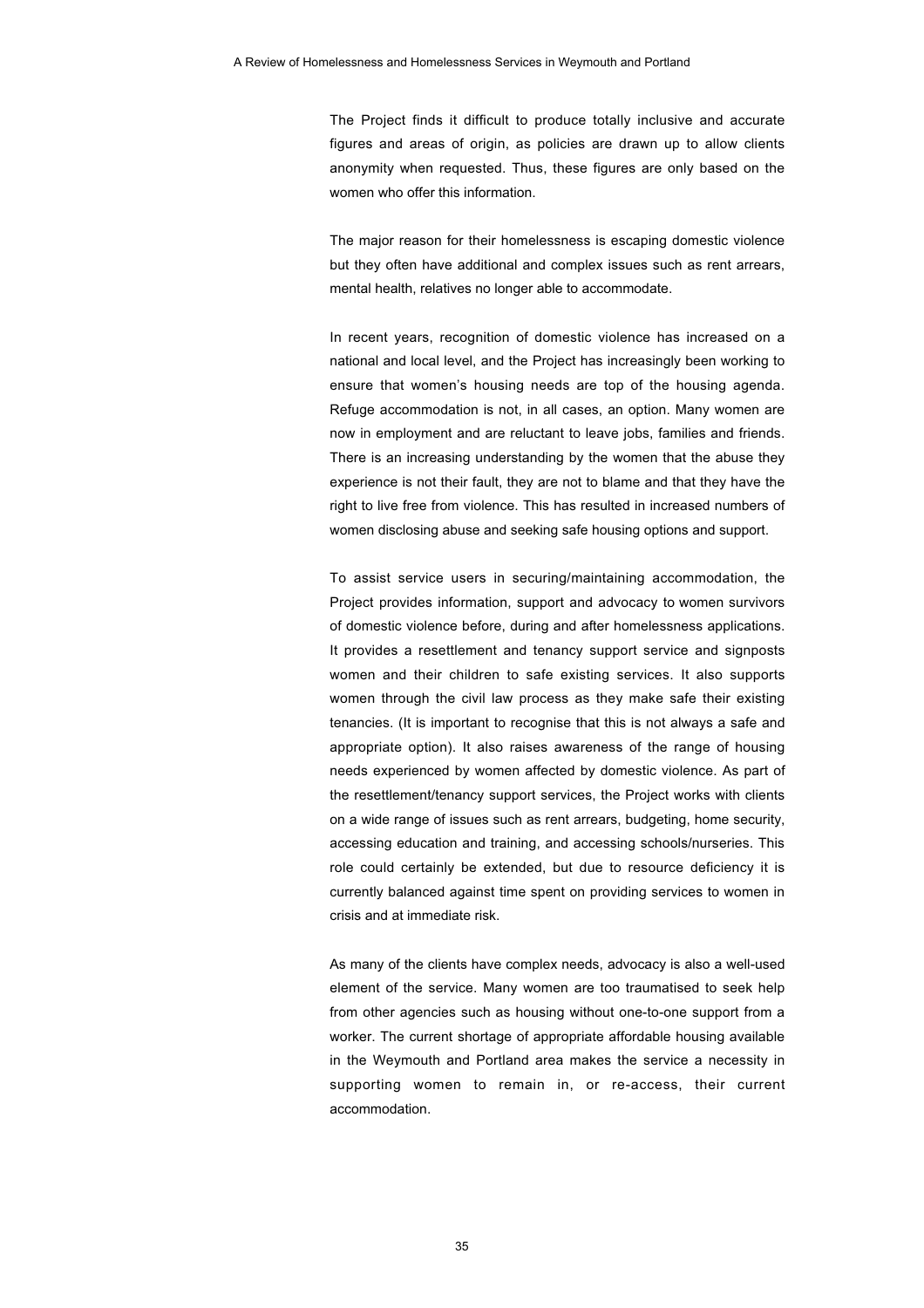The Project works closely with partner organisations, as its clients may have key/support workers from other agencies. It plays a key role in facilitating the West and Rural Dorset Domestic Violence Forum, a multiagency group focusing on all issues affecting this client group. The Forum holds a well attended annual conference updating and offering new information to an ever-widening range of participants. It also sits on the Weymouth and Portland Housing Forum as well as the recently established Homelessness Strategy Group. The Project is well known as a sign-posting agency for other organisations, and an important part of its role is working with other service providers to identify strategies and look at options to work with women who are facing homelessness due to domestic violence.

### The I antern The Lantern is an independent registered charity offering a range of frontline services that directly benefit people who are homeless or at risk of becoming homeless. Qualified staff work alongside volunteers to provide a one-stop-shop, open-access resource centre to benefit all vulnerable people. The Lantern provides:

- housing advice for those who are homeless or threatened with homelessness, supported by intensive resettlement support;
- welfare benefits advice and help with forms;
- advocacy and representation at tribunals when appropriate;
- referral agency for Melcombe House hostel and Second Chance furniture store;
- access point for the Weymouth and Portland Housing Forum rent deposit scheme;
- some limited emergency accommodation (from sympathetic landlords) for those homeless with mental health problems who are in crisis;
- used clothing for those who are homeless or attending job interviews, for example;
- practical assistance with moving into accommodation, such as bedding and access to furniture;
- information and advice service enhanced by the use of the comprehensive Lantern Directory of resources and support services;
- a coffee bar support centre with personal and social support and low cost food and drinks;
- shower facilities for those who are homeless:
- baby changing facilities;
- assistance in referrals to primary and dental health care;
- free use of telephone for job, health, housing, and welfare benefit needs;
- access to fast-track referral to the Community Mental Health Team;
- crisis prevention and intervention in person and/or by phone;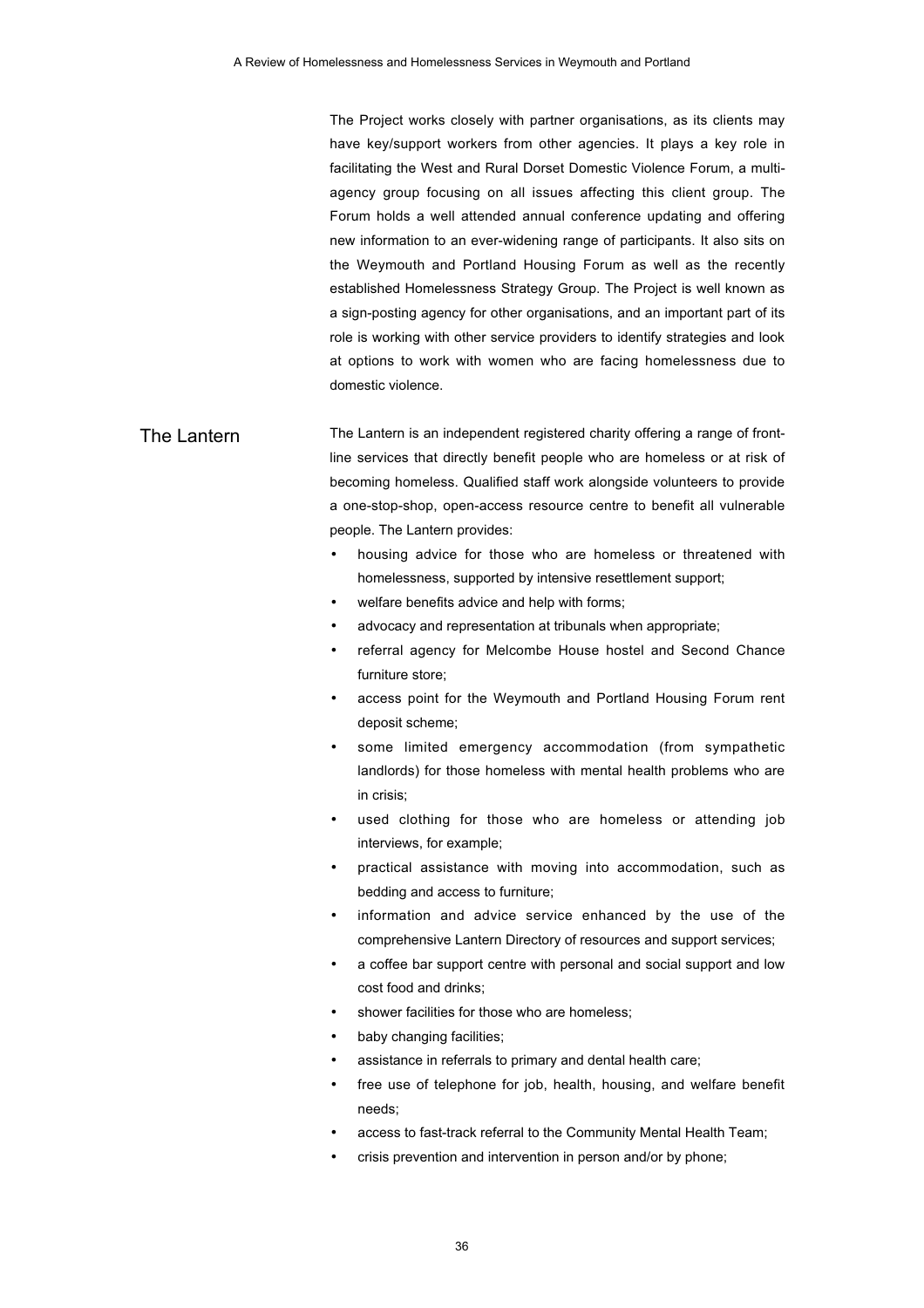- domiciliary and community support for those facing mental health problems;
- various support and interest groups meeting throughout the week, including basic adult literacy and numeracy.

(Adapted from Lantern document: *Statement of Purpose, Aims and Service Provision.*)

Funding comes from several sources: a three-year rolling contract with Dorset Social Services, support from 17 local churches, and 'The Friends of the Lantern' raise funds locally. The centre has roughly 300 interviews with people who are affected by homelessness each year and received 70 housing referrals in 2002. They work closely and successfully, referring clients between several local agencies, most notably the Community Mental Health Teams, DDAAS, Melcombe House, The Salvation Army and Soul Food.

There is a feeling that the reasons for homelessness locally are not fully understood. It was suggested that where statistics suggest that 'the end of assured shorthold tenancies' is the most significant factor, they mask the causal reasons for that being the case. Mental health problems and chemical dependency were cited as the most significant reasons for homelessness. It was perceived that, while the needs of service users had remained constant in recent years, there had been a major deterioration in the responsiveness of the housing market to their needs. A significant downturn in the amount of available accommodation was experienced about 18 months ago and top-up payments on rents appear to be unrealistic for many homeless people locally.

The Lantern's Housing and Resettlement and Community Support Outreach Service has been developed around the needs of clients. In practice, this holistic approach includes more than what is listed above and (being an independent organisation) workers are able to be creative and flexible in working out a way forward for individual clients. The service mainly contacts clients through the coffee bar, which stresses the importance of social integration for those who have been socially excluded. The effectiveness of the service is built on the combination of professional staff working (through partnerships) in an environment that is respected by those people the service seeks to help. Due to this, the Lantern is in the fairly unique position of being able to engage or reengage people with statutory services and other agencies.

Carr-Gomm Society The Carr-Gomm Society is a registered social landlord and charity providing support services and accommodation to vulnerable people. One of its functions is the Dorset Floating Support Scheme for people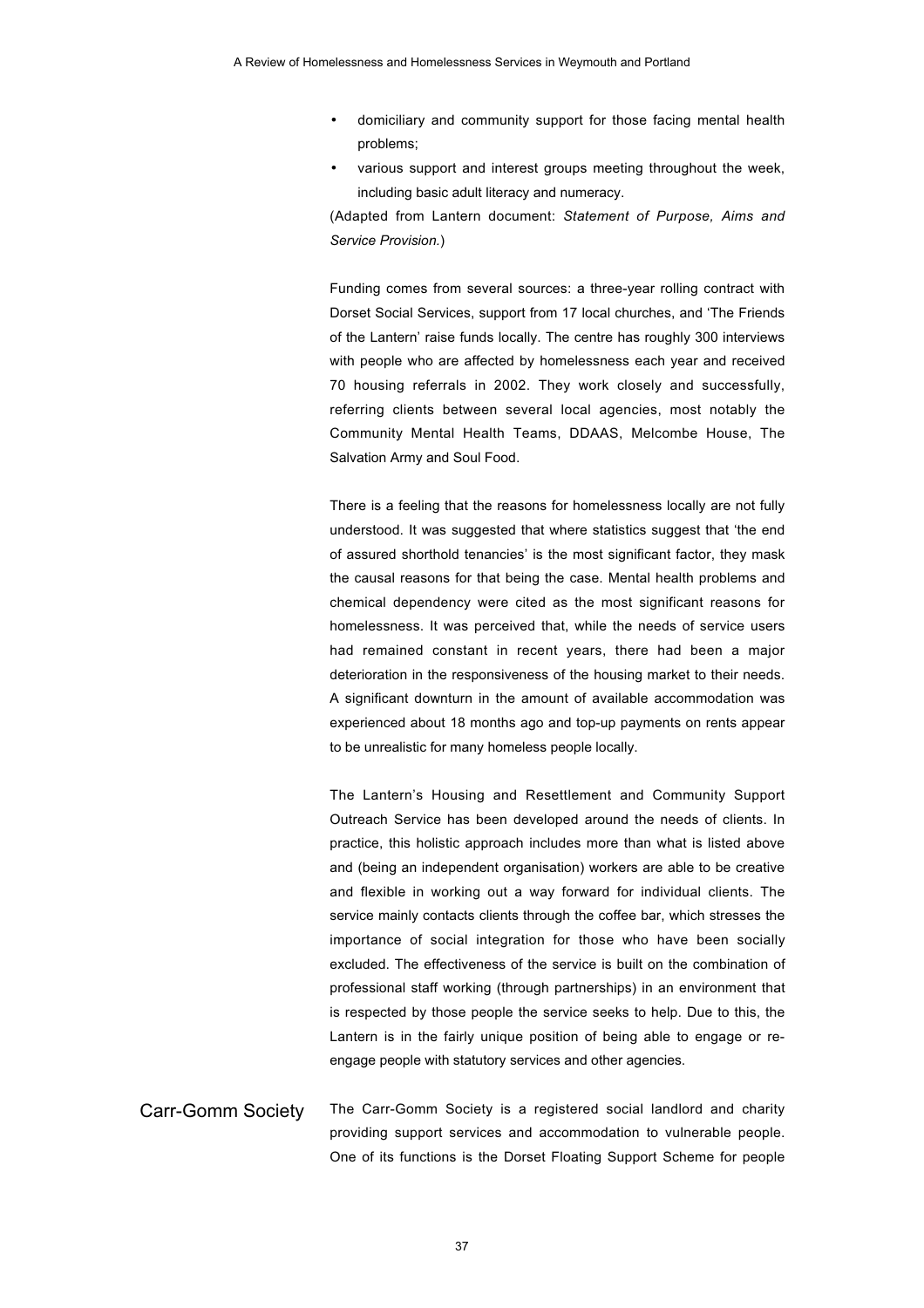with mental health and/or substance abuse related needs. This work is funded under a Supporting People contract with Dorset County Council and is subject to a three yearly review.

The Floating Support Scheme provides practical advice, assistance and emotional support to people in their own homes. As needs change, the level of support is adapted and tails off. The aim is to maintain tenancies by helping the individual to develop independent living skills. Support and assistance is offered in the following areas:

- budgeting;
- welfare benefits;
- dealing with courts and social services;
- information on local statutory and voluntary organisations and help accessing their services;
- access to education, training and employment;
- advocacy;
- support in moving home and obtaining furnishings;
- emotional support;
- sexual health;
- substance misuse issues.

The service tries to prevent homelessness. During the past three years, they have seen six homeless people in the Weymouth and Portland area. The major reasons for their homelessness have been:

- mental health problems;
- drug abuse;
- alcohol abuse.

These issues can lead the individual to bring their tenancy into jeopardy by either failing to pay the rent, clean or maintain their accommodation, or falling out with their neighbours.

The Carr-Gomm Society enjoys a good relationship with other agencies.

The Bruised Reed Trust (Charis) The Bruised Reed Trust provides accommodation for homeless men who suffer with drug and alcohol problems. It also implements a programme of recovery, including counselling and support.

> Funding is received from Supporting People payments, Housing Benefit, top up payments from residents' benefits, and the charity receives grants and donations from various sources.

> Approximately 35 men between 23 and 50 years old are helped each year in the six-bed facility. There is a very low void rate.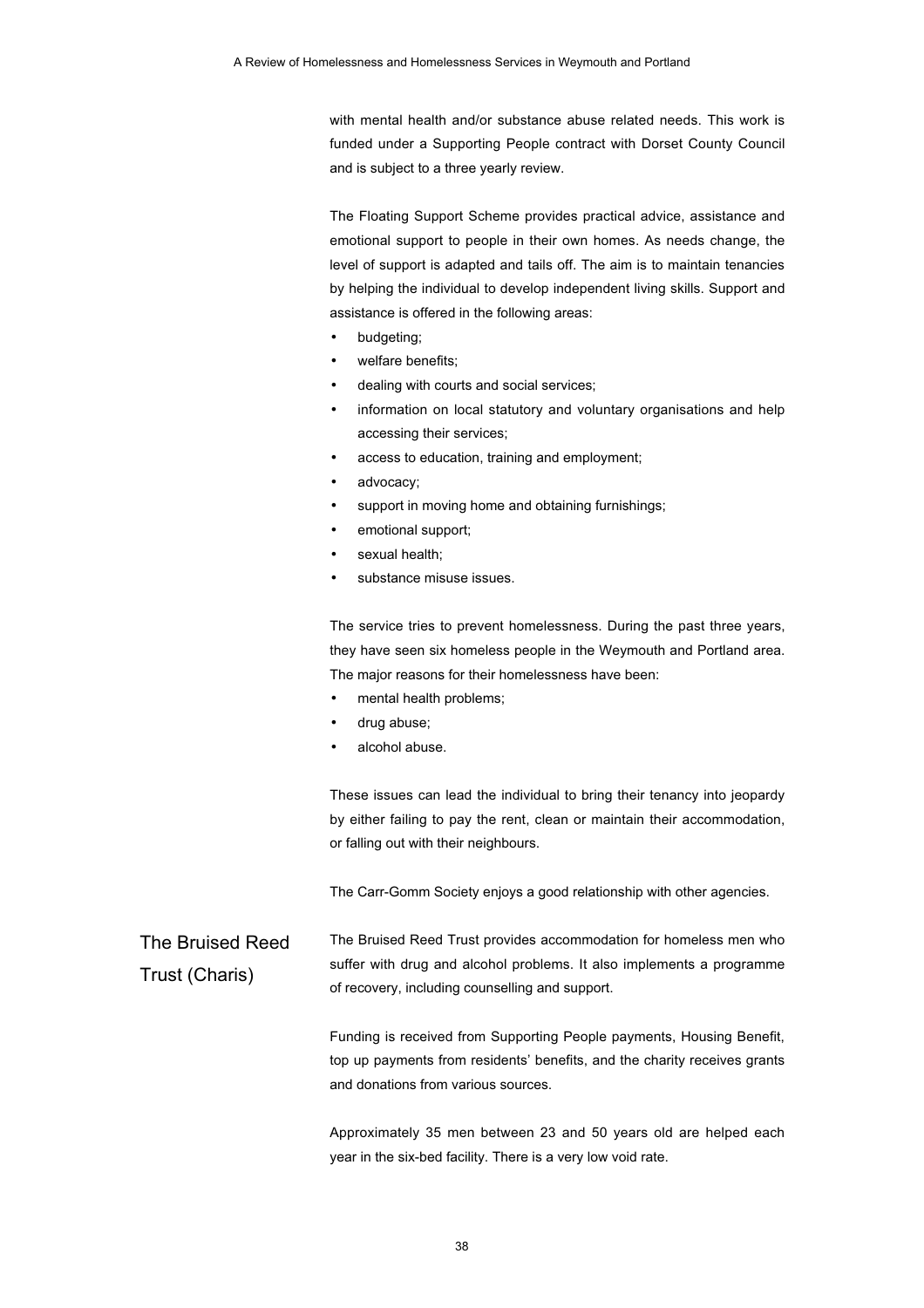Service users are either self-referrals or are referred by prisons, rehabilitation units, homelessness projects or mental health services. Most service users are homeless as a consequence of their dependency on alcohol and/or drugs. In recent years, there has been a higher incidence of substance misuse and changes in the drug used, such as Crack Cocaine. The service believes it has a strong relationship with other local agencies.

Weymouth and Portland Citizens Advice Bureau (CAB)

The CAB provides advice and information about all aspects of housing and homelessness. It also undertakes casework and appeals relating to homelessness decisions. Outreach work takes place at a number of GP surgeries and the Portland Centre.

In order to help people maintain tenancies, the CAB helps with:

- the application for benefit;
- planning debt/rent arrears repayment;
- court representation;
- negotiation with landlords.

Core funding comes from Weymouth and Portland Borough Council and has remained at the same level for the last three years. The Primary Care Trust funds outreach at GP surgeries through an annual contract. Funding for the Portland Centre Outreach comes from the Portland Centre's Lottery Award. Dorset County Council funds training to a level dependent on the number of voluntary advisers and trainers, and a successful bidding process.

During 2002/03, the CAB saw 353 people who were homeless/threatened with homelessness. The major reasons for their situation were:

- violent and non-violent relationship breakdown between children and parents;
- eviction from property due to the end of a shorthold tenancy or rent arrears;
- changes in personal circumstances, such as end of employment or ill health.

In recent years there has been a slight increase in the number of clients who appear to need some sort of supported accommodation to help them manage paying the rent and apply for Housing Benefit.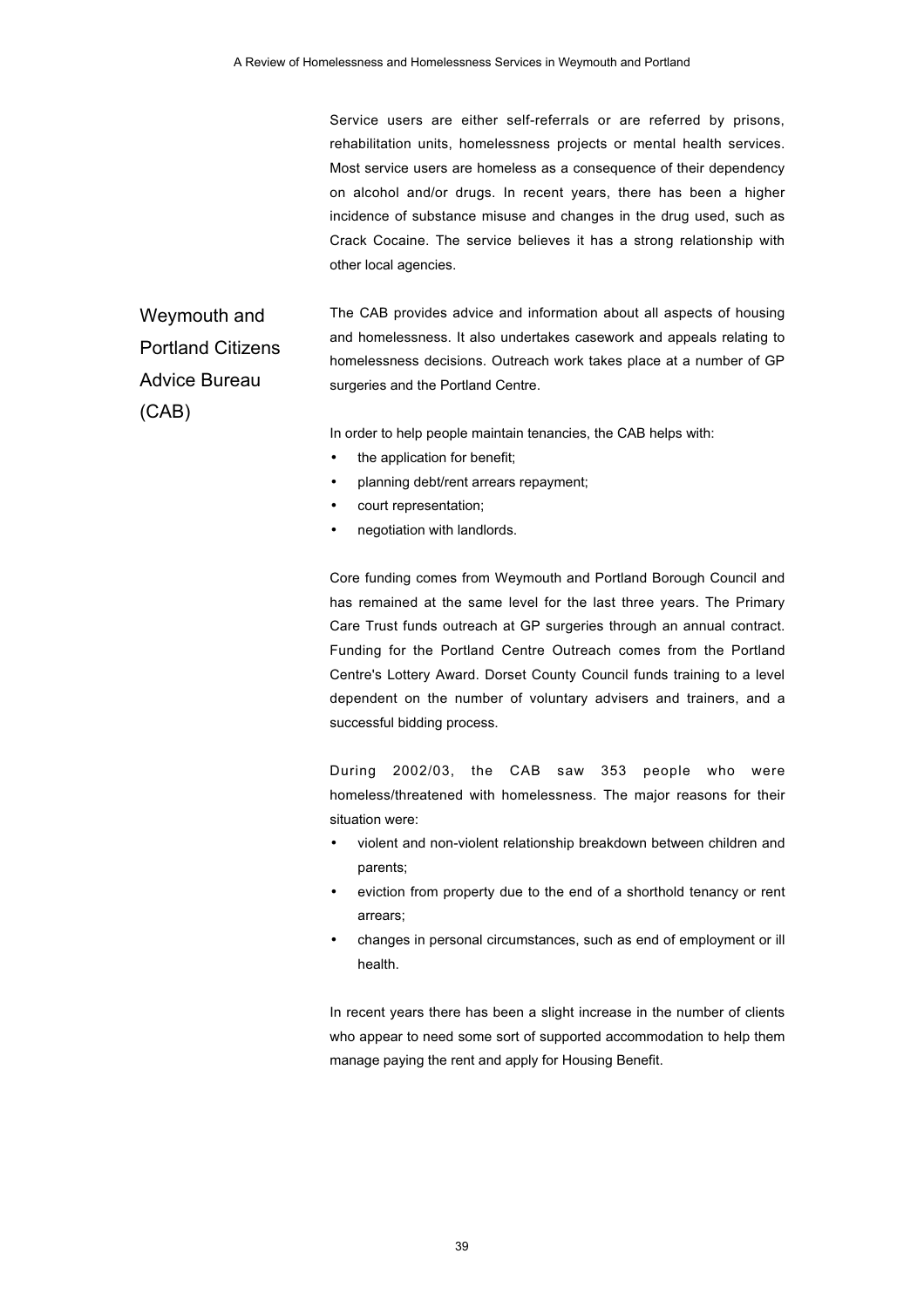## Weymouth and Portland Housing Forum

Nearly all the agencies described in this report have representation on the Weymouth and Portland Housing Forum, which is one of the last independent forums in the county. The fact that the Forum has an ongoing role in identifying need, planning, and the development of services locally, is seen as extremely positive. The Housing Forum acts as a conduit for effective partnership working and agencies should get involved wherever possible so that homelessness can be tackled in a corporate way across the Borough. It should be recognised that the problem of homelessness requires agencies to work together. Without a separate District Operational Group, as has been set up in other local authority areas, the Forum is also the most significant independent body that can affect local housing strategy and ensure public accountability.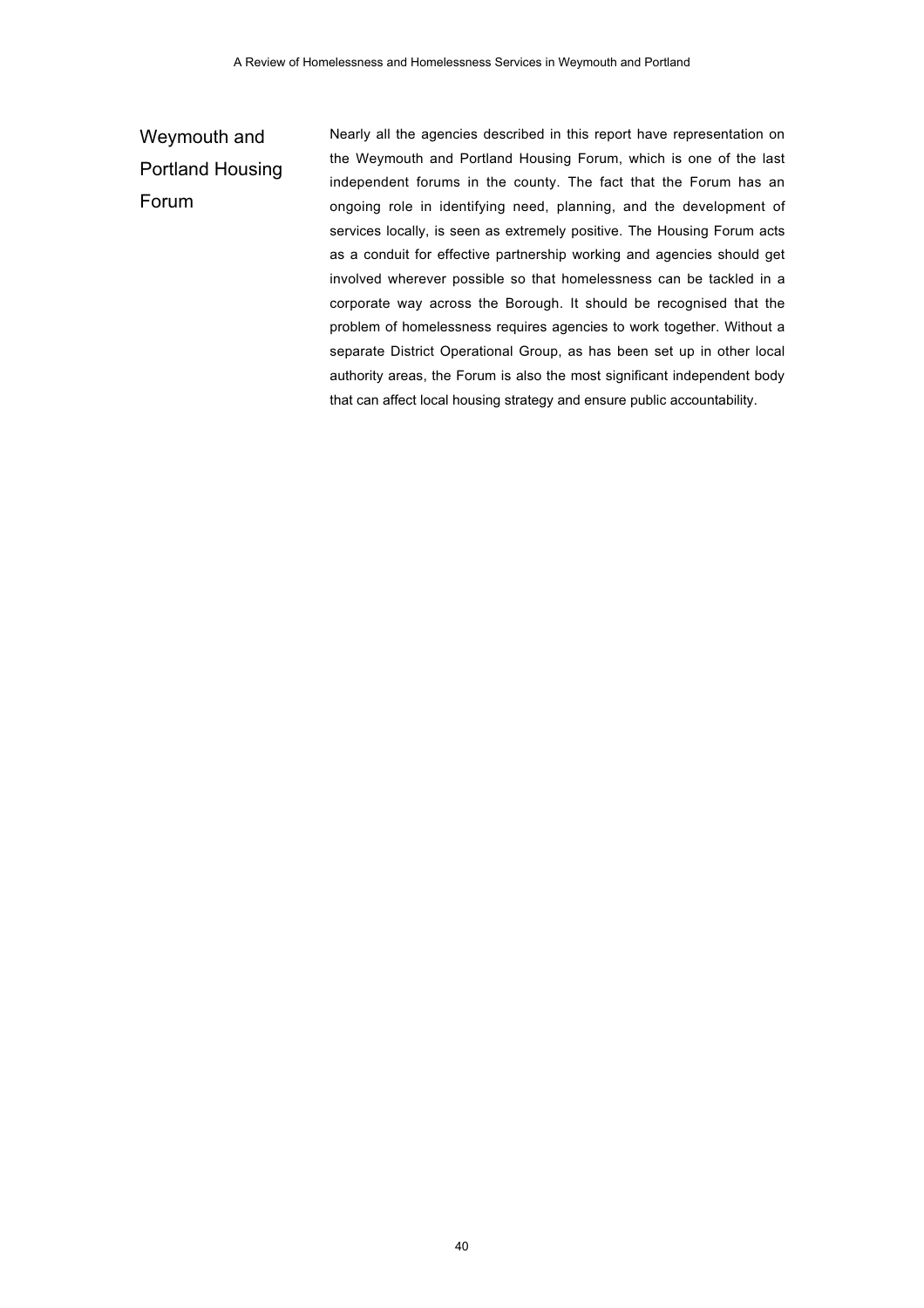## FUTURE TRENDS IN HOMELESSNESS IN WEYMOUTH AND PORTLAND

Forecasting trends in homelessness is a difficult activity. It is an issue that is influenced by a number of variables. In part these relate to national domestic policy regarding housing and homelessness and the performance of the national economy. At the same time, they also relate to local factors associated with employment, housing building, and the continuing practices of local organisations, especially those concerning the criminal justice system and social care.

A focus on trends is also problematic as it concentrates on the future, and is in danger of ignoring the existing homelessness problem. This review has had to balance a need to respond to those who are currently homeless, while identifying preventative strategies to influence the nature and incidences of homelessness in years to come. It reflects the balancing exercise that local authorities find themselves in when addressing housing need.

It is clear that existing services offering accommodation for vulnerable people (including women escaping domestic violence, people with learning difficulties or mental health problems, young people and exoffenders) are either 'silting up' or in danger of doing so. There is a sense that services which were established as crisis, temporary or short-term accommodation are unable to meet this brief due to a lack of suitable move-on accommodation. Again, this issue impacts on future trends.

If current levels of service provision remain the same, and if the preventative strategies identified in this report are not acted on, the number of homeless people will continue to rise. This will occur in two distinct ways. Firstly, the number of homeless applications to the local authority is set to rise. Recent trends identified in the body of this report highlight the growth in numbers over a short time scale, and there is no evidence to suggest that the figures will decline. Consequently, there will be a rise in the number, if not the proportion, of those who are deemed to be in priority need and unintentionally homeless. It is likely that the recent widening of the definition of groups in priority need will further exacerbate the problem.

Secondly, many voluntary organisations within Weymouth and Portland have identified that, in recent years, the number and complexity of cases they see have increased. Many of the homeless people they work with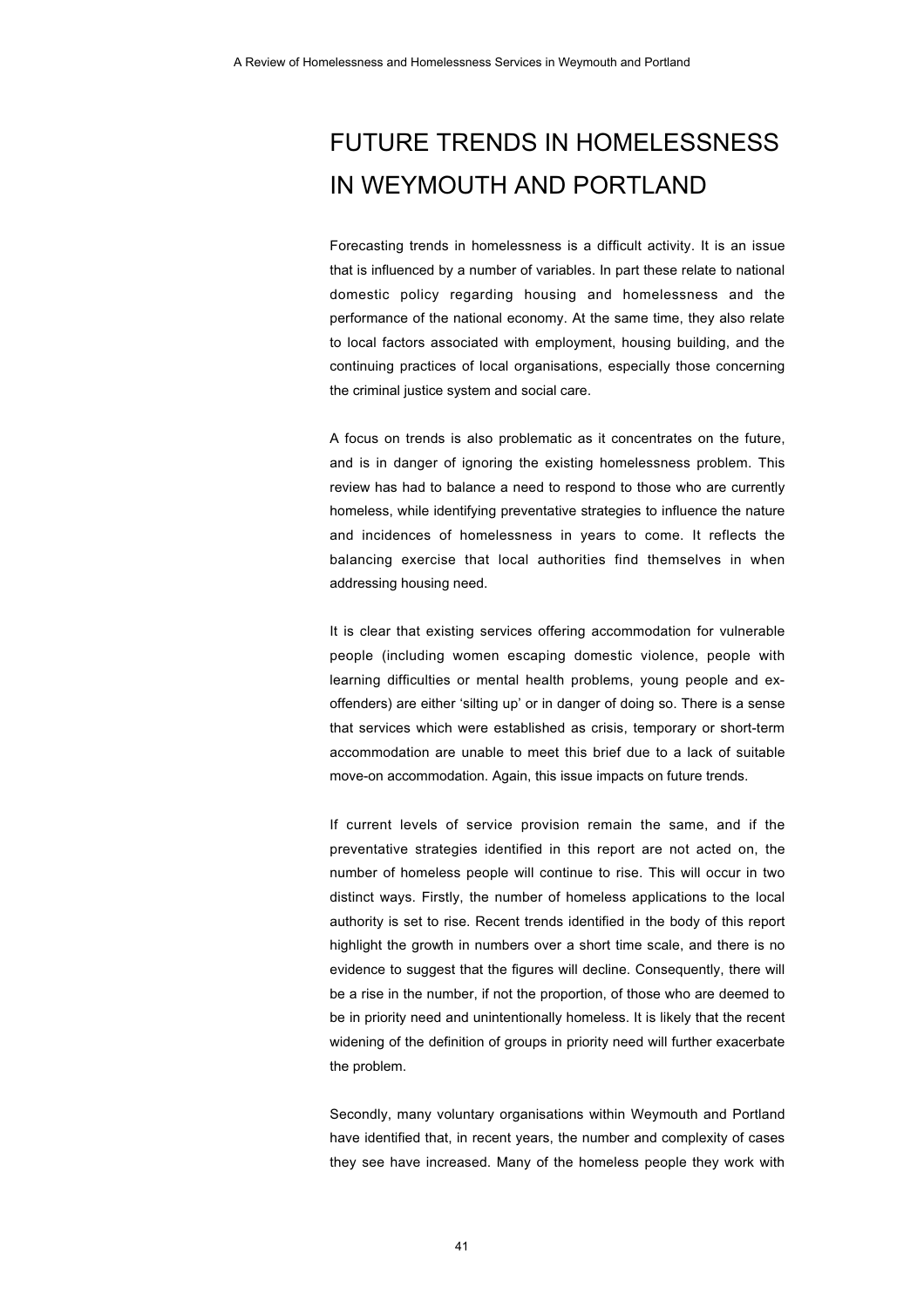are ineligible for housing under existing legislation. There is no evidence to suggest that their number will decrease.

At the time of compiling this report, there was some discussion regarding a potential recession in the housing market. It is difficult to forecast the implications this would have on homelessness in the area. While negative equity does not necessarily directly influence the levels of homelessness, the depth and duration of a recession might impact on the nature and number of private sector properties available for rent. A recession may also inadvertently influence the local authority's approach to the private sector.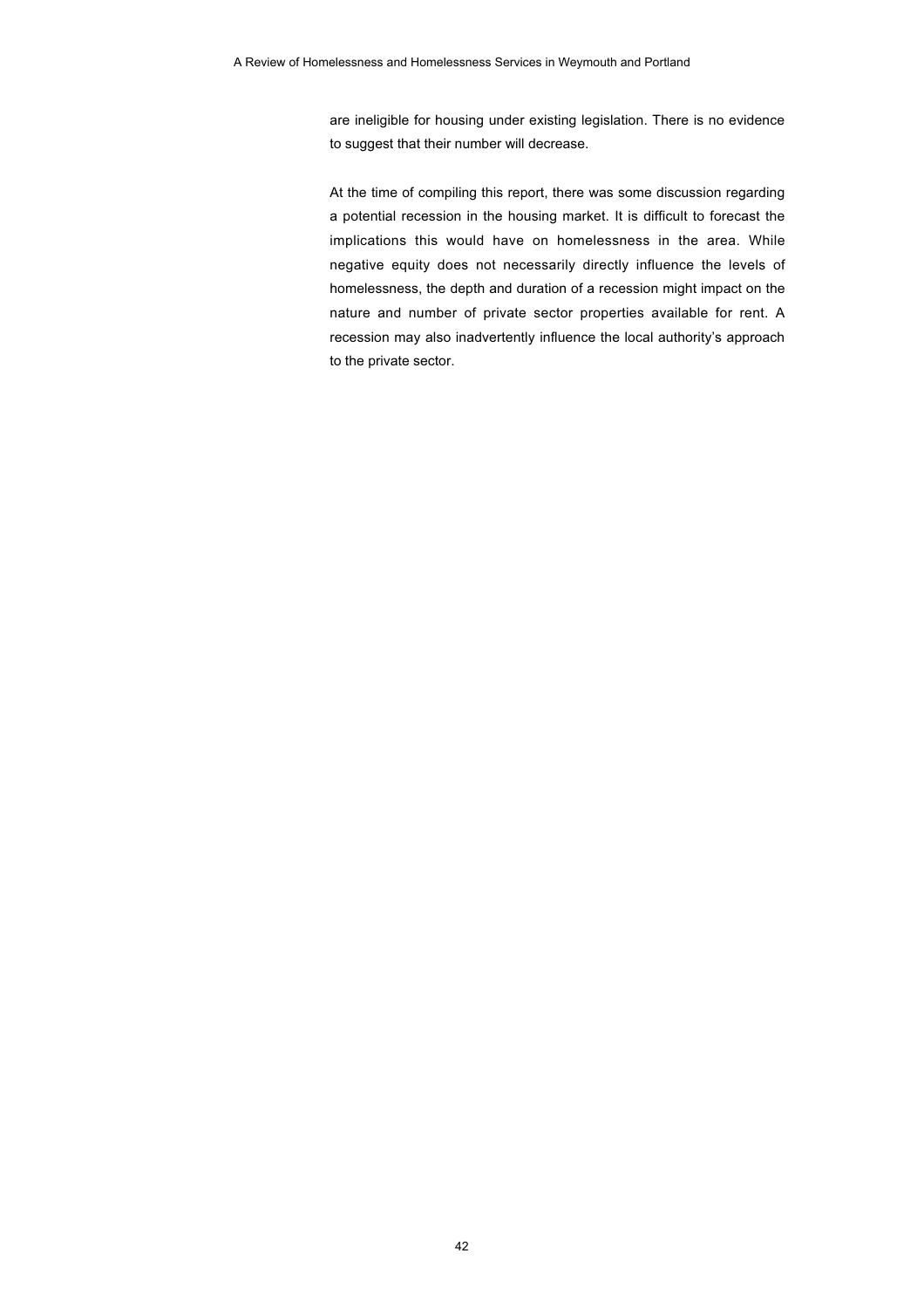## RECOMMENDATIONS

## Recommendations arising from the Homelessness Data

An analysis of the local authority's statistical information identifies five main issues, which have an impact on homelessness in Weymouth and Portland. These concern:

- parents no longer willing or able to accommodate;
- friends or other relatives no longer willing or able to accommodate;
- violent breakdown of a relationship with partner;
- non-violent breakdown of a relationship with partner;
- end of an assured shorthold tenancy.

When considering possible ways to develop a preventative approach to homelessness, the local authority needs to focus on these five issues, and, in addition, it should consider:

- supporting mediation work between parents and their teenage/adult children;
- supporting mediation work between adults who are in a relationship (the local authority might wish to encourage partnerships with local RSLs in undertaking this work);
- addressing the issues around the ending of assured shorthold tenancies.

While this report has recommended further research on the reasons why landlords evict their tenants, there is a need to tackle additional issues:

- Responding to the poor standards in the private sector. In order to develop an appropriate strategy, the local authority needs to develop the relationship it has with private landlords. In particular it needs to:
	- focus on a landlord accreditation scheme;
	- work with colleagues in the local authority to devise ways in which renovation and other grants might be concentrated on this sector;
	- respond to concerns landlords may have regarding Housing Benefit policy and procedures.
- Improving the number and range of properties in the private rented sector. Thus, the local authority needs to:
	- consider how it might encourage those properties let for summer holidays to be let for the wider private market, if only out of season;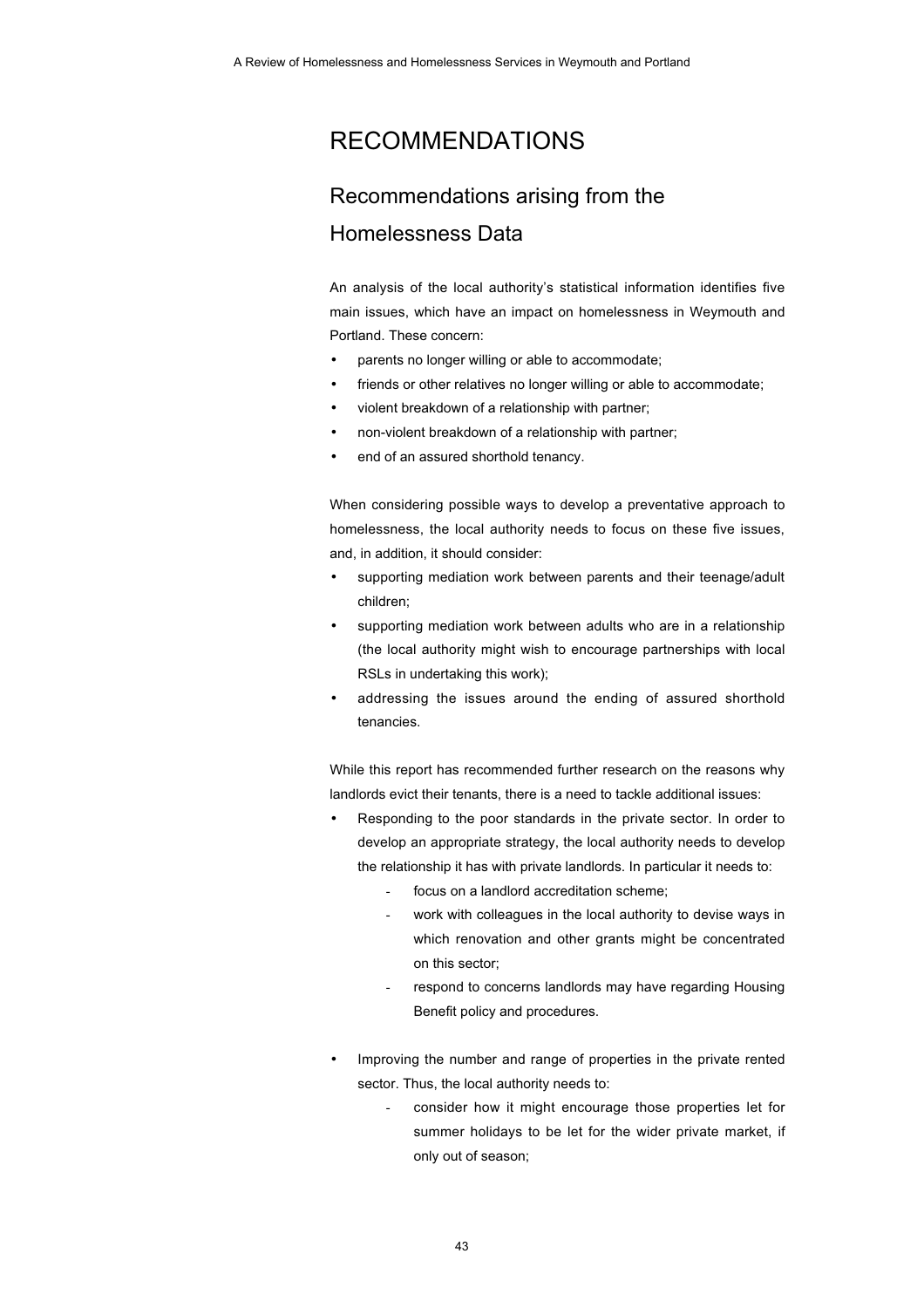- consider promoting buy-to-let schemes (in conjunction with the point below);
- consider ways of developing the private sector leasing scheme in conjunction with Weymouth and Portland Housing.

While these issues represent a significant number of households that become homeless, the doubling in the number of households made homeless as a consequence of rent arrears is a major concern. Indeed, the poor standard of accommodation suggests that many of these tenants are also likely to experience fuel debt. While money advice services are provided by the local Citizens Advice Bureau, it is evident that the local authority should consider promoting/supporting/funding the provision of additional money advice services in Weymouth.

Given the paucity in the standard and number of housing stock in the private rented sector, there is a need to explore how social housing within Weymouth and Portland might be further developed. Any development needs to reflect the wider housing needs of the population. In particular, there is a need to develop opportunities for those living in supported accommodation. This type of accommodation was originally developed as a short-term option to enable young people to move towards independent living. The lack of move-on accommodation has increasingly resulted in tenants remaining in this type of accommodation longer than originally planned, and has restricted the opportunities that are available for other young people seeking this type of support.

### Recommendations Arising from the Research

Changes to the Housing Advice Service (HAS)

Given questions regarding the policy and practice concerning the nature of housing advice and the processing of homeless applicants within the Housing Advice Service, the local authority should seriously consider establishing the Service as an independent, arms-length organisation. It is only through taking a radical step such as this that confidence in the integrity of the work of the Service might recover. The local authority should also reconsider whether this Service is best placed to undertake the homeless investigation function. Again, it is worth considering whether an independent organisation is best placed to respond to the needs of homeless people in a more dynamic manner.

The authors acknowledge that such changes require political will. As such, the local authority may have a number of reasons why these changes could be considered unnecessary. An alternative to the proposed changes could be the establishment of an independent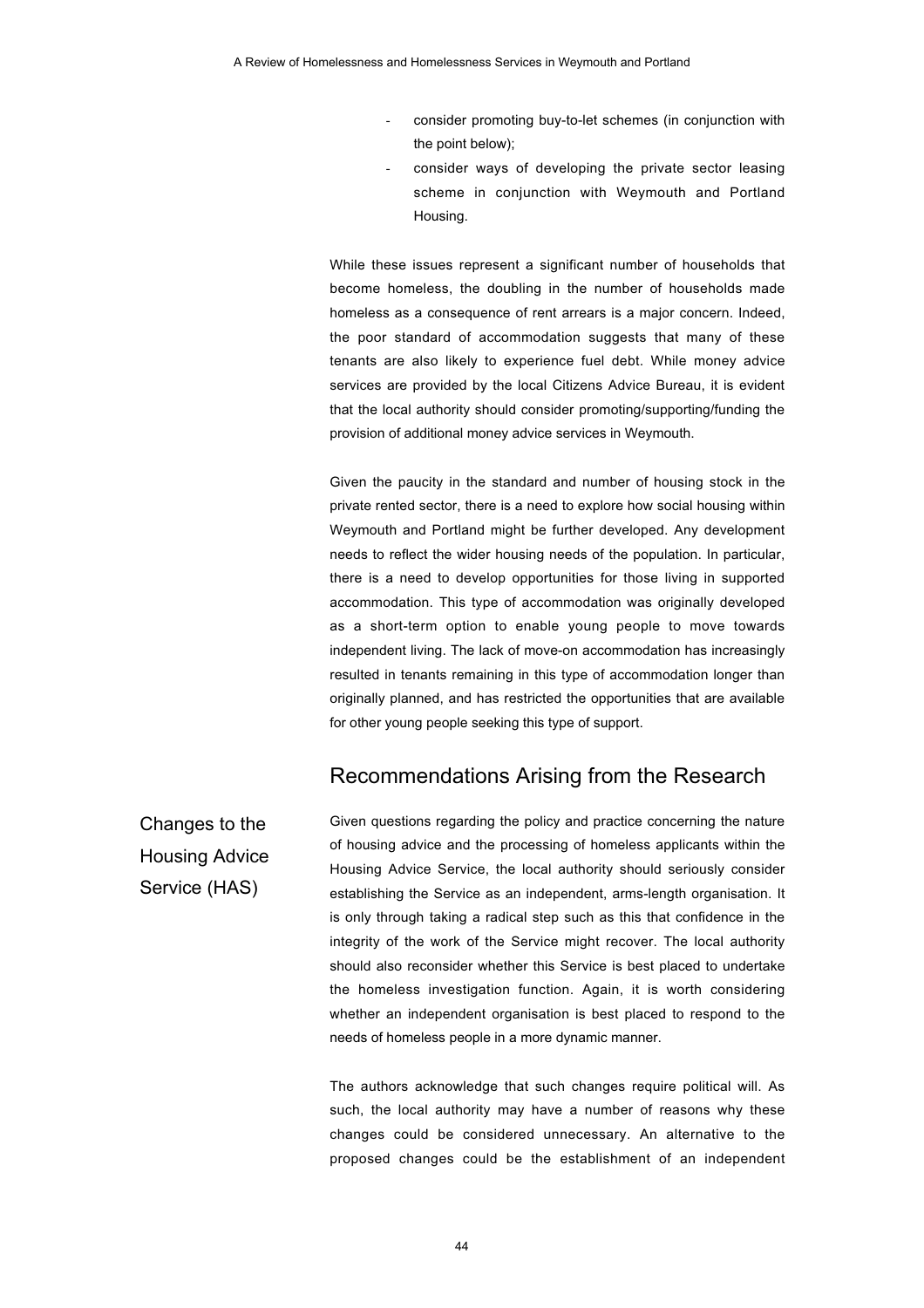advisory board, with representatives from local organisations, to oversee the running of the HAS and to monitor its work and processes.

Developments with Partner Agencies The local authority and the partner agencies should be congratulated on the dynamism that exists within the Housing Forum. This has arisen via the effective participation of senior officers, and the commitment of the many agencies that work in Weymouth and Portland. This forum has the impetus and enthusiasm to respond to many of the local authority's pressing housing problems.

> Attendance and adequate representation of agencies working with homeless people are problems that beset many inter-agency groups of this type. While the Forum is broadly representative of the agencies active within the area, it would benefit from a more active engagement with the local Primary Care Trust.

> It is recommended that further work is also undertaken to explore the potential for involving the Forum in commissioning, monitoring and reviewing services working with homeless people in Weymouth and Portland. The Forum might provide a useful context in which the recommendations identified below are developed, implemented and monitored.

### Recommendations from Agencies

The following recommendations represent the views put forward by local service providers who responded to the survey. These agencies working within Weymouth and Portland identified the need for a more coordinated or strategic approach when responding to homelessness. This includes:

- The use of a shared and common data collection system that would enable a Borough-wide monitoring process. Common data sheets and a central collation system would allow the local authority and partner agencies to respond to changing needs and assess the extent to which the homelessness strategy is being met. Data collection and collation should include the local police service, which might provide further information on the nature of homelessness and the profile of homeless offenders.
- The need to further develop 'joined up' processes and strategies across the local authority in order to respond to housing need. One key objective, against which services might be measured, is the extent to which they prevent homelessness and promote housing opportunities. In this context, local authority departments, including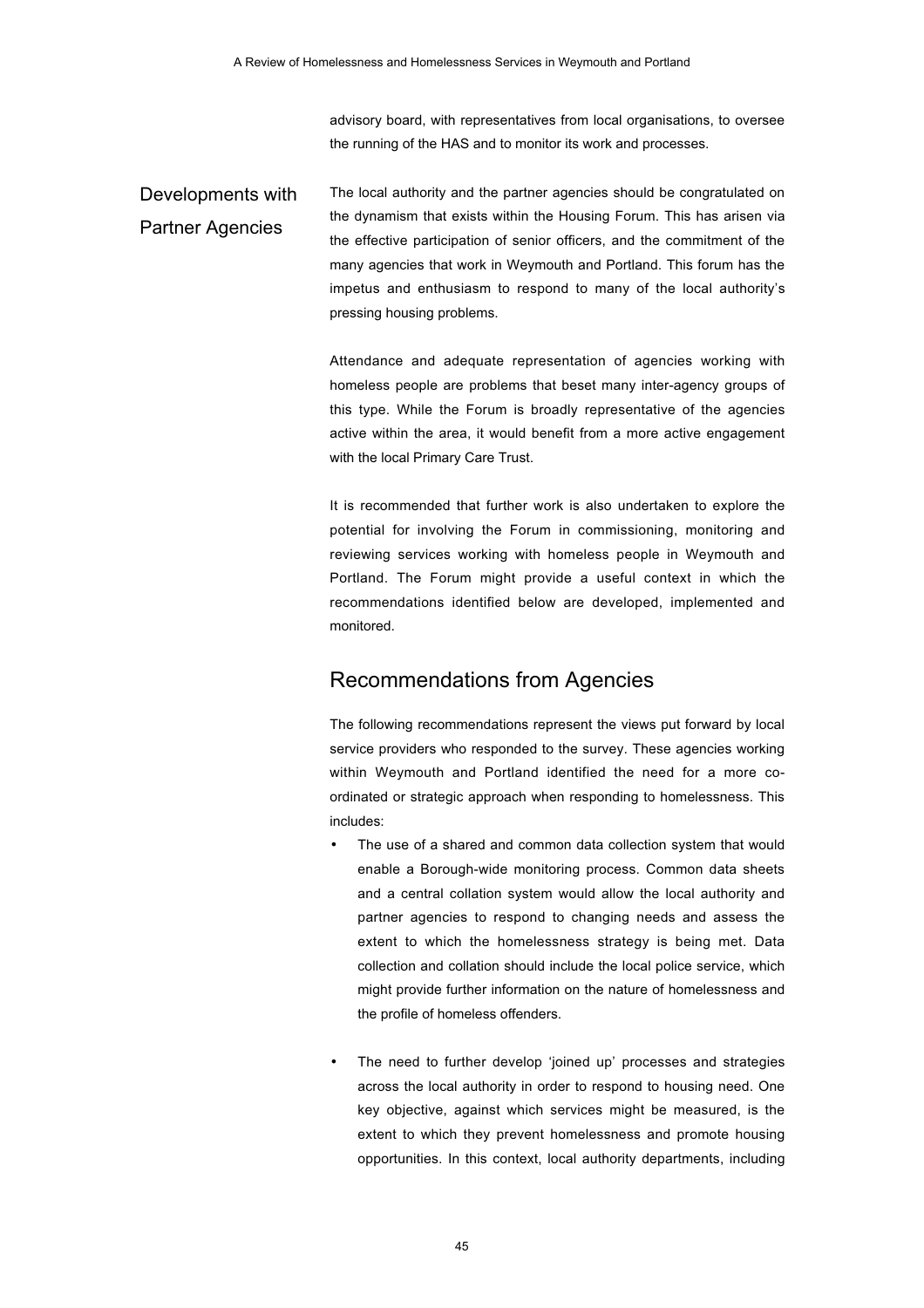Environmental Services, Economic Development, Housing Benefit, and Housing Services, would be required to work together in identifying and sharing objectives, and in implementing new processes and procedures.

- The development of 'joined up' processes across the local authority in the funding of organisations working within the Borough. In particular there is a need to ensure that:
	- departmental committees that allocate funding are better informed of the decisions made by other committees within the local authority;
	- the funding provided is evaluated and monitored against the purpose originally stated;
	- prioritisation is given to those services that adopt preventative measures in helping those in housing need, or respond to those in housing crisis;
	- the local authority considers the range of services that it might provide 'in kind' to those voluntary agencies working with the homeless. Such services might include assistance with completing grant applications for other sources of funding;
	- the local authority seek to work closer with other statutory agencies within the Borough in ensuring that the funding they make available to voluntary organisations meets local authority priorities.
- Co-ordination of cross-sector information on the types of services working with homeless people, in addition to information relating to the various rights (and responsibilities) available to homeless people. This information could be readily available to those in housing need via the agencies working with this user group.
- Undertaking further research on the impact of the prisons and the YOI on housing need in Weymouth and Portland. This research should consider:
	- the numbers of prisoners discharged into the local community;
	- the housing destinations and careers of those discharged into the local community;
	- an assessment of the wider social needs of these residents.

Weymouth and Portland is a local/regional centre for a number of agencies working with this user group, and the impact of these services on housing needs to be better understood.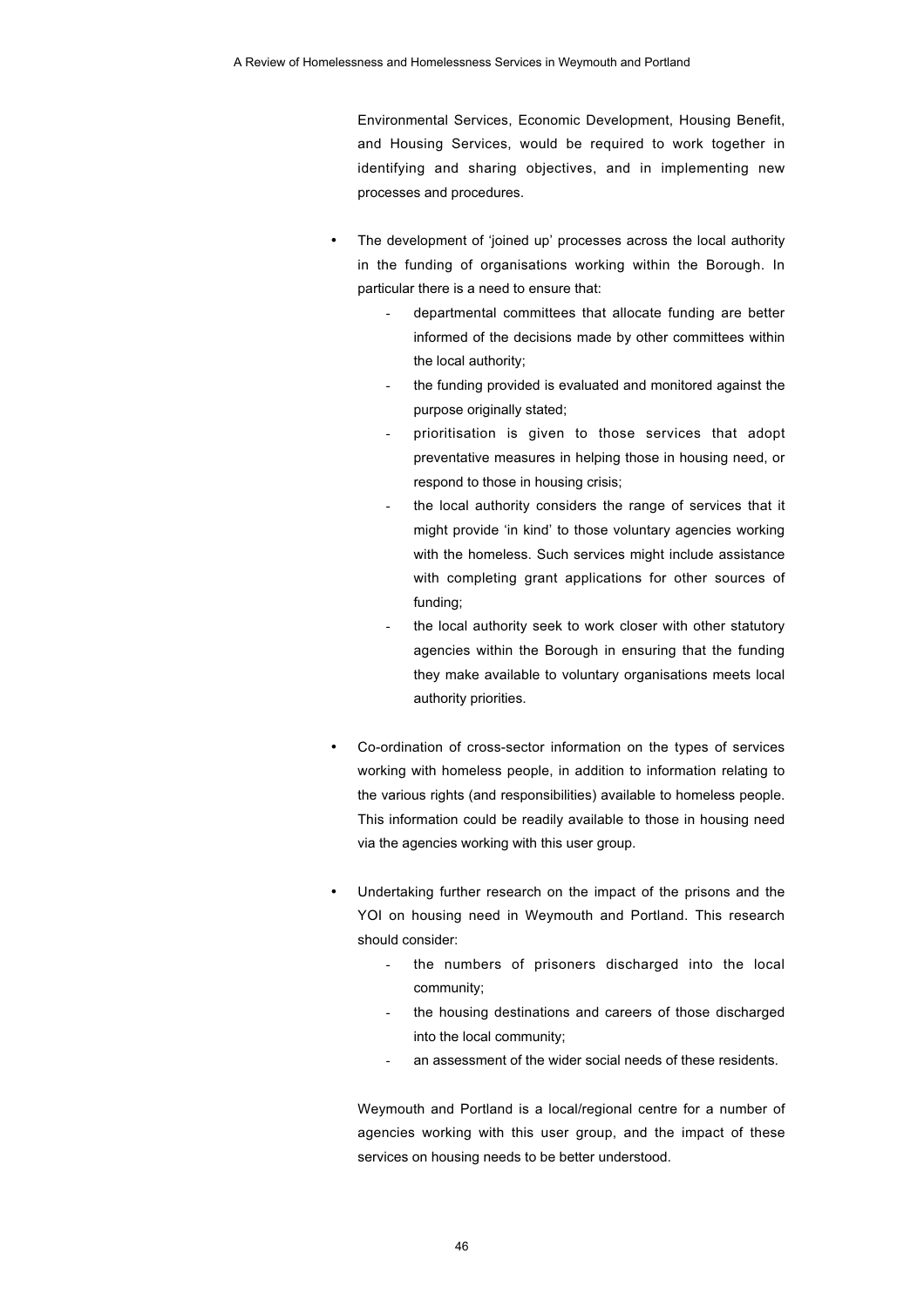- Assessment of the value and impact of the rehabilitation (prerelease) services currently undertaken by HM Prison Service. Also, identify opportunities for service development.
- Assessment of the extent to which residents from outside the Borough move into the area in order to address their housing needs. The local authority might wish to develop its work with neighbouring authorities to ensure that housing needs are met more locally.

#### Emergency and Specialist Services and Accommodation The profile of the service users of the various agencies working in Weymouth and Portland highlights the need for emergency accommodation and associated services within the Borough. While further research might be useful in this area, particular attention needs to be made towards:

- Provision of emergency accommodation. The evidence suggests that there is a need for emergency accommodation within the Borough. This service will need to respond to the various complex health and social needs of homeless people, and it is recommended that any service will be required to accommodate those with mental health problems and those with drug and alcohol problems.
- Further day centre services integrated with free/cheap food provision. There are currently at least three projects that provide varying levels of frontline day centre services for those living in insecure accommodation or sleeping rough. These include drop-in support, housing advice, food, clothing and basic washing/showering facilities. There is, however, a need to develop these services still further to meet the current level of need and bring about a greater coverage throughout the week. It is suggested that such services might also develop to include direct access to medical/healthcare provision.
- Short-term high support assessment accommodation for those with drug/alcohol problems or mental health needs.
- Long-term supported/floating support placements for those leaving short-term high support services.
- Further funding for drug and alcohol rehabilitation agencies.
- Support Services A number of agencies in Weymouth and Portland have identified the need for a number of support services for vulnerable groups. These services include: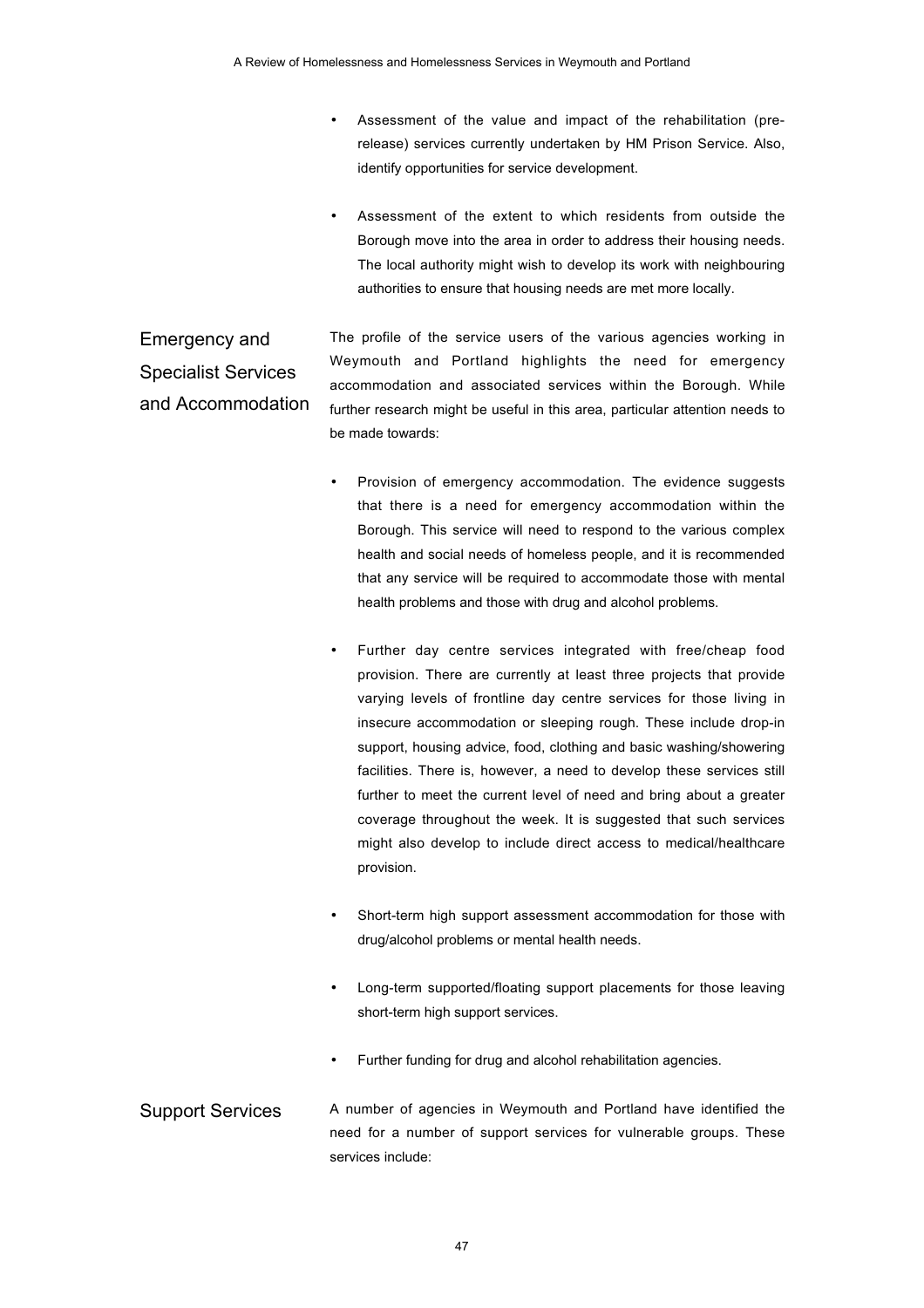• Independent living skills. Services might include training on budgeting, basic DIY, health and safety, personal skills and health care. These services would be available for those in supported accommodation projects. • Employment opportunities. There is a need to consider developing services that might support homeless people in securing appropriate employment or employment training. Advice Services In response to the survey, the advice services identified a need for: • Consideration of ways to encourage registered social landlords and private landlords to refer tenants to advice services before problems become more complex. Exploration of how tenants might be better informed about the consequences and implications of their court order. • Exploration of how tenants might be better supported and advised at court hearings. Domestic Violence Agencies working with women escaping domestic violence identified a need for: Provision of safe accommodation for women service users with high support needs i.e. women with drug/alcohol issues and women with mental health issues. Safe, temporary accommodation for women who choose to remain in their home while they access civil law remedies, ouster orders, or non-molestation orders. Working women and women with teenage sons are often unable to access a refuge, and spaces within local refuges are at a premium. Independent advice service for all client groups faced with the threat of homelessness to advise on early interventions, particularly regarding rent arrears advice. • Dorset Women's Outreach Project (DWOP) to work with local authorities in developing interventions to reduce and prevent homelessness caused by domestic violence. This would include

extending the current range of support, advocacy and information services to help clients maintain their tenancies, including information about legal rights and remedies, housing options,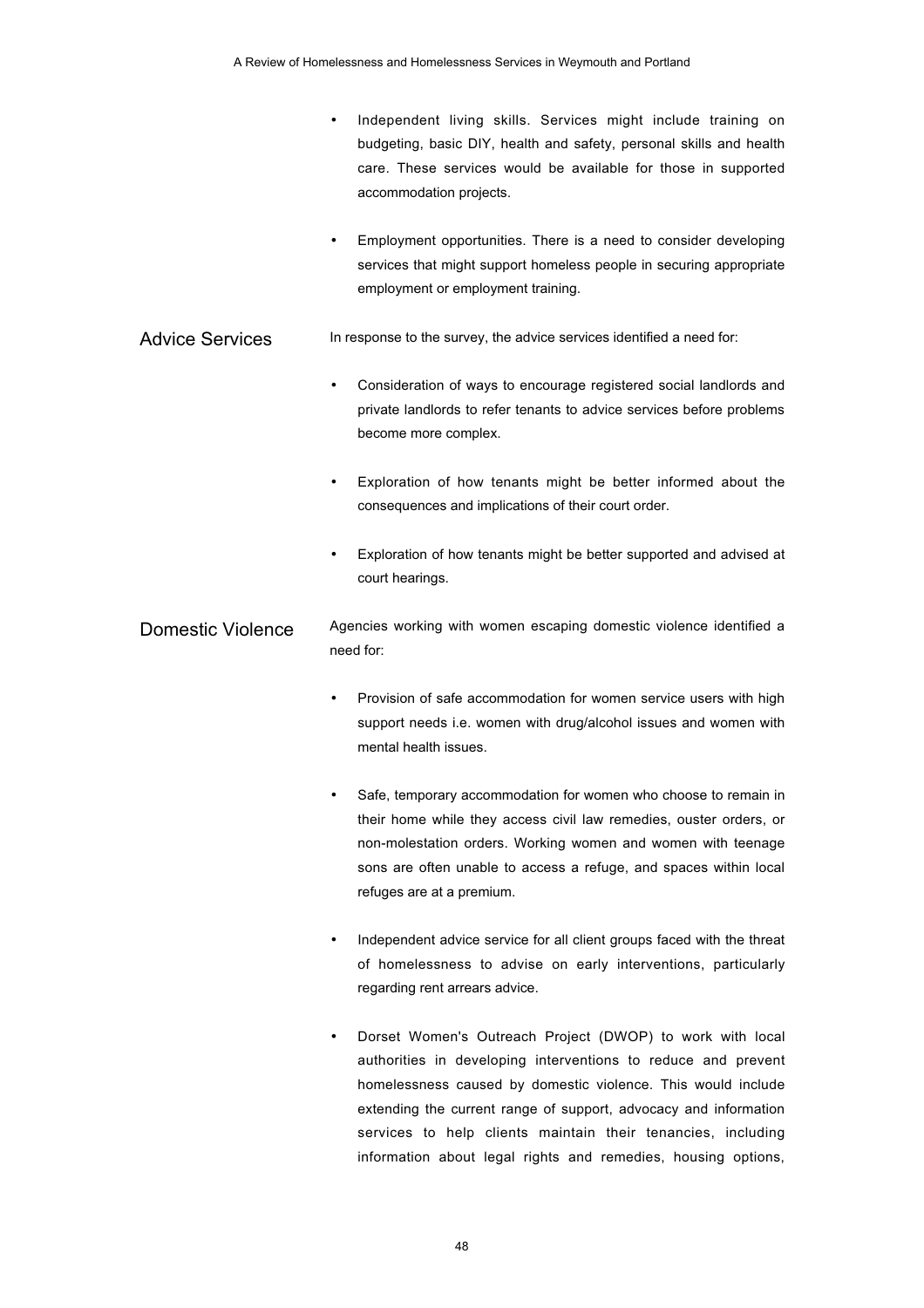advocacy, health and counselling services. DWOP could also provide support to sustain tenancies, and resettlement services where appropriate.

- Some form of move-on accommodation, with possibly floating support, as Weymouth Refuge is almost always full and many of the residents experience long stays. The 'silting up' of the service means that the refuge is rarely able to offer emergency direct access housing to women in crisis.
- Maintenance of the joint working initiative now in place, with regular monitoring and updates so that all participants are fully aware of all services related to housing and support.
- A review of allocation and pointing policies particularly to ensure that clients in accommodation, such as refuges and move-on/temporary accommodation, are not disadvantaged on the waiting lists.

Young People Agencies working with young people identified a need for:

- provision of emergency accommodation for vulnerable young people;
- supported accommodation for vulnerable young people with multiple needs;
- use of the Foyer to its potential;
- housing support services for teenage parents and their children as part of the Government's teenage pregnancy strategy and the locality action plan.

Gypsies and

The Gypsy and Traveller Liaison Service identified a need for:

**Travellers** 

- provision of authorised stopping places for gypsies and travellers;
- alternative provision such as caravan sites and informal park-ups;
- recognition that the majority of travellers do not consider themselves to be homeless as they have a home but nowhere to park it;
- greater variety of provision to cater for travellers' special needs.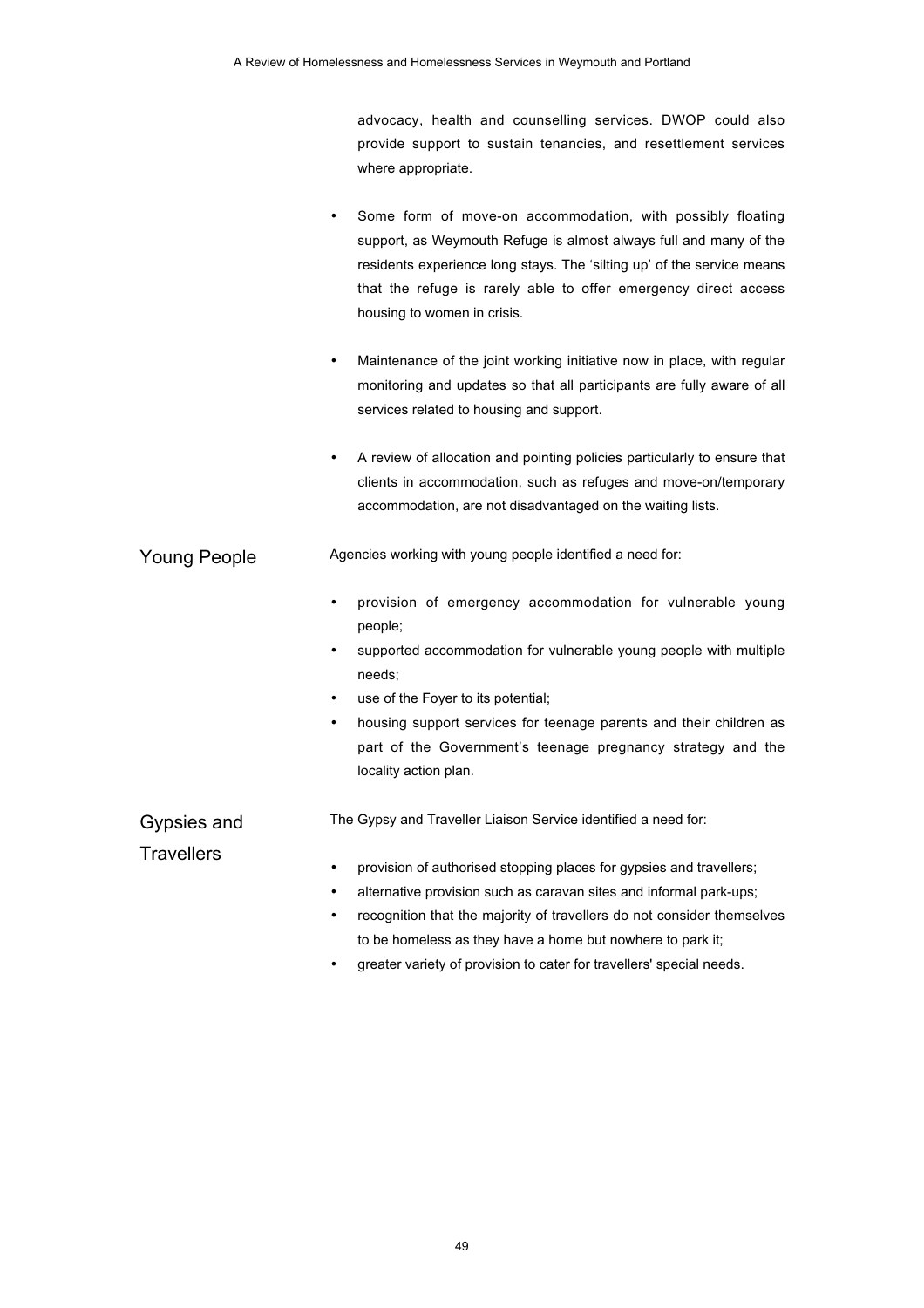## CONCLUDING COMMENTS

As with any other local authority area, homelessness in Weymouth and Portland is influenced by some very specific factors relating to employment, housing stock, and the nature of services that exist in the area. In addition, the situation in Weymouth and Portland is influenced by its geographical location and the fact that it is a tourist resort. Consequently, the nature of homelessness does not always reflect national or regional trends.

This research has revealed that there have been strained relationships between the local authority and other agencies and services in the past. Encouragingly, however, a new climate of inclusivity and partnership working has been noted between both members and officers, showing a willingness to confront issues and overcome historic perceptions. This has been reciprocated by the voluntary sector embracing this change in approach.

Within a short timescale, the nature of the partnership that is emerging, and the work that has already been completed, suggests that the building blocks required for responding to homelessness are coming together. There is a sense that the local authority and its partners are moving from a reactive to a proactive approach to their work. It suggests that there is not only a willingness but an ability to tackle the problems involved in meeting existing need and developing preventative services. If this trend continues, it is likely that the number of homeless people in the area will decline, while the quality of services available to the homeless will increase. This must be the yardstick against which the local authority and its partners are measured in the future.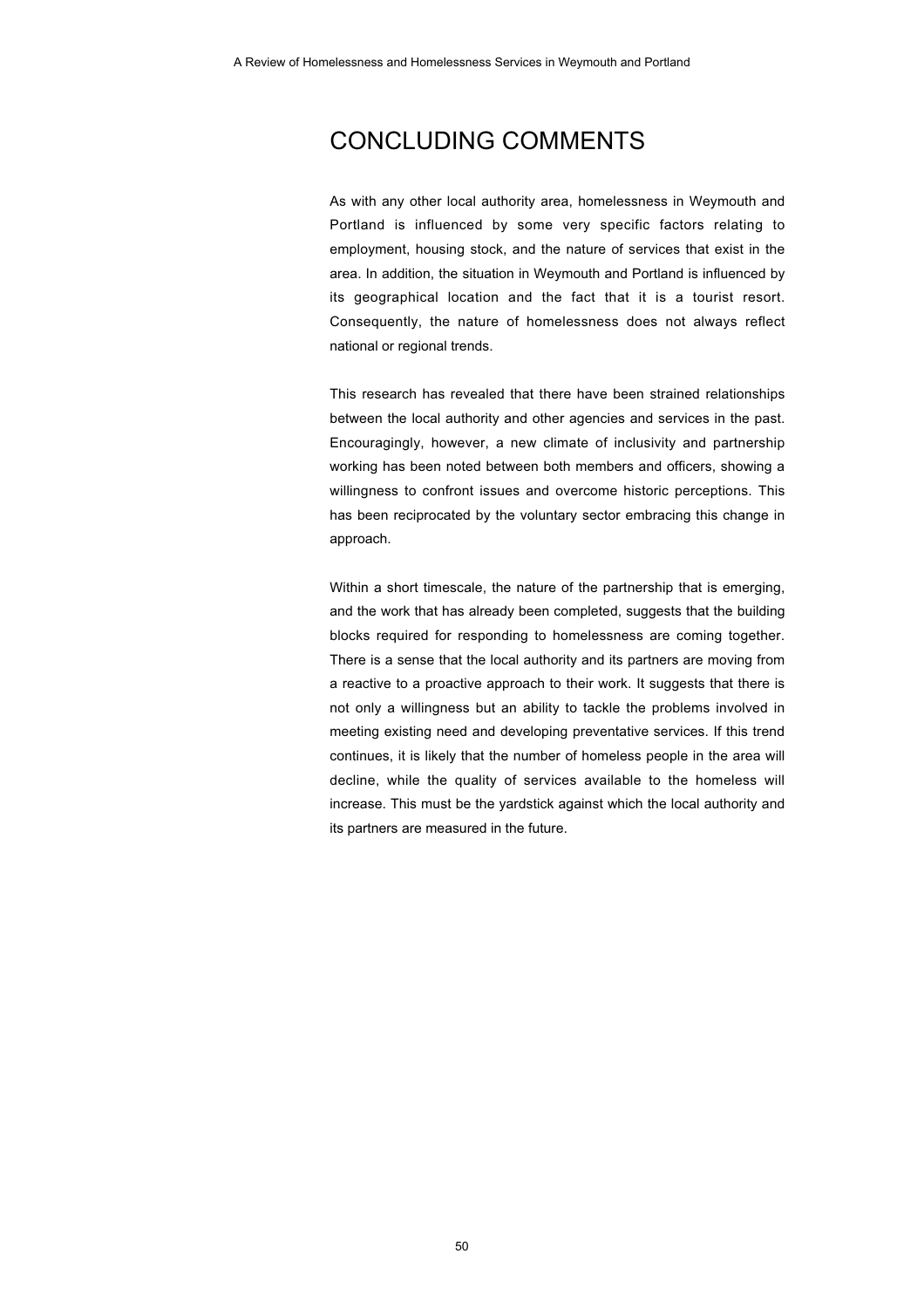## **REFERENCES**

BEVAN, P & VAN DOOM, A. (2002) *Multiple Needs, Good Practice Briefing*. Homeless Link.

CENTRE FOR HOUSING POLICY. (1994) *The Health of Single Homeless People*. University of York.

CRISIS. (1999) *Pressure Points.* Crisis, London.

CRISIS. (2002) *Critical Condition: Vulnerable Single Homeless People and Access to GPs.* Crisis, London.

DAVID COUTTIE AND ASSOCIATES. (2000) *Weymouth & Portland Housing Needs Survey*. David Couttie & Associates, Huddersfield.

DAVID COUTTIE & ASSOCIATES. (2002) *West Dorset Housing Needs Survey*. David Couttie & Associates, Huddersfield.

DTLR. (2000a) *More than a roof. A report into tackling homelessness*. DTLR, London.

DTLR. (2000b) *Housing in England 2000-2001*. DTLR, London.

DOBSON, A. (2002). *Housing Affordability Basket of Indicators. Annual Report, April 2002*. Dorset County Council, Unpublished.

DORSET POVERTY MAPPING GROUP. (2002) *Dorset Poverty Mapping 2002.* Dorset Community Action, Dorchester.

DORSET DATA ONLINE. (2002) *Indicators of Social Exclusion in Rural Areas - A Dorset case study* [online]. Dorchester, Dorset County Council. Available from: http://www.dorset-cc.gov.uk/corporatehome/ EnvironmentalServicesHome/DorsetDataOn-Line/DeprivationIndex-CJDS  $[Accessed 20<sup>th</sup> March 2003]$ .

NORTH, C, MOORE, H & OWENS, C. (1996) *Go Home and Rest.* Shelter, London.

OFFICE OF THE DEPUTY PRIME MINISTER. (2003) *Statutory Homelessness: England Third Quarter 2002* [online]. London, ODPM. Available from: http://www.odpm.gov.uk/news/0212/shq3.htm [accessed 20<sup>th</sup> March 20031.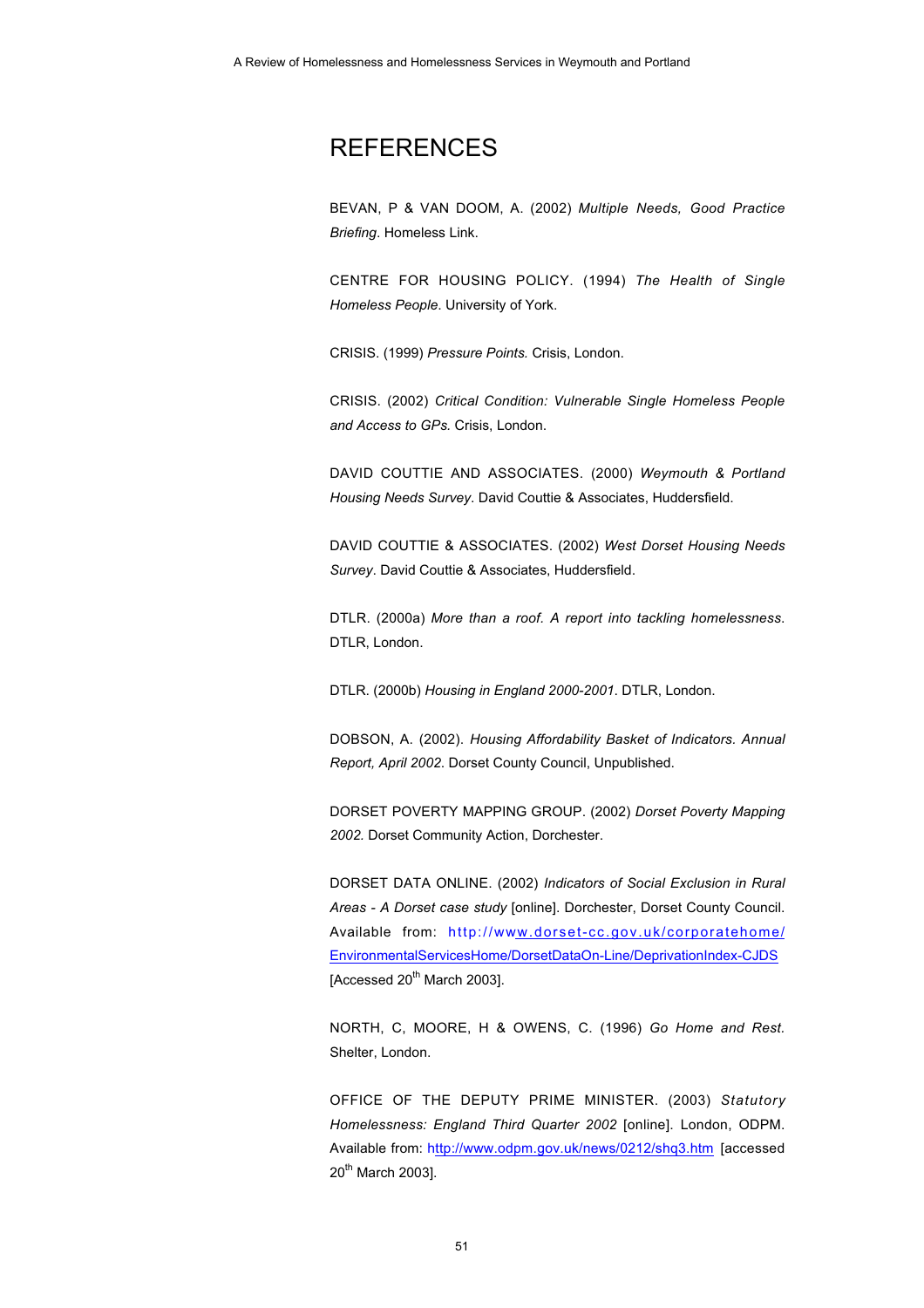WILSON, C. (2002) *Hidden Homelessness and Healthcare*. Cooper & Wilson.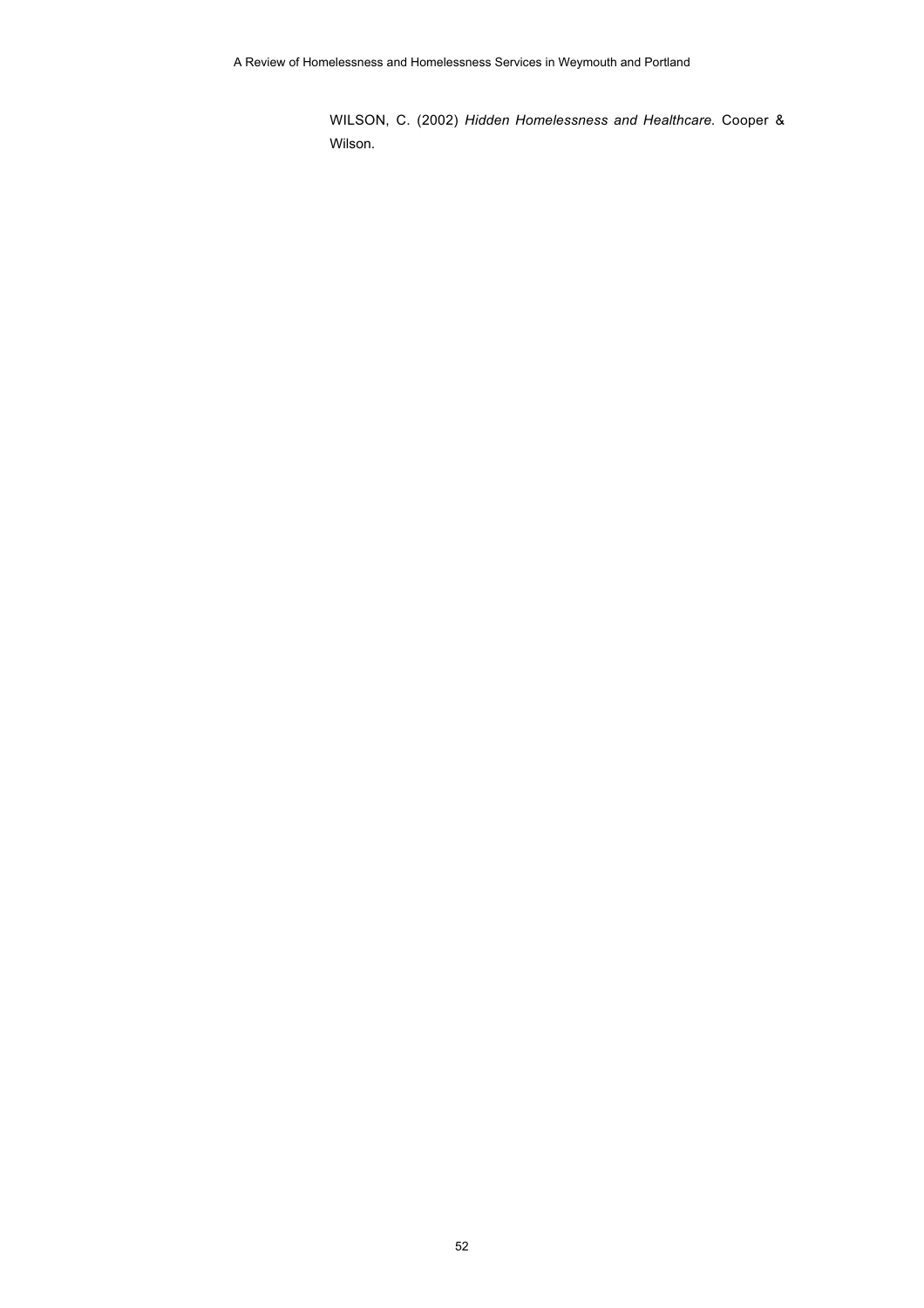## FURTHER READING

AINLEY, P. (1991) *Young People Leaving Home*. Cassell Educational Ltd, London.

ANDERSON, I, KEMP, P & QUILGARS, D. (1993) *Single Homeless People*. HMSO, London.

BUCK, N, GERSHUNY, J, ROSE, D & SCOTT, J (eds). (1994) *Changing Households: The British Household Panel Survey 1990-1992.* ESRC Research Centre, University of Essex, Colchester.

BYRNE, D, HARRISON, S, KEITHLEY, J & MCCARTHY, P. (1986) *Housing & Health: The Relationship between Housing Conditions and the Health of Council Tenants*. Gower Publishing Company Ltd, Aldershot.

CHARTERED INSTITUTE OF ENVIRONMENTAL HEALTH. (1994) *Amenity Standards for Housing in Multiple Occupation*. CIEH, London.

CONWAY, J. (1988) *Prescription for Poor Health: The Crisis for Homeless Families*. London Food Commission, The Maternity Alliance, SHAC and Shelter.

CROOK, A, HUGHES, J & KEMP, P. (1995) *The Supply of Privately Rented Homes.* The Joseph Rowntree Foundation, York.

DEPARTMENT OF THE ENVIRONMENT, TRANSPORT AND THE REGIONS. (1999a) *English House Condition Survey 1996: Houses in Multiple Occupation in the Private Rented Sector.* DETR, London.

DEPARTMENT OF THE ENVIRONMENT, TRANSPORT AND THE REGIONS. (1999b) *Housing Benefit and Private Landlords*. DETR, London.

DEPARTMENT OF THE ENVIRONMENT, TRANSPORT AND THE REGIONS. (1999d) *Protocol for the Assessment of Housing Needs of Single Homeless Young People under the age of 25*. DETR, London.

FORREST, R & MURIE, A. (1987) The Affluent Homeowner: Labour Market Position & the Shaping of Housing Histories, in Thrift, N & Williams, P (eds). *Class & Space: The Making of Urban Society*. Routledge, London.